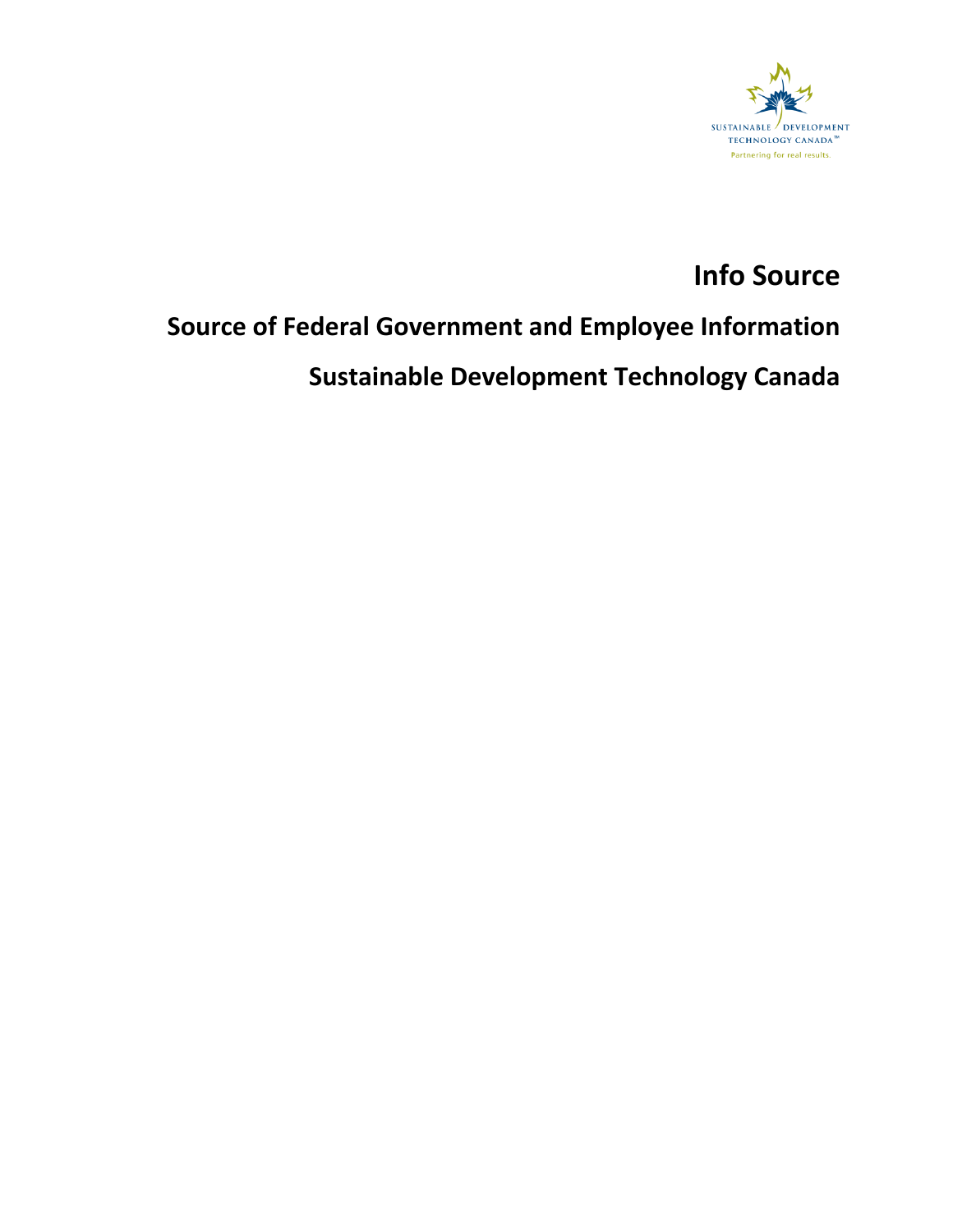# **Table of Contents**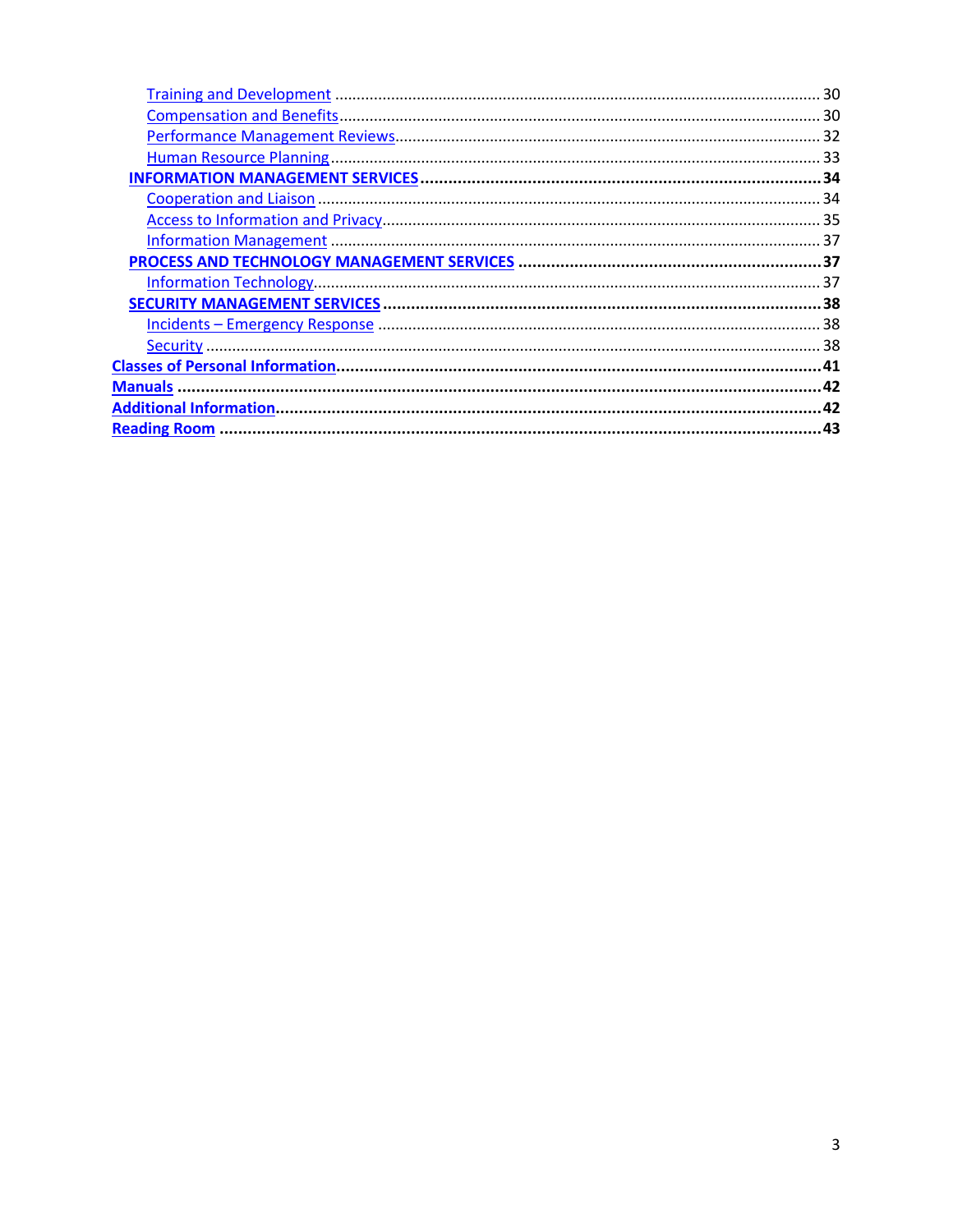# <span id="page-3-0"></span>*Introduction to Info Source*

*Info Source: Sources of Federal Government and Employee Information* provides information about the functions, programs, activities and related information holdings of government institutions subject to the *[Access to Information Act](http://laws-lois.justice.gc.ca/eng/acts/A-1/index.html)* and the *[Privacy Act](http://laws-lois.justice.gc.ca/eng/acts/p-21/)*. It provides individuals and employees of the government (current and former) with relevant information to access personal information about themselves held by government institutions subject to the *Privacy Act* and to exercise their rights under the *Privacy Act*.

The [Introduction](http://www.infosource.gc.ca/emp/emp01-eng.asp) and an [index of institutions](http://www.infosource.gc.ca/emp/emp05-eng.asp#chapters) subject to the *Access to Information Act* and *Privacy Act* are available centrally.

The *Access to Information Act* and the *Privacy Act* assign overall responsibility to the President of Treasury Board (as the designated Minister) for the government-wide administration of the legislation.

## <span id="page-3-1"></span>*General Information*

#### <span id="page-3-2"></span>**BACKGROUND**

Sustainable Development Technology Canada ("SDTC" or "the Foundation") is a not-for-profit foundation that was established by the Government of Canada in 2001 through a Special Act of Parliament, the *[Canada Foundation for Sustainable Development Technology Act](http://laws-lois.justice.gc.ca/eng/acts/c-5.5/)*. SDTC finances and supports the development and demonstration of clean technologies which provide solutions to issues of climate change, clean air, water quality and soil, and which deliver economic, environmental and health benefits to Canadians.

SDTC is not a government department and conducts its activities with considerable independence compared with most other federal institutions. SDTC's Annual Report is submitted to the Minister of Natural Resources Canada for tabling in Parliament.

SDTC's mandate is spelled out in the *[Canada Foundation for Sustainable Development](http://laws-lois.justice.gc.ca/eng/acts/c-5.5/)  [Technology Act](http://laws-lois.justice.gc.ca/eng/acts/c-5.5/)*. Under which SDTC is required to submit an annual Corporate Plan, which sets our performance measures and objectives, an Annual Report which reports on our performance against these objectives, and an operating budget.

SDTC is governed by a Board of Directors and Member Council. The Board and Member Council are representative of persons engaged in the development and demonstration of technologies to promote sustainable development, including technologies to address issues related to climate change and the quality of air, water and soil; the business community; not-for-profit organizations; various regions of Canada; men and women who are able to contribute to the achievement of the objects and purposes of the Foundation; and have sufficient knowledge of technologies that promote sustainable development.

The Board of Directors is composed of 15 individuals, seven of whom are appointed by the Governor in Council, including the Chair, and eight persons appointed by the Member Council. SDTC's Member Council is composed of 15 individuals. Initially seven members were appointed by the Governor in Council to establish the council. They now have the autonomy to appoint their own members.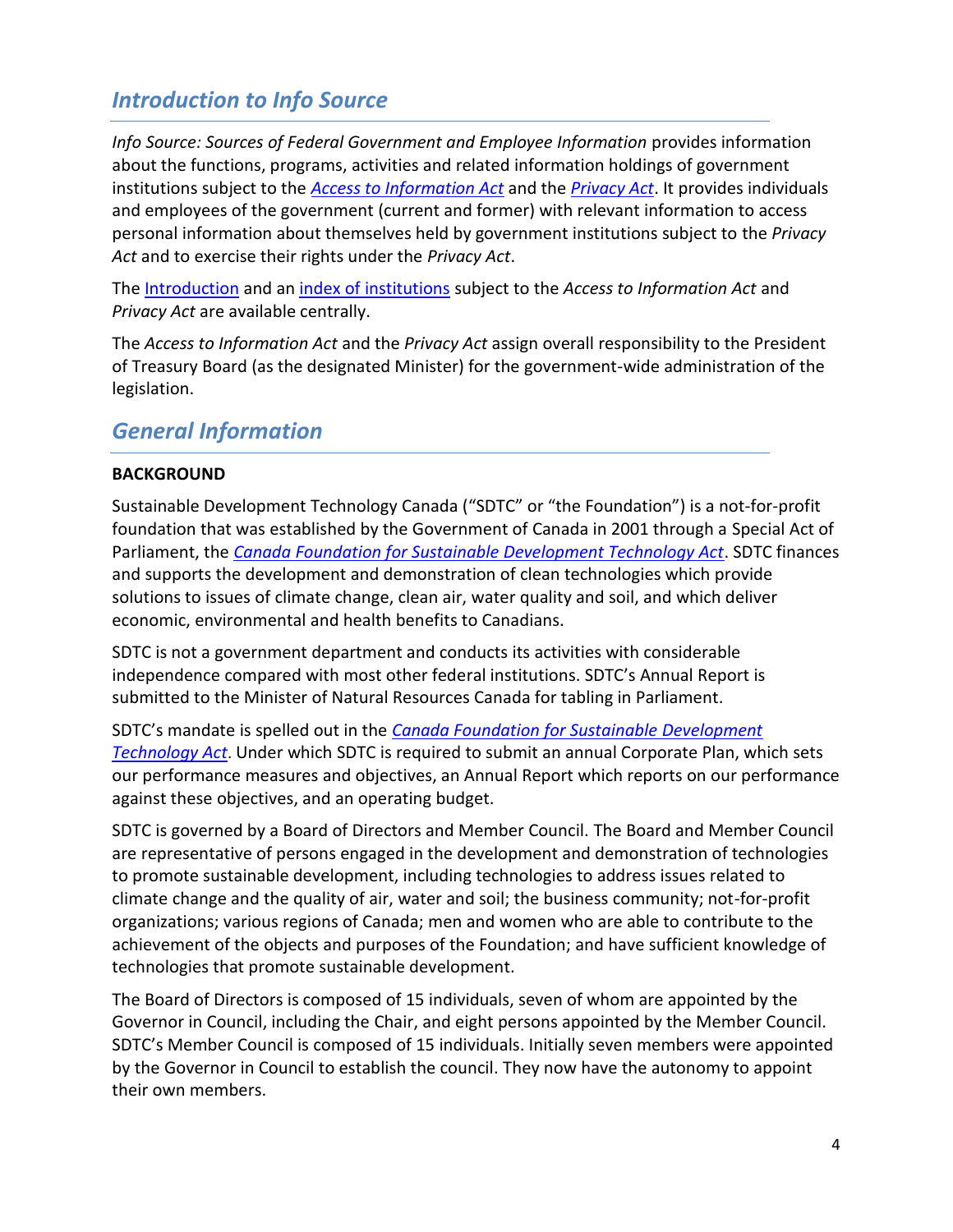#### <span id="page-4-0"></span>**RESPONSIBILITIES**

SDTC's mission is to act as the primary catalyst in building a sustainable development technology infrastructure in Canada. The Foundation does much more than simply fund groundbreaking technologies. It works closely with an ever-growing network of stakeholders and partners to build the capacity of Canadian clean-technology entrepreneurs. SDTC helps these entrepreneurs form strategic relationships and formalize their business plans while building a critical mass of sustainable development capacity in Canada.

There are many links in the innovation chain between research and commercialization. Two of the most critical, however, traditionally under supported, are development and demonstration. These are the critical stages at which technologies exit the laboratory and prove themselves in full-scale, real-world test situations. SDTC bridges the gap in the innovation chain by fasttracking groundbreaking clean technologies through development and demonstration, in preparation for commercialization. The Foundation fosters and encourages innovation and collaboration among private, academic and public-sector partners, and strives to ensure the dispersion of clean technologies in relevant market sectors throughout Canada.

SDTC operates three funds aimed at the development and demonstration of innovative technological solutions. The [SD Tech Fund™](https://www.sdtc.ca/en/apply/sd-tech-fund) supports projects that address climate change, air quality, clean water and clean soil. The [SD Natural Gas Fund™](https://www.sdtc.ca/en/apply/sd-natural-gas-fund), an offshoot of the SD Tech Fund™, supports the development and demonstration of new downstream natural gas technology. It is the first of a series of Market Innovation Funds™, where funds from industry are matched by SD Tech Fund™ money, to foster sector-specific clean-tech solutions. The [NextGen Biofuels Fund™](https://www.sdtc.ca/en/funding/funds/nextgen) (NGBF) supports the establishment of first-of-kind large demonstration-scale facilities for the production of next-generation renewable fuels. The NGBF is in its wind-down phase. Based on the remaining program time, new applicants would not be able to complete required phases of project development, construction, plant commissioning and start-up for commercial operation. For this reason, NGBF will not be accepting new applications.

SDTC also has two joint funding mechanisms, one with Climate Change and Emissions Management Corporation (CCEMC) and the other with Alberta Innovates Energy and Environment Solutions (AI-EES). SDTC's [joint fund with CCEMC](https://www.sdtc.ca/en/apply/sdtc-joint-fund-ccemc) supports clean air projects that can demonstrate reductions in greenhouse gases. [SDTC's joint fund with AI](https://www.sdtc.ca/en/apply/sdtc-joint-fund-ai-ees)-EES supports sustainable water technology projects.

One of SDTC's chief aims is to de-risk clean technologies in a way that will ultimately attract downstream private-sector investment and open up opportunities for commercial success. This is done by employing a stringent due diligence process when selecting technologies to support, and by actively strengthening project consortia, requiring every project to involve representatives from the entire supply chain: researchers, product developers, manufacturers, distributors, retailers and end customers.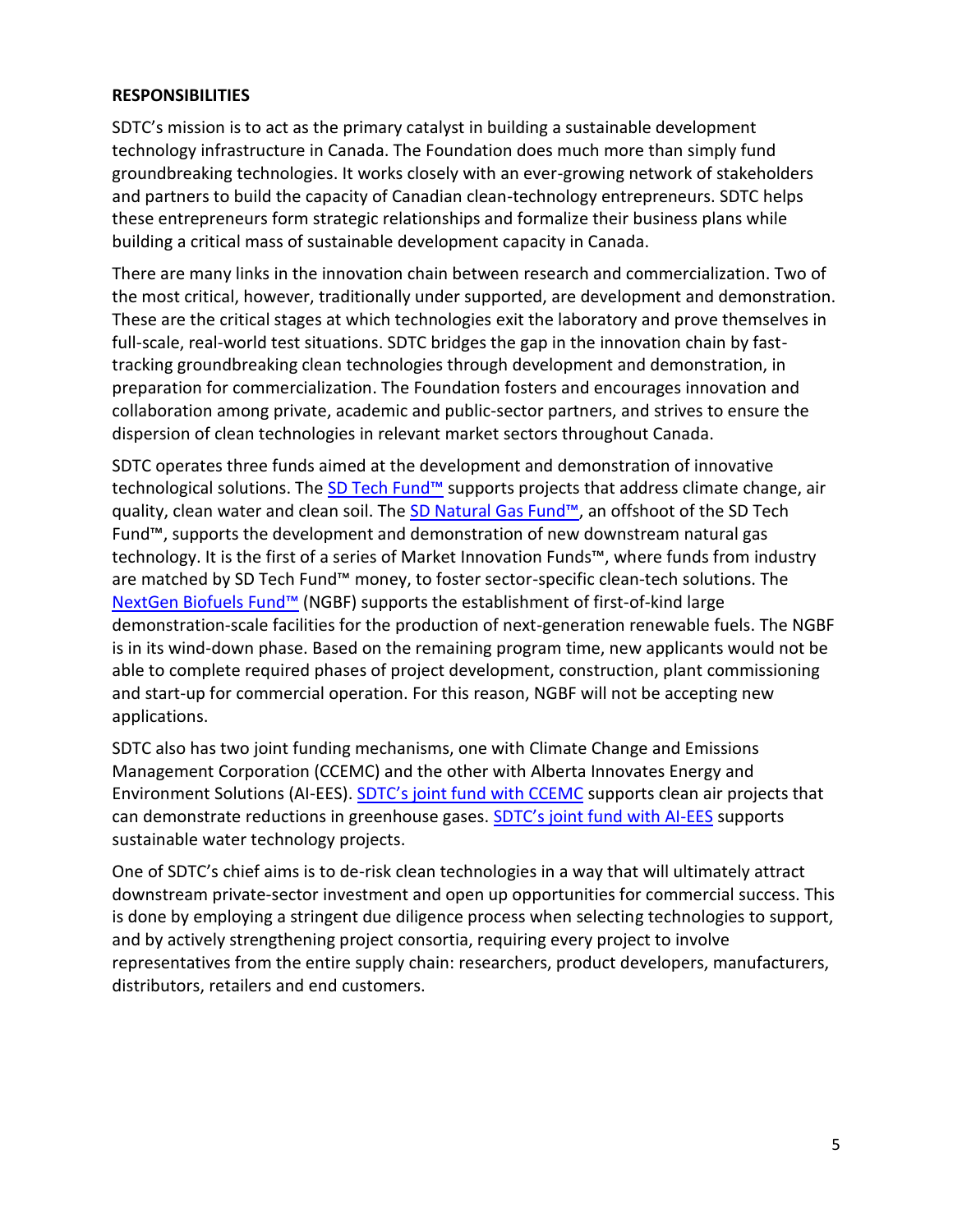#### <span id="page-5-1"></span><span id="page-5-0"></span>**CORPORATE ENTITY**

Corporate Entity type functions enable SDTC to operate as a foundation and include SDTC's Funding Framework, Public Affairs Workshops, Governance Structure and Legal Framework. In the course of delivering these corporate entity functions, SDTC has identified Standard Classes of Records and Standard Personal Information Banks.

#### <span id="page-5-2"></span>**FUNDING FRAMEWORK**

SDTC has three different funds to accelerate the commercialization of innovative Canadian clean-tech projects through development and demonstration, and two joint funding mechanisms:

#### <span id="page-5-3"></span>**SD Tech Fund™**

**Description:** Records may include but are not limited to the management of applications for funding through the SD Tech Fund™: products and processes that contribute to clean air, clean water and clean land that address climate change and improve the productivity and the global competitiveness of critical industries to the Canadian economy such as oil & gas, mining, forestry, wood products, and pulp & paper. Records may include statements of interest, proposals (funded and unfunded), contracts and reports related to funded projects. **Document Types:** Statements of interest; proposals; contracts; reports; correspondence; briefing notes; memoranda; legal opinions; presentations; notices; media releases; public announcements; score sheets; expert reviewer reports; due diligence results. **Record Number:** SDT TDD 7000

#### <span id="page-5-4"></span>**Market Innovation Funds™**

**Description:** Records may include but are not limited to the establishment and development of relationships with industry associations; engagement with industry associations, including third party contracts for business cases to support sector-specific needs. **Document Types:** Correspondence; agreements; contracts; business cases; reports; presentations; legal opinions; media releases; public announcements. **Record Number:** SDT TDD 7160

#### <span id="page-5-5"></span>**SD Natural Gas Fund™**

**Description**: Records may include but are not limited to the establishment of this fund, applicant information regarding pre-commercial, innovative and high potential natural gas clean-tech projects; terms of reference and opt-out procedures; meetings documents and final funding decisions.

**Document Types:** Statements of interest; proposals; contracts; reports; correspondence; briefing notes; agreements; terms of reference; procedures; meeting minutes; notices; legal opinions; presentations; media releases; public announcements; score sheets; expert reviewer reports; due diligence results.

<span id="page-5-6"></span>**Record Number:** SDT TDD 7161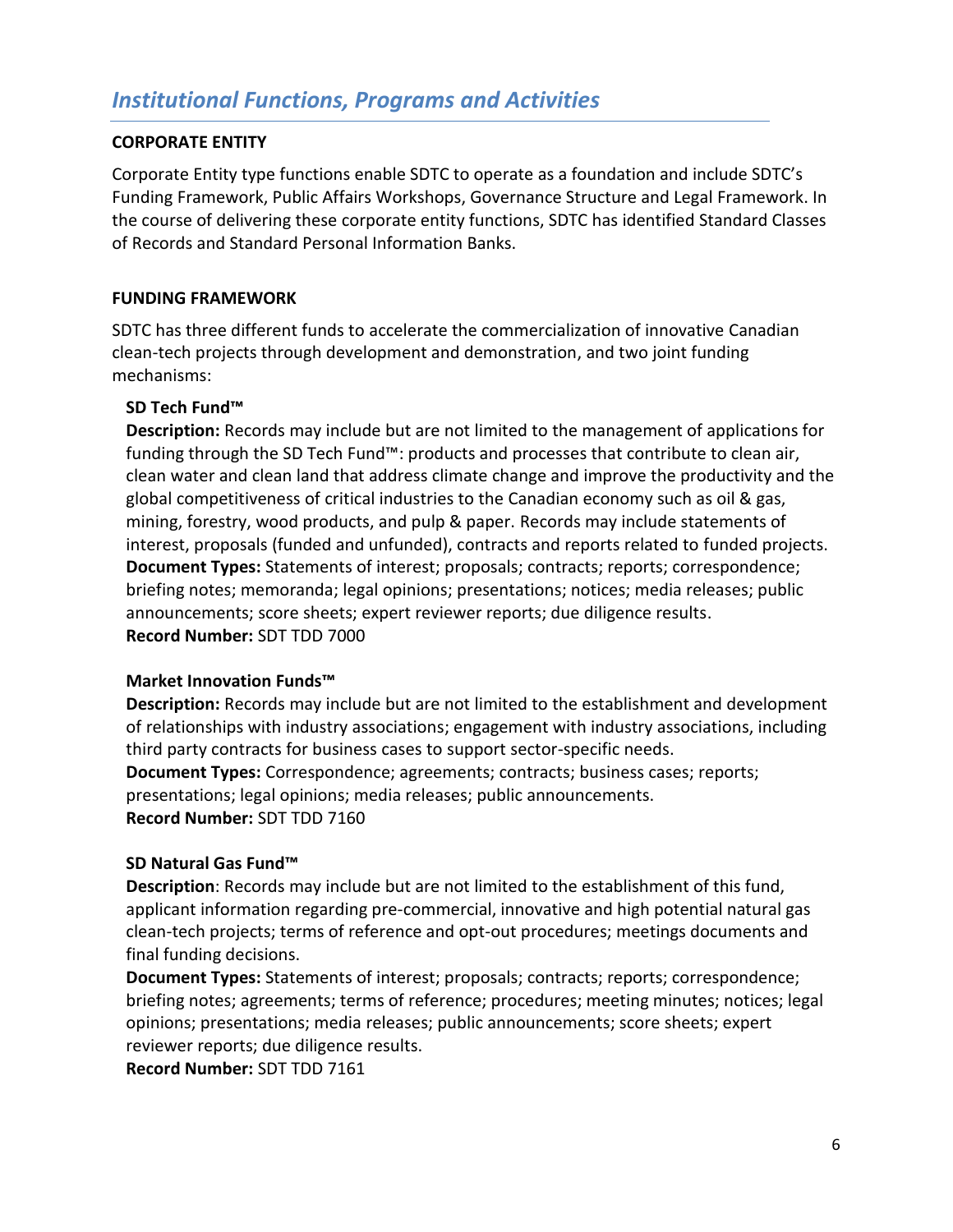#### **NextGen Biofuels Fund™**

**Description:** Records may include but are not limited to the management of applications for funding through the NextGen Biofuels Fund™ for projects related to biofuels. Records may include proposals (funded and unfunded), contracts and reports related to a wide range of fuels which are in some way derived from biomass, including solid biomass, liquid fuels and various biogases.

**Document Types:** Statements of interest; proposals; contracts; reports; correspondence; briefing notes; memoranda; legal opinions; presentations; notices; media releases; public announcements; score sheets; expert reviewer reports; due diligence results. **Record Number:** SDT TDD 1103

#### <span id="page-6-0"></span>**SDTC Joint Fund with Climate Change and Emissions Management Corporation**

**Description:** Records may include but are not limited to the management of applications for funding through the joint fund with CCEMC for clean air projects that can demonstrate reductions in greenhouse gases. Records may include statements of interest, proposals (funded and unfunded), contracts and reports related to clean air technologies, and communications with CCEMC.

**Document Types:** Statements of interest; proposals; contracts; reports; correspondence; briefing notes; memoranda; legal opinions; presentations; notices; media releases; public announcements; score sheets; expert reviewer reports; due diligence results. **Record Number:** SDT TDD 7001

#### <span id="page-6-1"></span>**SDTC Joint Fund with Alberta Innovates Energy and Environment Solutions**

**Description:** Records may include but are not limited to the management of applications for funding through the joint fund with AI-EES for sustainable water technology projects. Records may include expressions of interest, proposals (funded and unfunded), contracts and reports related to sustainable water technologies, and communications with AI-EES. **Document Types:** Expressions of interest; proposals; contracts; reports; correspondence; briefing notes; memoranda; legal opinions; presentations; notices; media releases; public announcements; score sheets; expert reviewer reports; due diligence results. **Record Number:** SDT TDD 7002

#### <span id="page-6-2"></span>**PUBLIC AFFAIRS WORKSHOPS**

SDTC offers innovators support that goes far beyond funding. Working closely with an evergrowing network of stakeholders and partners, SDTC coaches Canadian clean-tech companies for success.

#### <span id="page-6-3"></span>**Virtual Incubator™**

**Description:** Records may include but are not limited to business plans; potential applicant partners; funding resources; industry information; research partners; coaching documents; industry assessments; applicant information.

**Document Types:** These records may include material related to general information about applicants through the Technology Introduction Form, correspondence with applicants; media releases; information related to the planning and implementation of Virtual Incubator™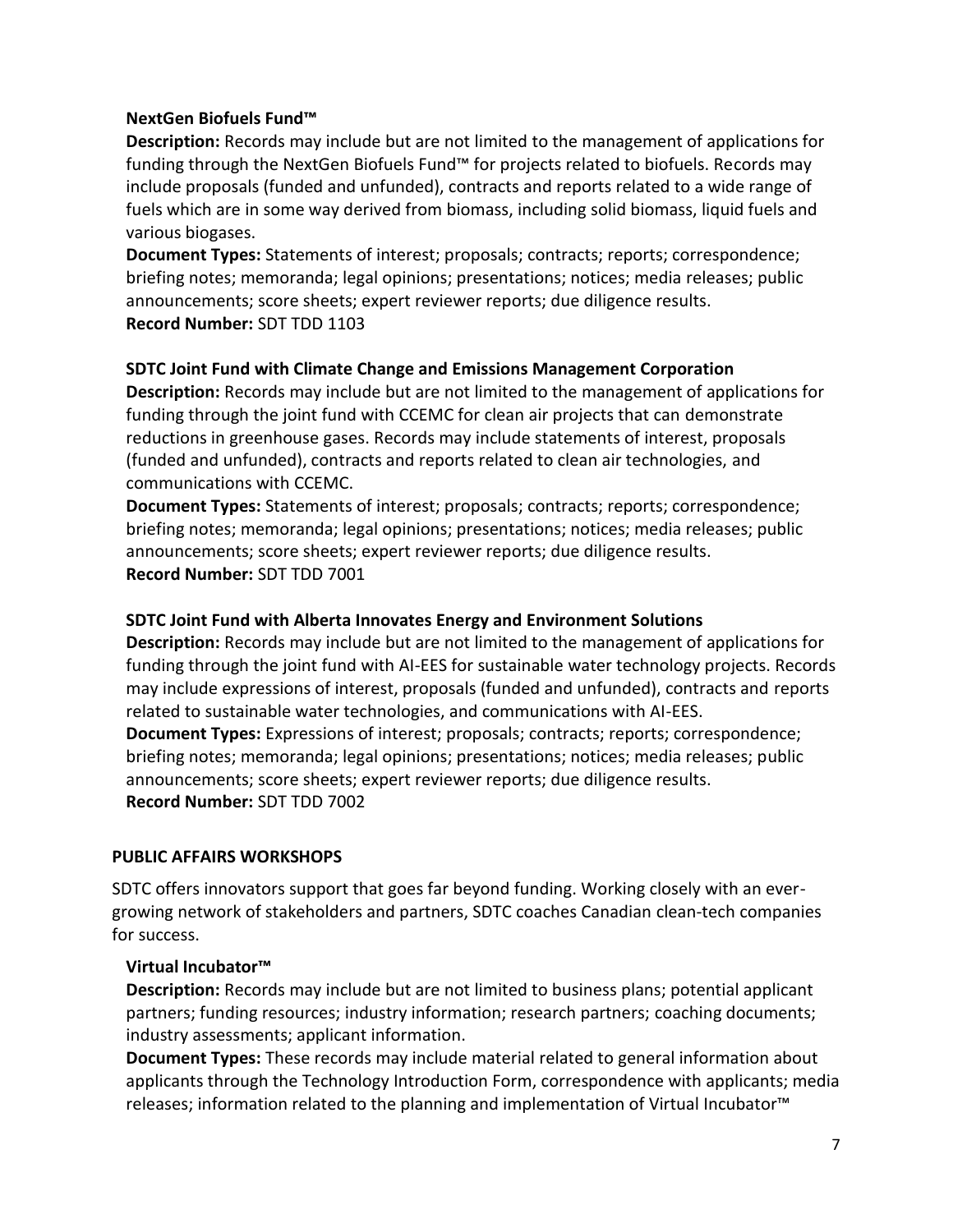events and workshops; information on industry associations, relevant companies, academic institutes and non-governmental organizations; research documentation; Memorandums of Understanding; international travel logistics and planning.

**Record Number:** SDT TDD 6690

## <span id="page-7-0"></span>**Follow-on Financing Program**

**Description:** Records may include but are not limited to applicants' information; portfolio companies' information; industry; investors; market assessments; research; event logistics; commercialization; financing; investment; funding; risk-profiles; technical reports; business reports.

**Document Types:** These records may include correspondence; applicant, portfolio and industry profiles; travel plans and itineraries; contact lists; technical documents; risk assessments.

**Record Number:** SDT TDD 6700

## <span id="page-7-1"></span>**Technology Adoption Program**

**Description:** Records may include but are not limited to portfolio companies; global clean tech market research; industry; investors; market assessments; events; partnerships; de-risk documentation; accelerated market entry; commercial opportunity; joint development agreements; licensing agreements; joint ventures; industry networks; end customers; corporate partners; innovation; commercial needs.

**Document Types:** These records may include correspondence; portfolio company project documentation; industry and partner profiles; travel plans and itineraries; contact lists; technical documents; risk assessments.

**Record Number:** SDT TDD 6800

## <span id="page-7-2"></span>**Export Market Access Program**

**Description:** Records may include but are not limited to Export Development Canada; portfolio companies; global clean-tech market research; industry; investors; events; partnerships; proven technologies; global market assessments; foreign buyers; global corporations; multilateral development banks; in-market intelligence; financial support; Department of Foreign Affairs, Trade and Development; international market outreach initiatives; critical intelligence; priority markets; venture capital; private equity; institutional investors; sovereign wealth funds; foreign governments; state-owned multinational enterprises; foreign investment; strategic channels to access markets.

**Document Types:** These records may include correspondence; portfolio company project documentation; industry and partner profiles; travel plans and itineraries; contact lists; technical documents; risk assessments.

**Record Number:** SDT TDD 6900

## <span id="page-7-3"></span>**GOVERNANCE STRUCTURE**

Governance involves activities undertaken to: establish and maintain corporate governance structures; strategic and operational planning for the allocation of resources and delivery of programs; performance and compliance reporting; proceedings from corporate committees, working groups, Board of Directors and Member Council; and audits and litigation. SDTC's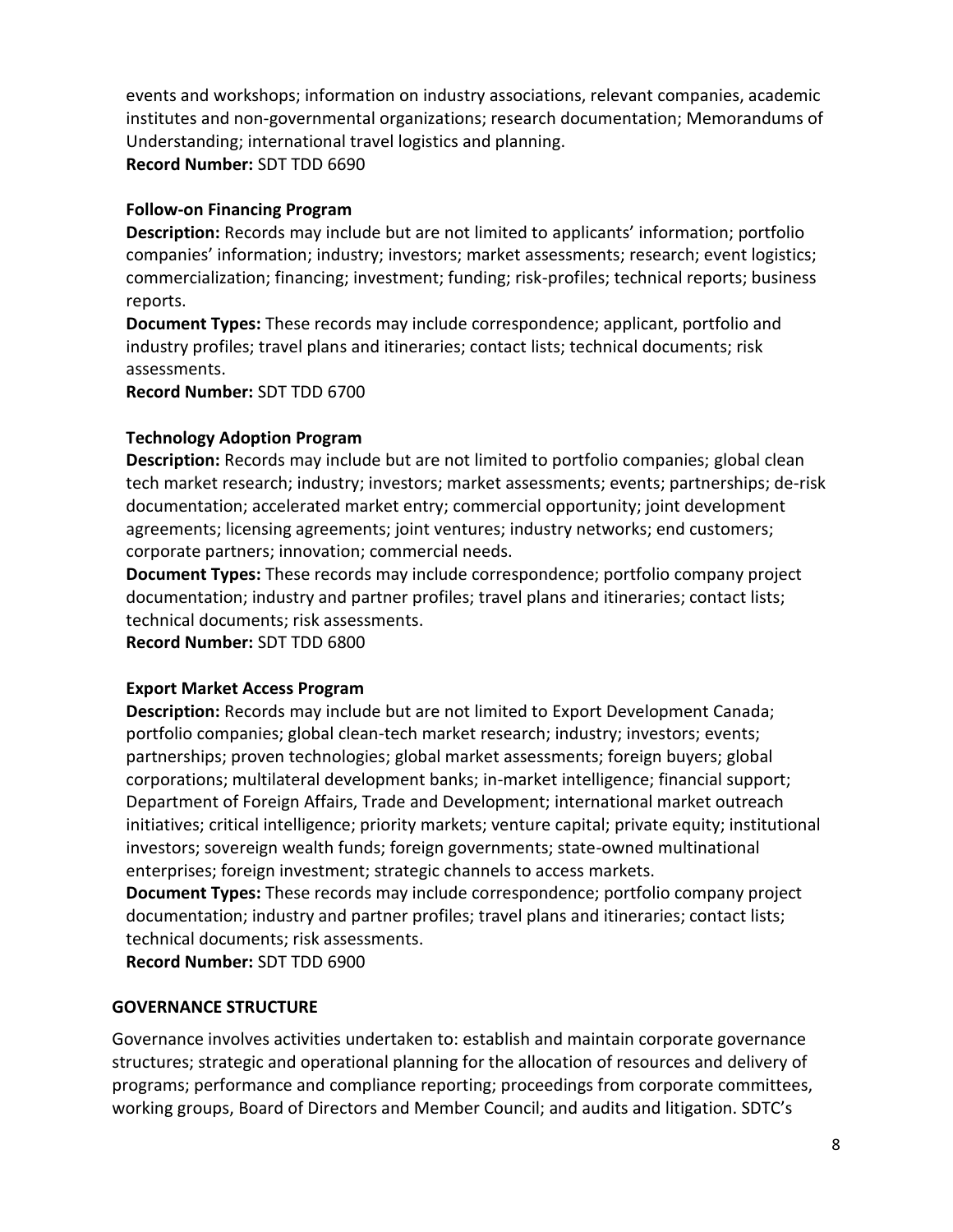accountability to its stakeholders is facilitated by its strict adherence to the guidelines and regulations as set out in the *[Canada Foundation for Sustainable Development Technology Act](http://laws-lois.justice.gc.ca/eng/acts/c-5.5/)*.

## <span id="page-8-0"></span>**Operational Planning**

**Description:** Records may include but are not limited to the planning and day-to-day management of SDTC lines of business, business teams, working groups and committees. **Document Types:** These records may include business cases; team work plans; planning reports; roles and responsibility charts; meeting minutes; agendas. **Record Number:** SDT TDD 1150

## <span id="page-8-1"></span>**Audit and Evaluation**

**Description:** Records may include but are not limited to the management of SDTC's audit and evaluation responsibilities. Audits review and assess the extent to which the management framework is directed towards ensuring the economy, efficiency and effectiveness of operations; the degree of compliance with statutes and policies; the reliability of information systems for decision-making and accountability purposes; and the level and quality of services provided to clients. Evaluation is an independent assessment of the performance of SDTC policies and operations to provide credible, timely and relevant information for the purpose of supporting decision-making and accounting for performance. Records may include information related to evaluation requirements, accountability practices and standards. **Document Types:** Audit records; audit reports; audit and evaluation methodologies and schedules; terms of reference; measurement and analysis tools; compliance reviews and external reports; policies; guidelines and manuals; consultation documentation; risk analyses and profiles; maturity models; recommendations; implementation and action plans; impact analyses and special studies; and copies of Auditor General Reports. **Records Number:** PRN 916

## **Audit**

**Description:** This bank describes personal information related to SDTC's audit program, or horizontal audits directed, led or performed by the Office of the Comptroller General (Treasury Board of Canada Secretariat) or the Office of the Auditor General. Personal information may include name, contact information, signature, employee identification number, financial information, gender, and other personal information in relevant records held by SDTC.

**Note***:* Personal information in SDTC's records may be disclosed to the Office of the Auditor General for the purposes of audits or studies.

**Class of Individuals:** Employees and former employees of SDTC, contractors, representatives of companies.

**Purpose:** Personal information is used to perform SDTC's audit program. In some cases, the audit program may include an investigative function (e.g., fraud, investigation). **Consistent Uses:** Information may be shared with responsible managers, and in some cases, the Audit & Grant Investment Committee, the Board of Directors, and/or the Office of the Auditor General. Information may be also be shared with: 1) Human Resources for disciplinary measures (refer to **Discipline - PSE 911**); 2) [Security](#page-39-0) (refer to **Security** [Incidents and Privacy Breaches](#page-39-0) – PSU 939); 3) Investigative personnel and law enforcement agencies in the event of an alleged criminal offence; and 4) consultants performing audit work on behalf of SDTC.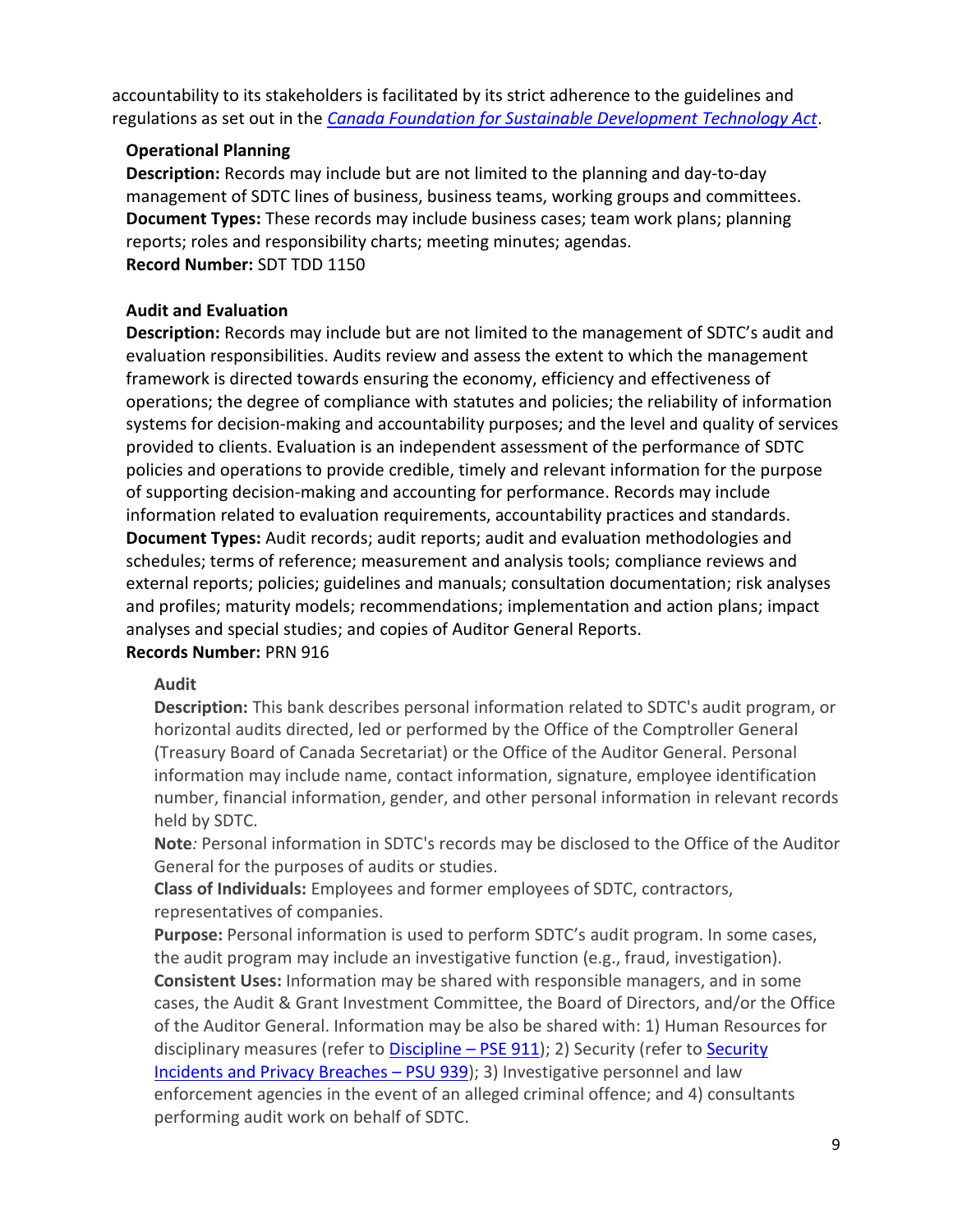**Retention and Disposal Standards:** Audits are evergreen, they are permanently archived and form part of SDTC's corporate memory.

**RDA Number:** 99/004 **Related Class of Record Number:** [PRN 916](#page-8-1) **Bank Number:** PSU 941

## **Evaluation**

**Description:** This bank describes personal information related to SDTC's evaluation function and activities. Personal information may include name, contact information, biographical information, demographic information, financial information, identification numbers, gender, job titles, and opinions and views of, or about, individuals, which in some cases, are collected with informed consent.

**Class of Individuals:** Program participants, managers, employees, or partners of SDTC, including government representatives from other jurisdictions, representatives of businesses and private sector organizations, academics or other experts in the program area, and other stakeholders including members of the general public.

**Purpose:** Personal information is used in data collection and analysis when undertaking evaluations. In some cases, a limited amount of personal information, (typically names and /or titles of academics or other experts) may appear in evaluation reports where informed consent has been given by the person or persons to whom the information relates.

**Consistent Uses:** Information may be shared with the Chair of the Board of Directors or President & CEO of SDTC, relevant special committees, and program managers.

Information may be also be shared with (1) government institutions or other partners involved in managing or delivering the program and in undertaking the evaluation; (2) Treasury Board Secretariat officials; and (3) consultants performing evaluation work on behalf of SDTC. Final evaluation reports are made publicly available.

**Retention and Disposal Standards:** Evaluations of SDTC are evergreen, they are permanently archived and form part of the Foundation's corporate memory. **RDA Number:** 98/004

**Related Record Number:** [PRN 916](#page-8-1) **Bank Number:** PSU 942

## <span id="page-9-0"></span>**Business Continuity Planning**

**Description:** Records may include but are not limited to SDTC's Business Continuity Planning which provides for the continued availability of services and associated assets that are critical to the health, safety, security or economic well-being of Canadians or the effective functioning of the Foundation in the event of a disaster or emergency. Business Continuity Planning complements emergency preparedness which is mandated by internal policies (e.g., fire and building evacuation plans, civil emergency plans) and includes the development and implementation of a Business Continuity Plan. The types of incidences for which the Plan may be initiated may vary from a minor incident, such as a building-specific power outage or an equipment or system failure, to one of provincial or national proportions. The Business Continuity Plan outlines and coordinates the efforts of SDTC staff and the implementation of advance arrangements and procedures to ensure that SDTC can continue or restart critical business operations within a reasonable timeframe.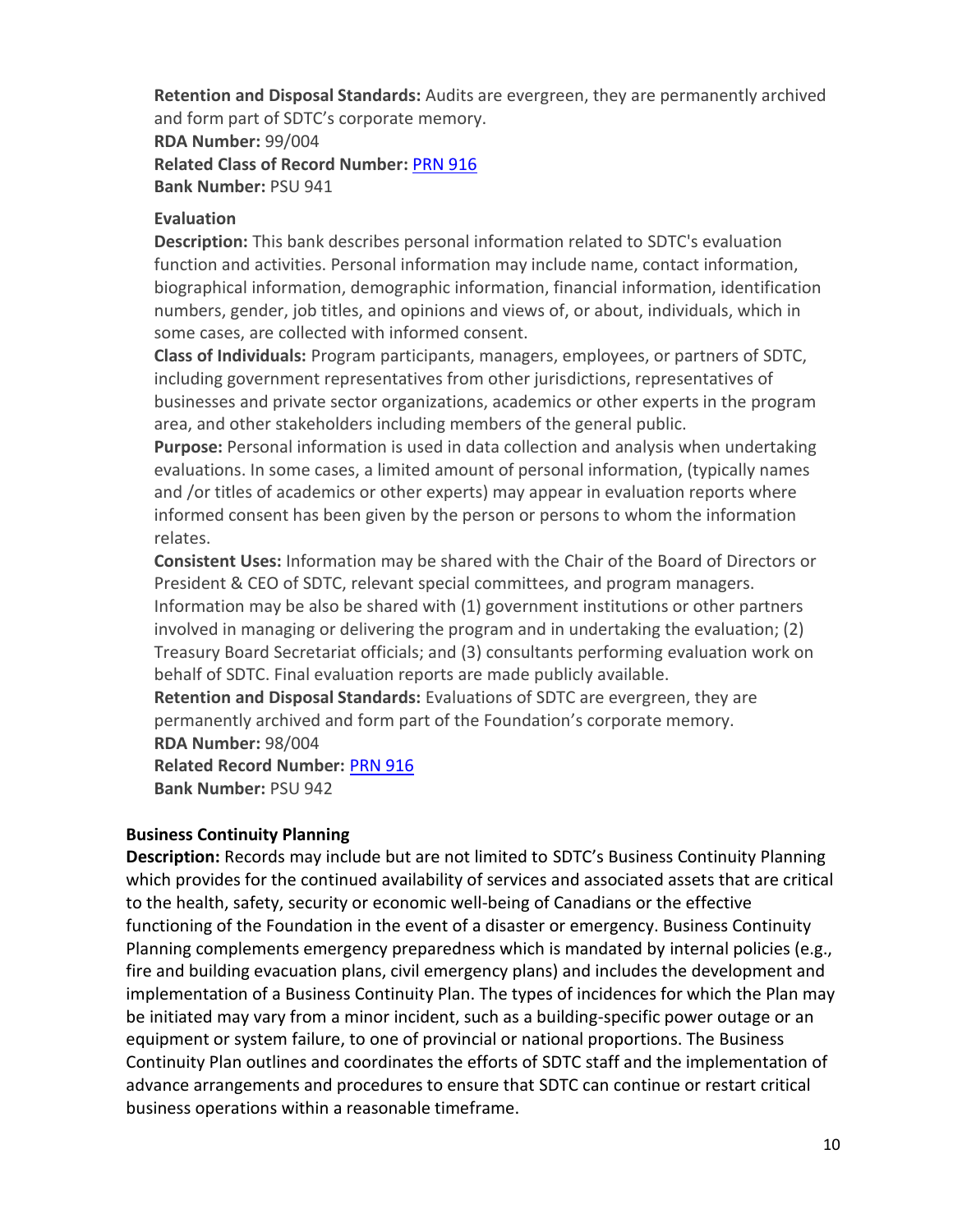**Document Types:** Disaster/emergency recovery plans; network and/or data backup procedures; emergency and recovery resources; emergency evacuation procedures; acts of terror emergency plan; IT hacking emergency plan; service level agreements (including Memoranda of Understanding with other institutions); essential records policies; notification procedures for emergency response teams; SDTC staff; Executive's staff; plan activation procedures; copies of Delegation/Designation of Authorities; disaster/emergency contact list; detailed business resumption; recovery and restoration procedures; and media handling procedures.

#### *Record Number:* PRN 928

#### **Business Continuity Planning**

**Description:** This bank describes information that is used in support of Business Continuity Management functions which include the development and timely execution of plans, measures and procedures to minimize interruption to the availability of critical services and assets in the event of an emergency or disruption of service. Personal information may include: name, contact information, biographical information, employee personnel information and medical information. Personal information may also include the names and contact information of individuals identified by employees as emergency contacts. **Class of Individuals:** Employees of SDTC; Chair of the Board, the President & CEO and exempt staff and other personnel of their offices; emergency contacts identified by employees; private sector emergency response officials and service providers; and federal, provincial or municipal officials who may need to be contacted in the event of an emergency or disruption of services.

**Purpose:** Personal information is used to plan and respond in a timely and effective manner to an emergency or to a disruption of service, to establish a list of employees, appropriate officials and their contact information. The list may be used to contact such individuals in the event of an emergency or the execution of the Business Continuity Plan. SDTC may also require that supervisors maintain a list of direct reports, home telephone numbers and the emergency contacts identified by the direct reports.

**Consistent Uses:** Information may be shared with federal, provincial, and municipal institutions, police, fire and other emergency response agencies as required. Some information may be shared with/described in the Standard Personal Information Banks [Employee Personnel Record -](#page-25-4) PSE 901 and [Occupational Health and Safety -](#page-27-1) PSE [907.](#page-27-1) Information may also be used or disclosed for program evaluation and reporting purposes.

**Retention and Disposal Standards:** SDTC's Business Continuity Plan and supporting documentation are archived when the Plan is superseded. These documents are destroyed after seven years of inactivity.

**RDA Number:** 98/001

**Related Record Number:** [PRN 928](#page-9-0) **Bank Number:** PSU 903

## <span id="page-10-0"></span>**Disclosure to Investigative Bodies**

**Description:** Records may include but are not limited to requests received by SDTC from investigative bodies listed in **Schedule II [of the Privacy Regulations](http://laws-lois.justice.gc.ca/eng/regulations/sor-83-508/page-6.html#h-11)** for personal information, collected for the purpose of authorized programs and activities of SDTC, to be disclosed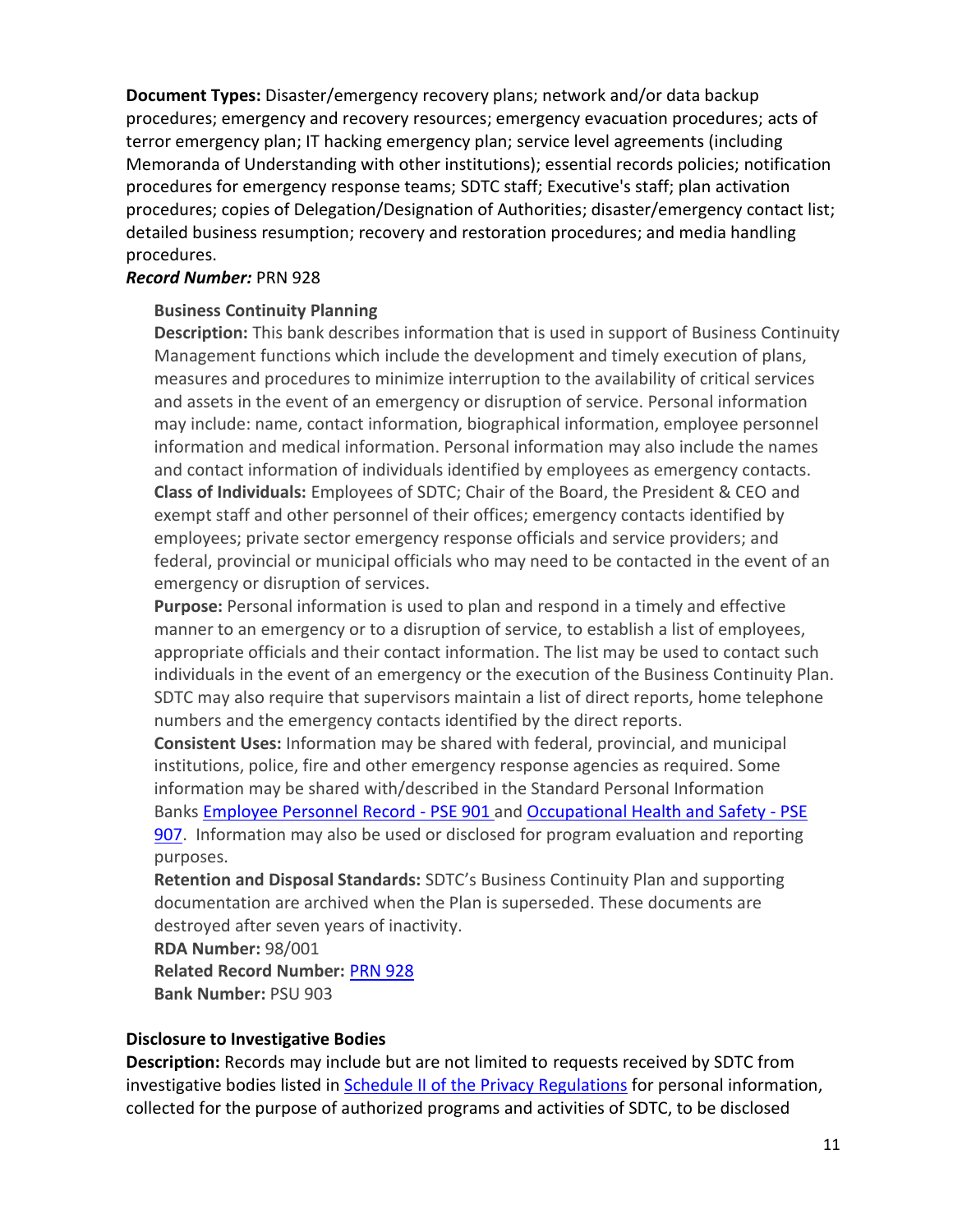pursuant to paragraph 8(2)(e) of the Privacy Act and the responses thereof. Records of requests and responses received by SDTC are kept pursuant to sections 8(4) Privacy Act and 7 Privacy Regulations.

**Document Types:** Requests for information; responses and related correspondence; reports; policy interpretation; legal opinions; disclosure review and response procedures; copies of internal directives.

#### **Record Number:** PRN 937

## **Disclosure to Investigative Bodies**

**Description:** This bank describes personal information about individuals that may be requested by and/or disclosed to an investigative body pursuant to paragraph 8(2)(e) of the *Privacy Act.* The personal information may include any personal information element that SDTC collects about an individual as part of one of its authorized program or activity and that is subsequently requested by an investigative body listed in [Schedule II](http://laws-lois.justice.gc.ca/eng/regulations/sor-83-508/page-6.html#h-11) of the [Privacy Regulations.](http://laws-lois.justice.gc.ca/eng/regulations/sor-83-508/page-6.html#h-11)

**Note:** The Chair of the Board of Directors and the President & CEO are not required, in accordance to sub-section 9(2) *Privacy Act*, to account for the disclosure of the information under section 8(2)(e) in the personal information bank from which the personal information was requested.

**Class of Individuals:** Individuals whose personal information has been requested by federal investigative bodies pursuant to paragraph 8(2)(*e*) of the *Privacy Act.* **Purpose:** The personal information is used to document requests received from investigative bodies pursuant to paragraph 8(2)(e) of the *Privacy Act* and the responses to such requests. Personal information is collected pursuant to section 8(4) of the *Privacy* 

*Act* and section 7 of the *Privacy Regulations*.

**Consistent Uses:** The information may be used or disclosed for statistical and audit purposes. Information may be shared with government institutions who are investigative bodies listed in **Schedule II of the Privacy Regulations**. Investigative bodies that receive personal information as a result of disclosures pursuant to paragraph 8(2)(*e*) of the *Privacy Act* may subsequently share such personal information with other federal investigative bodies or law enforcement agencies, for the purpose of the administration or enforcement of a law and/or the detection, prevention, or suppression of crime. **Retention and Disposal Standards:** Disclosures to investigative bodies' records are

destroyed seven years after the record becomes inactive.

**RDA Number:** SDT TDD 1114 **Related Record Number:** [PRN 937](#page-10-0)

**Bank Number:** PSU 913

## <span id="page-11-0"></span>**Boards, Committees and Councils**

**Description:** Records may include but are not limited to the establishment, organization, functions, activities and management of boards, committees and councils (including Governor in Council appointments) which are exclusive to SDTC and which have been established to provide oversight, guidance and recommendations to SDTC. Records may include information related to the nomination, appointment, resignation and/or termination of members including criteria for the identification and selection of members, terms and conditions of appointment (e.g., stipend, honoraria, travel allowance) roles and responsibilities, and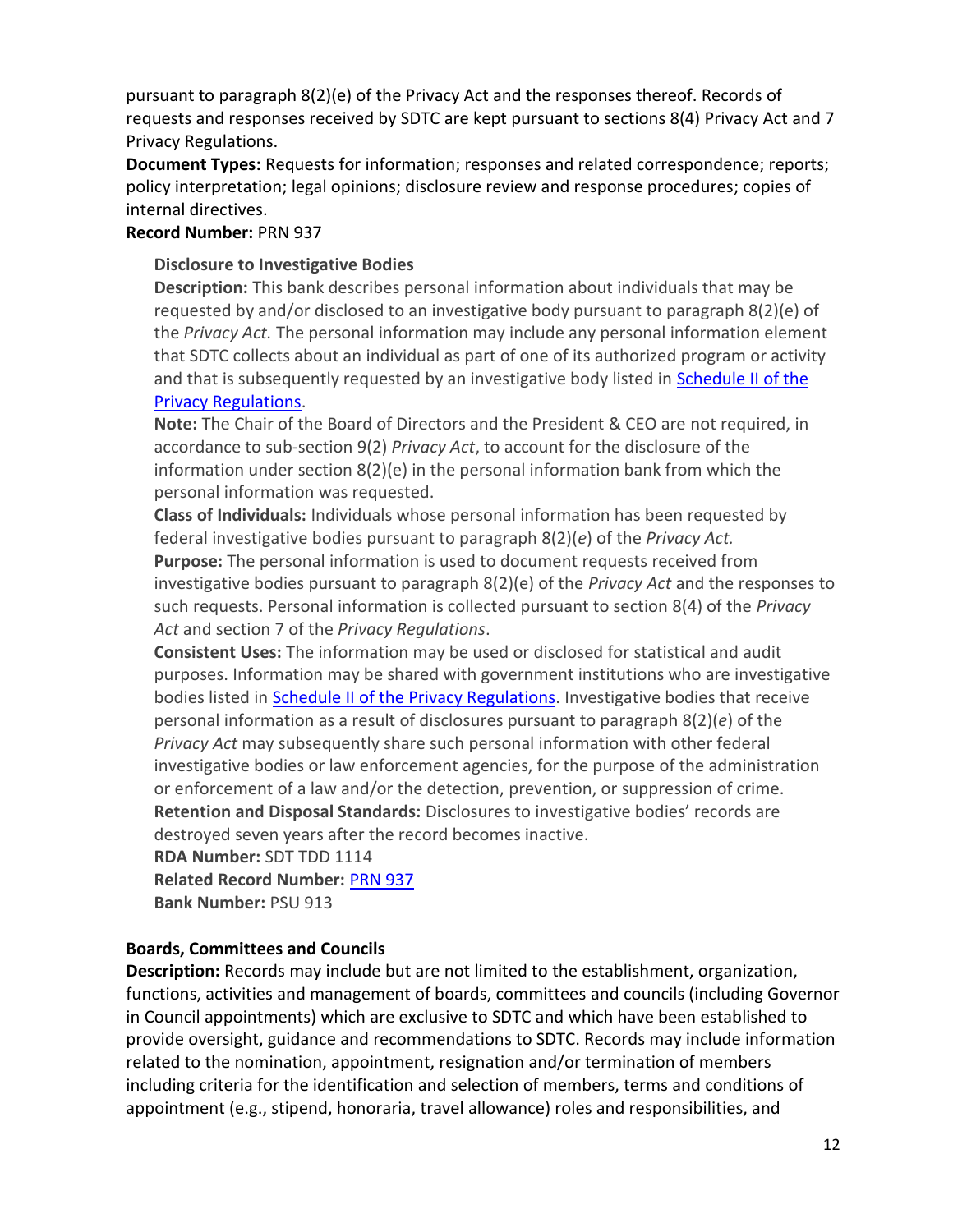administrative support documentation. Records may also include correspondence among members and with SDTC, as well Natural Resources Canada's Ministerial Office about the selection of individuals.

**Document Types:** Terms of reference; agendas; minutes of meetings; notices; proceedings; recommendations documents; briefing and discussion papers; curricula vitae; travel claims; policy documents; communications materials released in all formats; audit and evaluation documentation; copies of Annual Reports; correspondence; backgrounders; reports, etc. **Records Number:** PRN 938

#### **Governor in Council Appointments**

**Description:** This bank describes information that is collected to support Governor in Council appointments to SDTC's Board of Directors. The personal information collected may include: the individual's full name, contact information, official language of choice, date of birth, country of birth, citizenship, gender, marital status, Social Insurance Number (SIN), unique identification number (e.g., unique employee number), terms and conditions of appointment including remuneration (e.g., stipend, honoraria, travel allowance) and benefits, signature, physical limitations and any other relevant medical information, photographs or other image recordings, educational background, employment status, work history, professional affiliations, credit card and financial institution information, biographical information (including information about family members), conflict of interest declarations, appointment date and duration and resignation dates, if applicable. **Class of Individuals:** Current and former appointees and their family members.

**Purpose:** The personal information collected is used to support the identification and selection of individuals to serve as Governor in Council appointments which include the Chair of the Board of Directors. Successful individuals are named through an Order in Council - a process that is managed by the Privy Council Office. The personal information is also used to manage the administration of expenses (e.g., travel) and compensation and benefits packages, conduct performance evaluations, maintain an inventory of current and former appointees, record potential conflicts of interest and any compliance action required, and to communicate with these individuals.

**Consistent Uses:** Personal information about the appointee is contained in the Order in Council document which includes full name, contact information, the position to which she/he is being appointed, the length and tenure of the appointment, and the terms and conditions of the appointment (e.g., stipend, remuneration, benefits, etc.). This information is provided by the Privy Council Office to SDTC (refer to [Governor in Council](http://www.pco-bcp.gc.ca/index.asp?lang=eng&page=information&sub=publications&doc=info-source/index-eng.htm)  [Personnel Records -](http://www.pco-bcp.gc.ca/index.asp?lang=eng&page=information&sub=publications&doc=info-source/index-eng.htm) PCO PPU 020). Additionally, this information may be used in the preparation of reports for senior management and broader audiences (e.g., Annual Reports) and communications materials (e.g., press releases, biographies, etc.) that may be disseminated in multiple formats, including SDTC's website. In some instances, the Privy Council Office receives notes and performance ratings to support the conduct of performance evaluations of selected individuals (refer to Governor in Council Personnel Records - [PCO PPU 020\)](http://www.pco-bcp.gc.ca/index.asp?lang=eng&page=information&sub=publications&doc=info-source/index-eng.htm). The Social Insurance Number (SIN) is collected pursuant to the *Income Tax Act* (refer to [Individual Returns and Payment Processing](http://www.cra-arc.gc.ca/gncy/tp/nfsrc/nfsrc-eng.html) – CRA PPU 005) and, where applicable, the Province of Quebec *Income Tax Act*.

**Retention and Disposal Standards:** Records related to Governor in Council appointments are evergreen, permanently archived and form part of SDTC's corporate memory.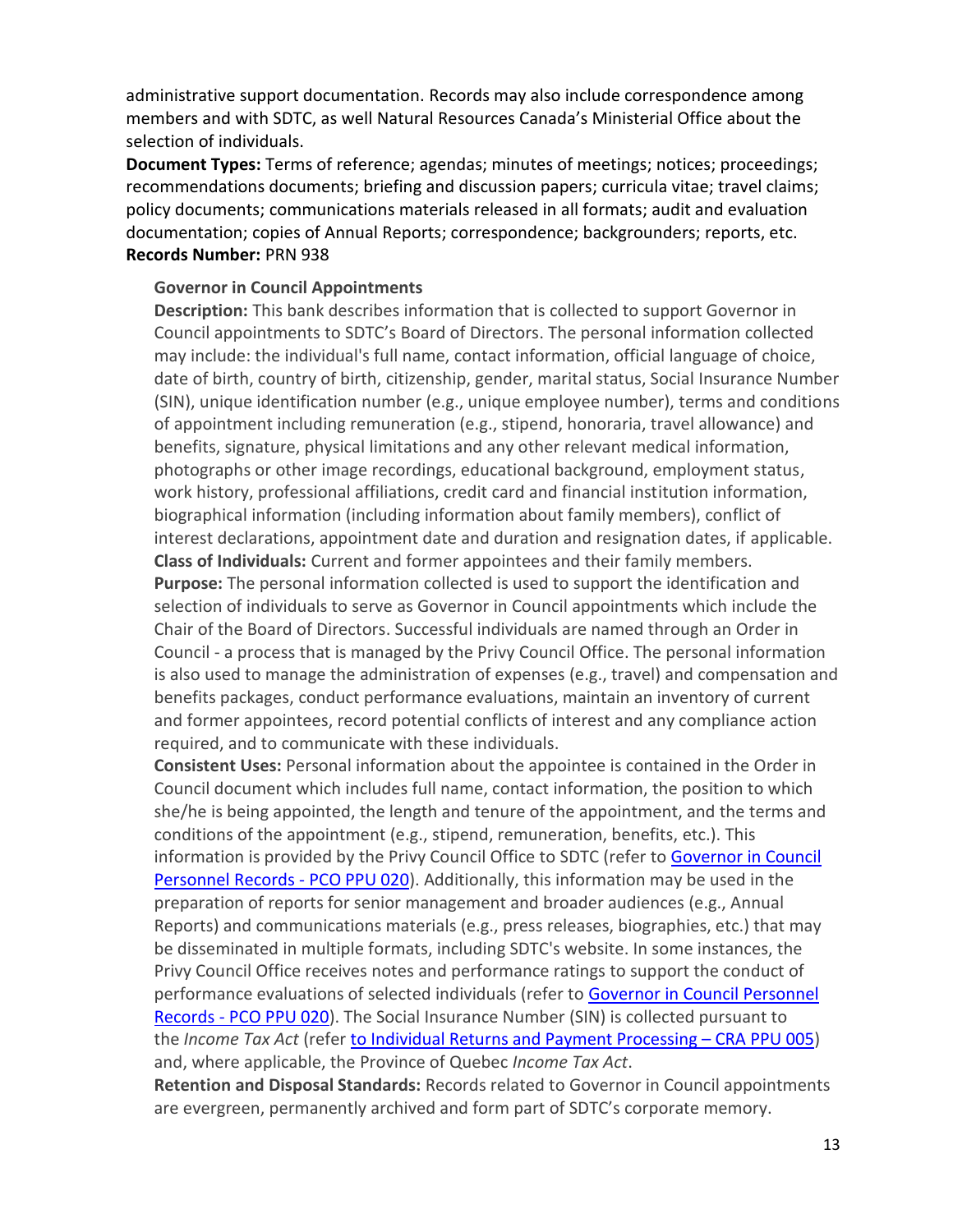## **RDA Number:** SDT TDD 1101 **Related Record Number:** [PRN 938](#page-11-0) **Bank Number:** PSU 918

#### **Members of Boards, Committees and Councils**

**Description:** This bank describes information used in the identification and selection of individuals to fill positions on SDTC's Board, Committees and Member Council. Personal information collected may include: full name, contact information, official language of choice, date of birth, country of birth, citizenship, gender, marital status, Social Insurance Number (SIN), unique identification number (e.g., unique employee number), terms and conditions of appointment including remuneration (e.g., stipend, honoraria, travel allowance) and benefits, signature, physical limitations and any other relevant medical information, photographs or other image recordings, educational background, employment status, work history, professional affiliations, credit card and financial institution information, security clearances, biographical information (including information about family members), conflict of interest declarations, letters of reference/recommendation, appointment date, and duration and resignation dates, if applicable.

**Class of Individuals:** Candidates, as well as current and former members of the Board of Directors, Committees, and Member Council, their family members, and individuals whose names have been provided as personal references.

**Purpose:** The personal information collected is used to support the identification and selection of individuals to serve on oversight or governance bodies. The information may be used to provide advice to the Chair of the Board of President & CEO to fill existing and/or forthcoming vacancies and to maintain an inventory of potential candidates. The personal information is also used to manage the administration of expenses (e.g., travel) and compensation and benefits packages, conduct performance evaluations, maintain an inventory of current and former appointees, record potential conflicts of interest and any compliance action required, and to communicate with these individuals.

**Consistent Uses:** This information may be used in the preparation of reports for senior management and broader audiences (e.g., Annual Reports), planning and evaluation purposes, and communications materials (e.g., press releases, biographies, etc.) that may be disseminated in multiple formats, including SDTC's website. The Social Insurance Number is collected pursuant to the *Income Tax Act*, for the Canada Revenue Agency (refer to [Individual Returns and Payment Processing](http://www.cra-arc.gc.ca/gncy/tp/nfsrc/nfsrc-eng.html) - CRA PPU 005) and, where applicable, the Province of Quebec *Income Tax Act*.

**Retention and Disposal Standards:** Records related to Board, Committees and Member Council appointments are evergreen, permanently archived and form part of SDTC's corporate memory.

**RDA Number:** SDT TDD 1102 **Related Record Number:** [PRN 938](#page-11-0) **Bank Number:** PSU 919

## <span id="page-13-0"></span>**Planning and Reporting**

**Description:** Records may include but are not limited to the systematic management of planning and reporting activities such as the development and review of business, strategy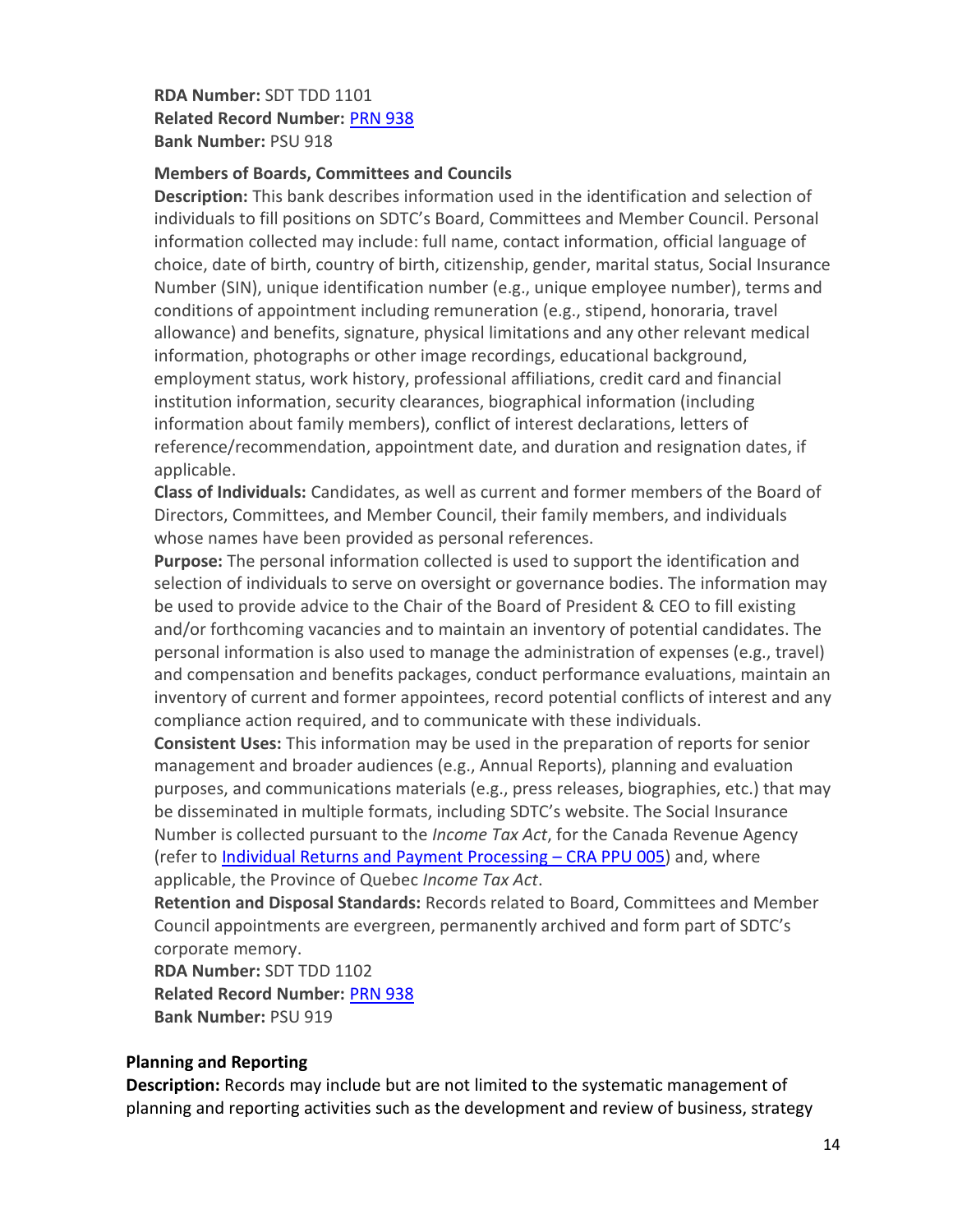and corporate plans and other long-term organizational strategies, monitoring and review of program, services and internal results, SDTC performance management and reporting, and risk management. May also include records related to the preparation, organization and coordination and delivery of Annual Reports to Parliament, Report on Plans and Priorities and the Management Accountability Framework.

**Document Types:** Performance indicators and metrics; Corporate Plan; risk profiles and strategies; sustainable development plans; environmental scans; contingency plans; trends analysis; reports; succession plans.

**Records Number:** PRN 947

## <span id="page-14-0"></span>**LEGAL FRAMEWORK**

SDTC's Legal Framework supports and facilitates the interpretation of the legislative and formal legal framework that governs SDTC's business activities. This Legal Framework guides activities undertaken to enable SDTC to: pursue policy, program and service delivery priorities and objectives.

#### <span id="page-14-1"></span>**Legal Services**

**Description:** Records may include but are not limited to activities undertaken to enable SDTC to pursue policy, program and service delivery priorities and objectives within a legally sound framework. Legal Services include the provision of policy and program advice, direction in the development and drafting of the legal content of bills, regulations, and guidelines, assistance in the identification, mitigation and management of legal risks, legal support in ensuring compliance and enforcement of standards, regulations, and guidelines, and representing SDTC's interests in litigation. May include information related to legal advice, preparation of legal documents, litigation services, and legislative drafting.

**Document Types:** Legal opinions; legislative proposals; draft legislation; regulations; orders in council; working papers; Memoranda to Cabinet; correspondence; copies of enacted legislation; legislative drafting instructions and procedures; records documenting consultations with federal institutions; schedules; parliamentary returns; written questions; petitions; motions; briefing books.

**Record Number:** PRN 902

## <span id="page-14-2"></span>*Internal Services*

Internal Services are those functions which support the delivery of SDTC's programs and services. In the course of delivering these internal services functions, SDTC has identified Standard Classes of Records. Standard Classes of Records describe records created, collected and maintained by SDTC to support common functions, programs and activities.

## <span id="page-14-3"></span>**ACQUIRED ASSETS AND SERVICES**

Acquired Assets and Services involve activities related to the identification, procurement, use, maintenance and disposal of services and assets that are possessions of or are under the control of SDTC.

## <span id="page-14-4"></span>**Procurement and Contracting**

**Description:** Records may include but are not limited to SDTC's Procurement and Contracting process to obtain goods and services in accordance with an agreement between SDTC and a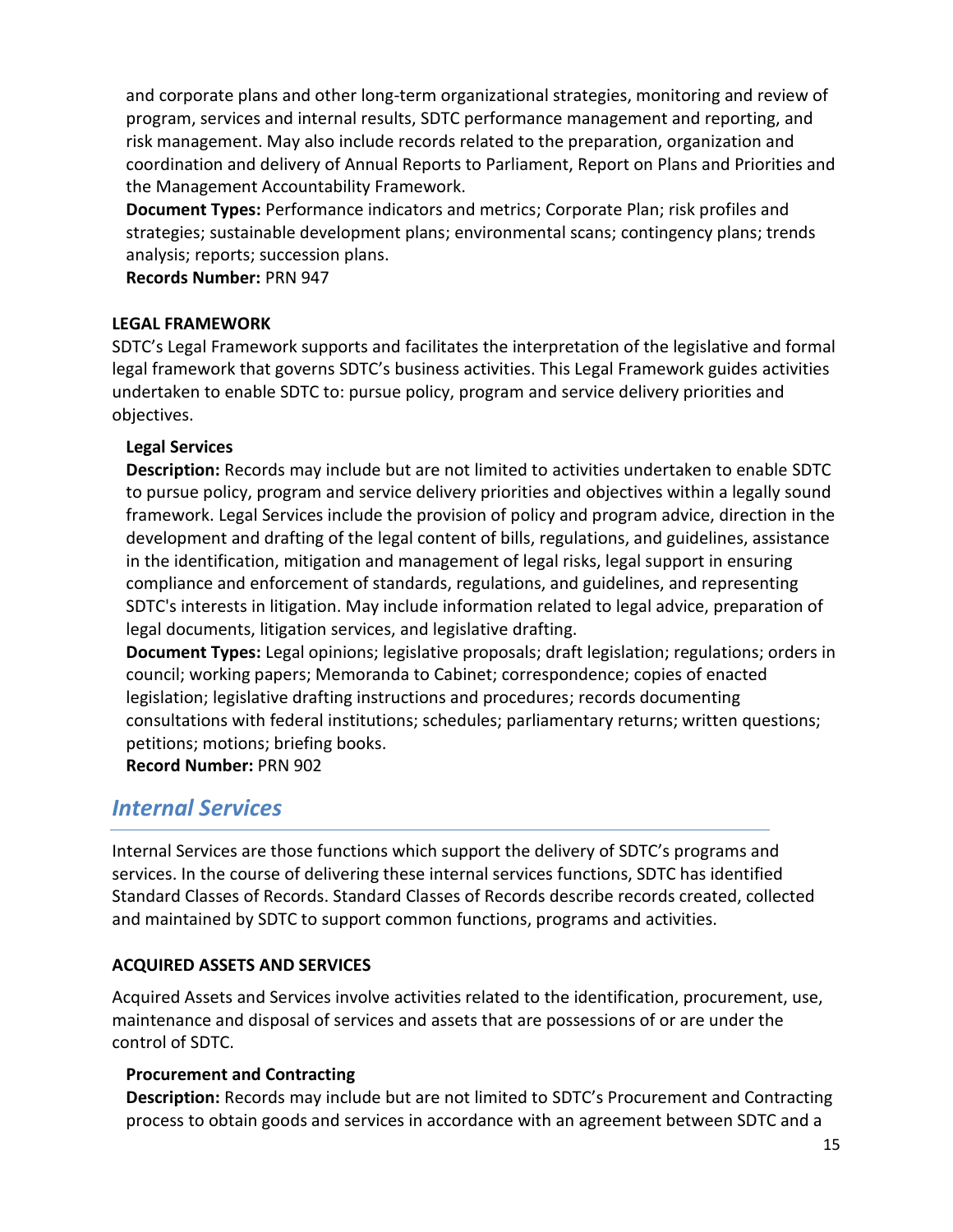person or firm. Records may include information about identifying the goods or services to be purchased, selecting the most effective procurement approach, contract development and approval processes and procedures, contract negotiations, debriefs, administering awarded contracts, including amendments if required, and post-contract evaluations. May also include information related to the contractor, e.g., company profiles, resumes, work experience, previous contracts completed and clients.

**Document Types:** Contract case files and related correspondence; award criteria guidelines; regulations; approval requirements; statements of work; Requests for Proposals; contractor eligibility lists; feasibility studies; planning documents; solicitation or tender documents; monitoring reports; invoices; payment requisitions; post-completion evaluation reports; standing offers; supply arrangements; customer and vendor liaison documentation; purchase requisitions; security checks.

#### **Record Number:** PRN 912

#### **Professional Services Contracts**

**Description:** This bank describes information contained in agreements between SDTC and a person or firm to provide goods, perform services, to construct works or to lease real property. Personal information may include name, contact information (including business name), biographical information, educational information, financial information, evaluations/assessments, Social Insurance Number (SIN), other identification number (e.g. Business Number) and signature.

**Class of Individuals:** Individuals representing themselves or employed through private companies (including temporary help services) who have submitted responses to Requests for Proposals and who have been engaged through contracts or standing offers with SDTC and individuals who are provided as professional references.

**Purpose:** Personal information is used to manage the contracting process, which includes the request for and receipt of proposals, evaluation of bids, selection of contractor, preparation, negotiation, execution, and award of contract, the disbursement of funds for services, deliverables, or both as specified within the contract, and post-contract evaluation. The SIN is collected pursuant to the *Income Tax Act*.

**Consistent Uses:** Information is used to maintain an inventory of potential contractors. Information may also be used to recover overpayments and debts owed to SDTC. Information may be used to confirm the identity of contractors (where required) for access to SDTC's websites and databases and for the loan of equipment and/or supplies. Information, including the Social Insurance Number and Business Number, is disclosed to the Canada Revenue Agency in T4A-NR Supplementary and T1204 slips (refer to [Individual](http://www.cra-arc.gc.ca/gncy/tp/nfsrc/pbapdx-eng.html#PPU005)  [Returns and Payment Processing](http://www.cra-arc.gc.ca/gncy/tp/nfsrc/pbapdx-eng.html#PPU005) – CRA PPU 005 and [Business Returns and Payment](http://www.cra-arc.gc.ca/gncy/tp/nfsrc/pbapdx-eng.html#PPU047)  Processing – [CRA PPU 047\)](http://www.cra-arc.gc.ca/gncy/tp/nfsrc/pbapdx-eng.html#PPU047) and the Province of Quebec (if applicable) for tax purposes. The information may be shared with/described in Standard Personal Information

Banks [Accounts Payable -](#page-23-0) PSU 931 and [Accounts Receivable -](#page-23-1) PSU 932 for payment administration. Information may also be used or disclosed for evaluation or reporting purposes.

**Retention and Disposal Standards:** Records supporting Professional Services Contracts are destroyed after seven years of inactivity.

**RDA Number:** 99/004

**Related Record Number:** [PRN 912](#page-14-4)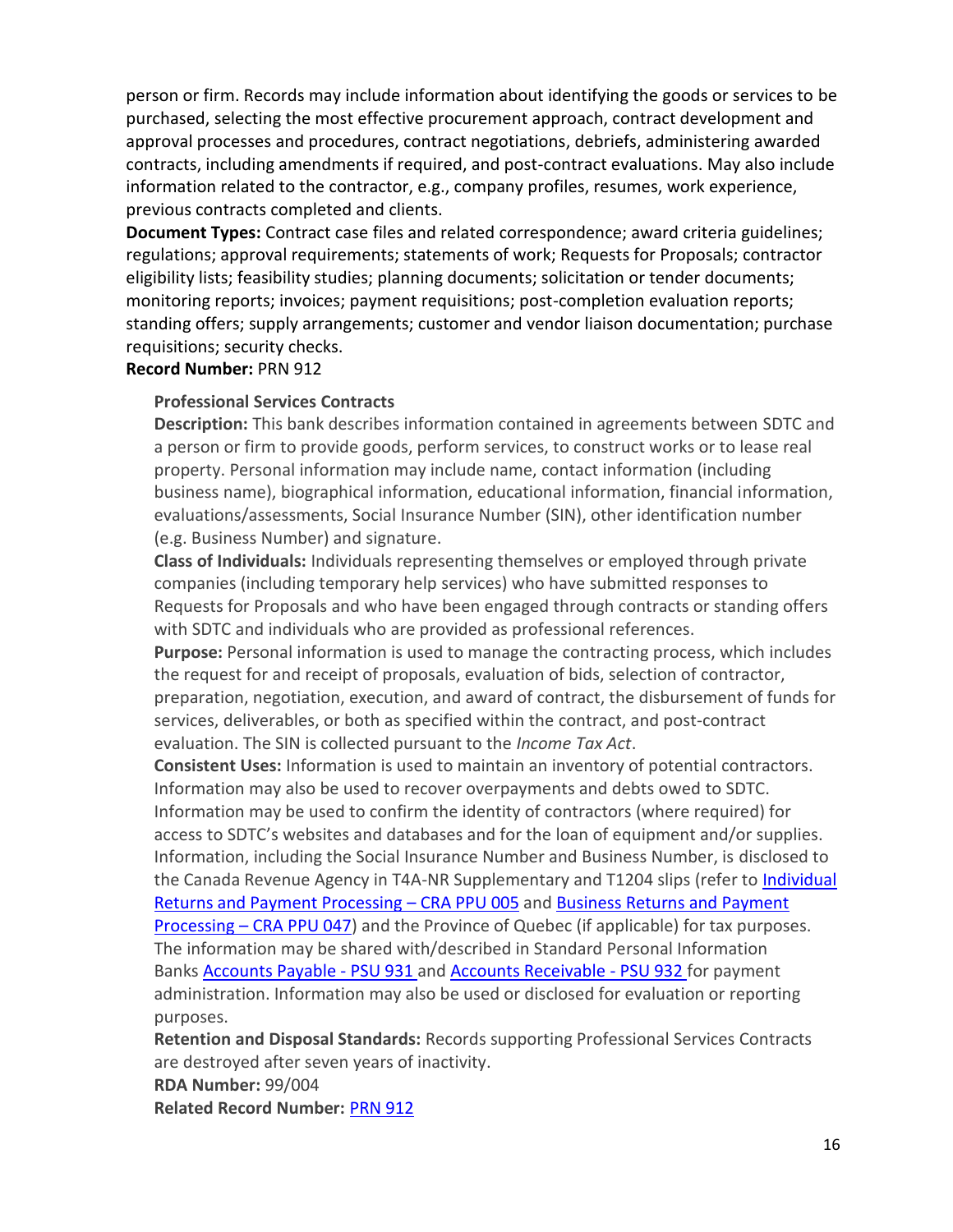**Bank Number:** PSU 912

#### <span id="page-16-0"></span>**Materiel Management**

**Description:** Records may include but are not limited to the sustainable and financially responsible management of SDTC's movable assets (excluding money and records) such as furniture, furnishings, equipment, supplies, and other materiel used or acquired by SDTC to facilitate the efficient delivery of SDTC's programs and services. Records may include information relating to planning, purchasing, maintenance, repair and disposal of materiel, and operating standards.

**Document Types:** Inventories; price lists; disposal and surplus policies and procedures; insurance policies; licences; asset loss investigation reports; inventory control system specifications; asset transfer and disposal reports; user specifications; standing offer agreements; copies of procurement procedures; SDTC policies and guidelines; and vandalism and theft reports.

**Record Number:** PRN 945

#### <span id="page-16-1"></span>**COMMUNICATIONS SERVICES**

SDTC's Communications Services involve activities to ensure that internal and external stakeholders and the public have an understanding of SDTC's role and delivery methods.

#### <span id="page-16-2"></span>**Proactive Disclosure**

**Description:** Includes records related to information published on SDTC's website pertaining to its business activities in accordance with SDTC's Disclosure Policy and travel and hospitality expenses disclosure practices.

**Document Types:** Disclosure Policy; aggregate quarterly reports; individual transaction reports; reports on travel and hospitality expenses. **Record Number:** PRN 935

## <span id="page-16-3"></span>**Communications**

**Description:** Includes records related to the management of SDTC's internal and external communications. The Communications function includes, but is not limited to, the following activities: providing communications support and advice to Ministers and senior officials on (non-partisan) government matters, including the preparation of speeches, news releases, briefing notes, presentations, memoranda and correspondence; preparing and implementing communications plans and strategies (including analyses of the internal and external environments) in support of SDTC's policies, programs, services and initiatives; preparing, producing and disseminating information using all forms of media and graphic arts, including electronic publishing; collaborating with Government of Canada institutions to promote common communication objectives; integrating all communication activities, including Internet applications, marketing, advertising, public opinion research and media relations to promote consistent and well-coordinated communications with the public; providing, coordinating or contracting media monitoring services; communicating with the public, federal institutions, government institutions (municipal, provincial, international) and private sector organizations and providing information services through the Internet and other electronic media; planning, coordinating, implementing and evaluating advertising, publishing and public awareness programs and campaigns; planning, coordinating and promoting SDTC's participation in public events, including fairs and exhibitions; cultivating media contacts,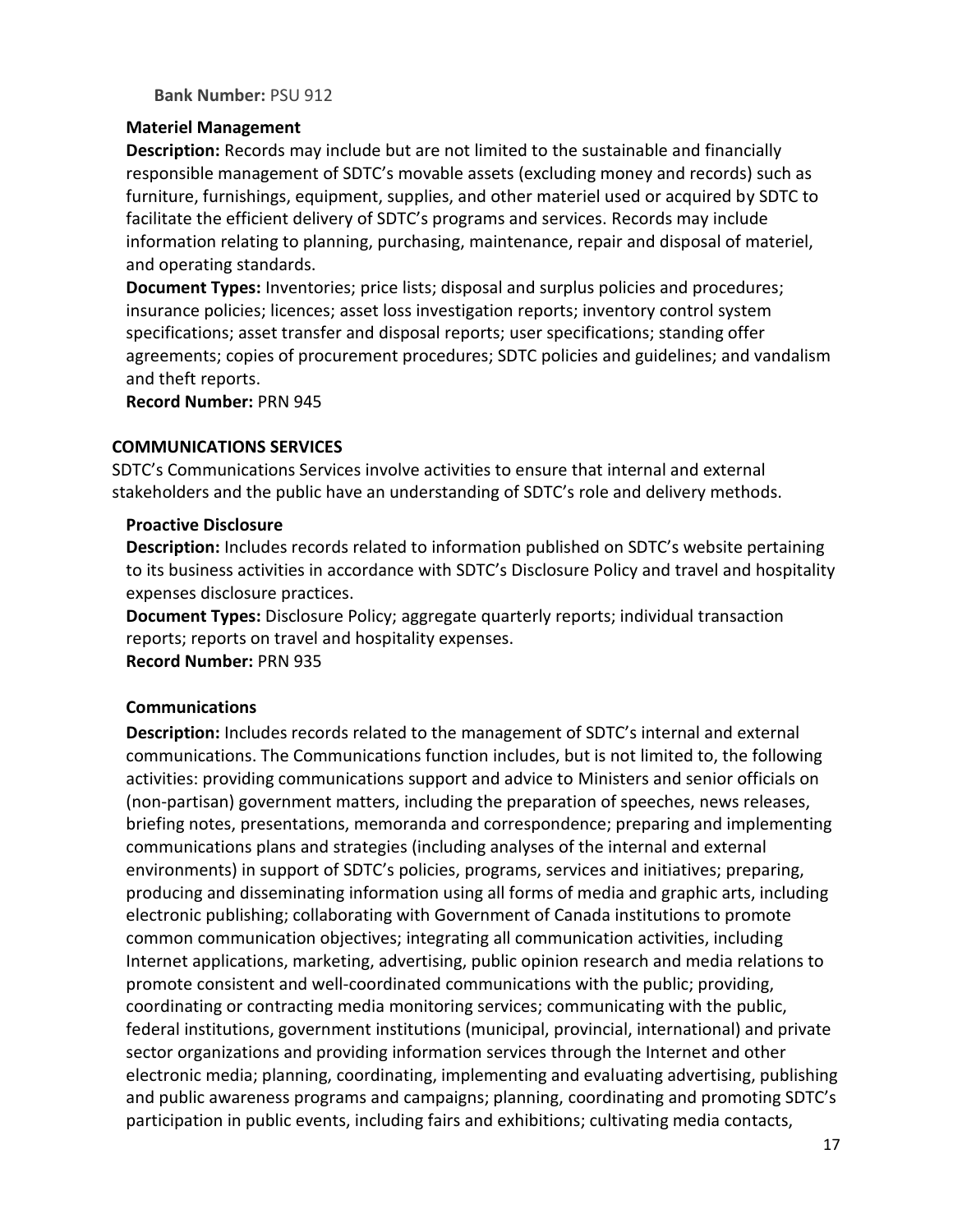coordinating access to the media, authorizing and issuing press releases and briefings, and organizing media interviews; marketing and supplying publications by SDTC in various formats including the production, distribution and evaluation of film, video, audiovisual and multimedia productions via manual or electronic production (e.g., design, layout, typesetting, desktop publishing, printing, binding, etc.); developing and administering guidelines on the consistency in written style, graphic design, etc. within SDTC's documents; and designing logos, letterhead, stationary, publications, etc. that incorporate the corporate image of SDTC. Records may include information related to media relations, media monitoring and analysis, strategic communications advice and planning, public opinion research and analysis, SDTC publications, the development, design, management and maintenance of internal and external websites, and the development and maintenance of internal and external mailing and distribution lists.

**Document Types:** Media analyses and media lines; communications plans; announcements; communiqués; newsletters and updates to staff; news releases; backgrounders; fact sheets; media advisories; speeches; questions and answers; scenario notes; speaking notes; briefing notes; calendar of planned events; news clippings; biographies; protocols; PowerPoint presentations; mailing and distribution lists; public opinion research reports; style guides; SDTC communications policies; guidelines; standards and procedures; notices; pamphlets; service/customer satisfaction studies; literature reviews; crisis and emergency communications plans and policies; brochures; print and electronic publishing documentation; website content; and copies of SDTC's publications in all formats. **Record Number:** PRN 939

#### **Public Communications**

**Description:** This bank describes information used to communicate with individuals external to SDTC and may include general inquiries (received by e-mail, telephone, mail) and responses, the distribution of public awareness and communications material, the dissemination of reports, publications, and other documentation including the release of previously released access to information packages (informal access requests), success stories, public opinion research, and information posted to social media platforms including wikis, blogs, and other collaborative Internet technologies used or hosted by SDTC. Personal information may include name, contact information, user names and passwords, employee personnel information, biographical information, photographs, video and audio recordings, views and opinions of, or about, individuals, and Internet Protocol (IP) routing addresses.

**Note:** This information may be stored in either hard copy format or electronically (e.g., in databases or on Web sites, including social media applications, etc.). Although Internet Protocol (IP) addresses are not specifically requested by SDTC, they may be captured electronically when an email is received.

**Class of Individuals:** Members of the public, representatives of private sector organizations and government institutions (i.e., municipal, provincial/territorial, and international), employees and other representatives of government institutions, who have requested information from, or submitted information to, SDTC; parents and guardians of minors; employees and other individuals with access to SDTC's networks, including individuals who have prepared information for dissemination, such as publication on SDTC's extranet or internet sites or who act as contact points within SDTC.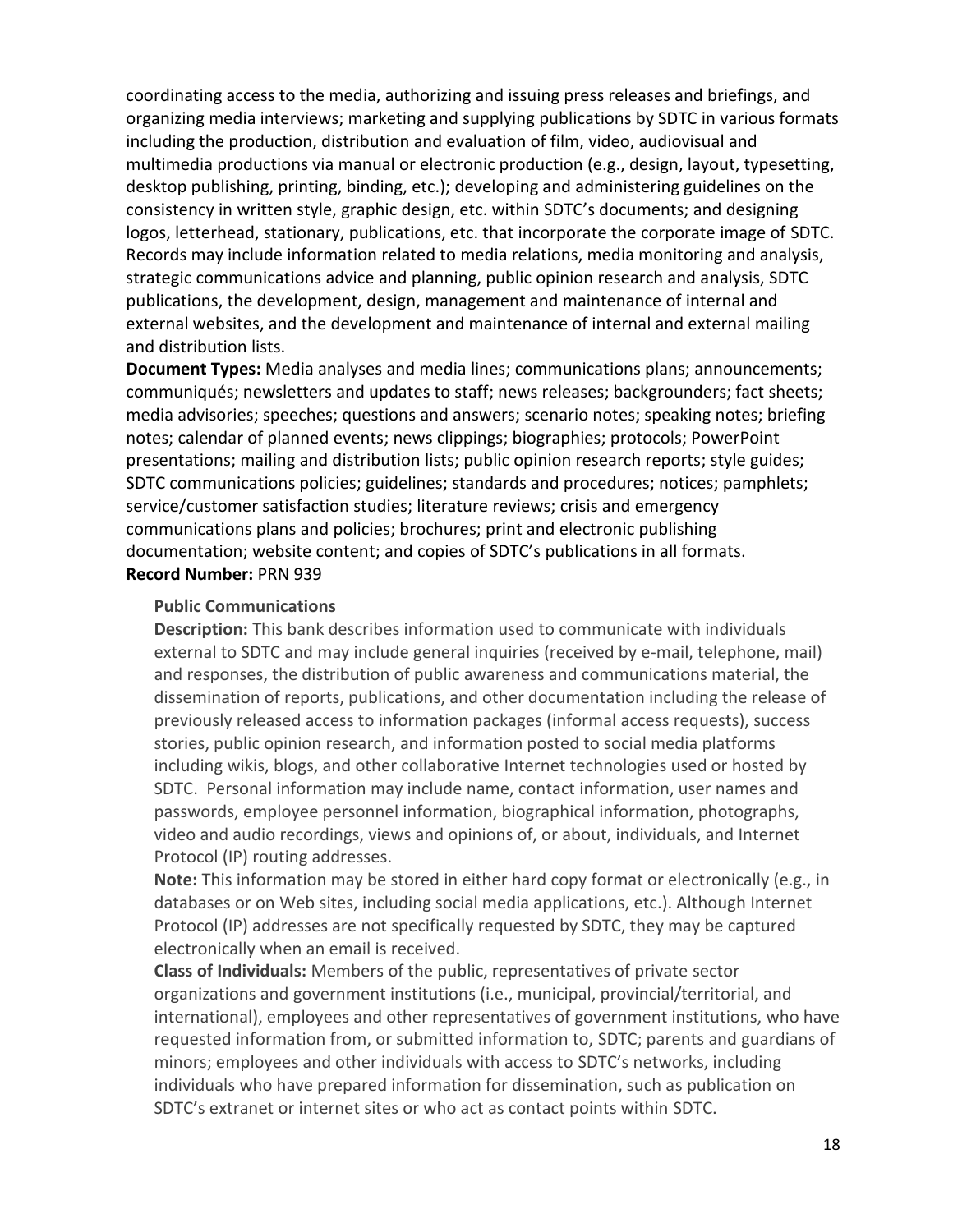**Purpose:** Personal information is used to disseminate information about the functions, programs, and activities of SDTC, including about employees of the Foundation. **Consistent Uses:** The names, photographs, recordings and other personal information about individuals who work for SDTC may be included in documentation posted on SDTC's extranet or Internet sites; e.g., within speeches, newsletters, etc. With consent of the individual, information may be shared with other areas of SDTC for program-specific mailing/distribution lists and/or telephone lists. Information may be used to moderate public discussion on the social media platforms used by SDTC. Responses to enquiries and any other relevant information are accounted for by SDTC's personal information bank related to the program area that sent the response. Requests for information may be transferred when the requested information, e.g., inquiry or complaint, falls under the responsibility of another institution, refer to **[Executive Correspondence -](#page-21-1) PSU 902.** Some information may also be posted on SDTC's websites for proactive disclosure purposes. Information may also be used or disclosed to provide statistical reports to management as well as for program evaluation.

**Retention and Disposal Standards**: Depending on the record in question, some are destroyed after two years of inactivity (e.g., correspondence) and others are destroyed after seven years of inactivity (e.g., speeches, newsletters, promotional materials). **RDA Number**: SDT TDD 8410

**Related Record Number**: [PRN 939](#page-16-3)

**Bank Number**: PSU 914

#### **Internal Communications**

**Description:** This bank describes information used to communicate with individuals internal to SDTC and may include employee surveys (which are considered to be public opinion research), internal communications material, internal mailing and distribution lists, success stories, and information posted to social media sites including wikis, blogs, and other collaborative technologies that are utilized or hosted by SDTC. Personal information may include name, work contact information, user names and passwords, employee personnel information, biographical information, photographs, video and audio recordings, views and opinions of, or about, individuals, and Internet Protocol routing addresses.

**Note:** This information may be stored in either hard copy format or electronically (e.g., in databases or on websites, including social media applications, etc.). Although Internet Protocol addresses are not specifically requested by SDTC, they may be captured electronically when an e-mail is received.

**Class of Individuals:** Employees and other individuals with access to SDTC's networks including individuals who have prepared information for dissemination, such as publication on SDTC's intranet, or who act as contact points within SDTC.

**Purpose:** Personal information is used to manage internal communications. **Consistent Uses:** The names, photographs, recordings and other personal information about individuals who work for SDTC may be included in documentation posted on SDTC's intranet: e.g., within speeches, newsletters, etc. Information may be used or disclosed to provide statistical reports to management as well as for program evaluation.

**Retention and Disposal Standards:** Depending on the record in questions, some are destroyed after two years of inactivity (e.g., correspondence) and others are destroyed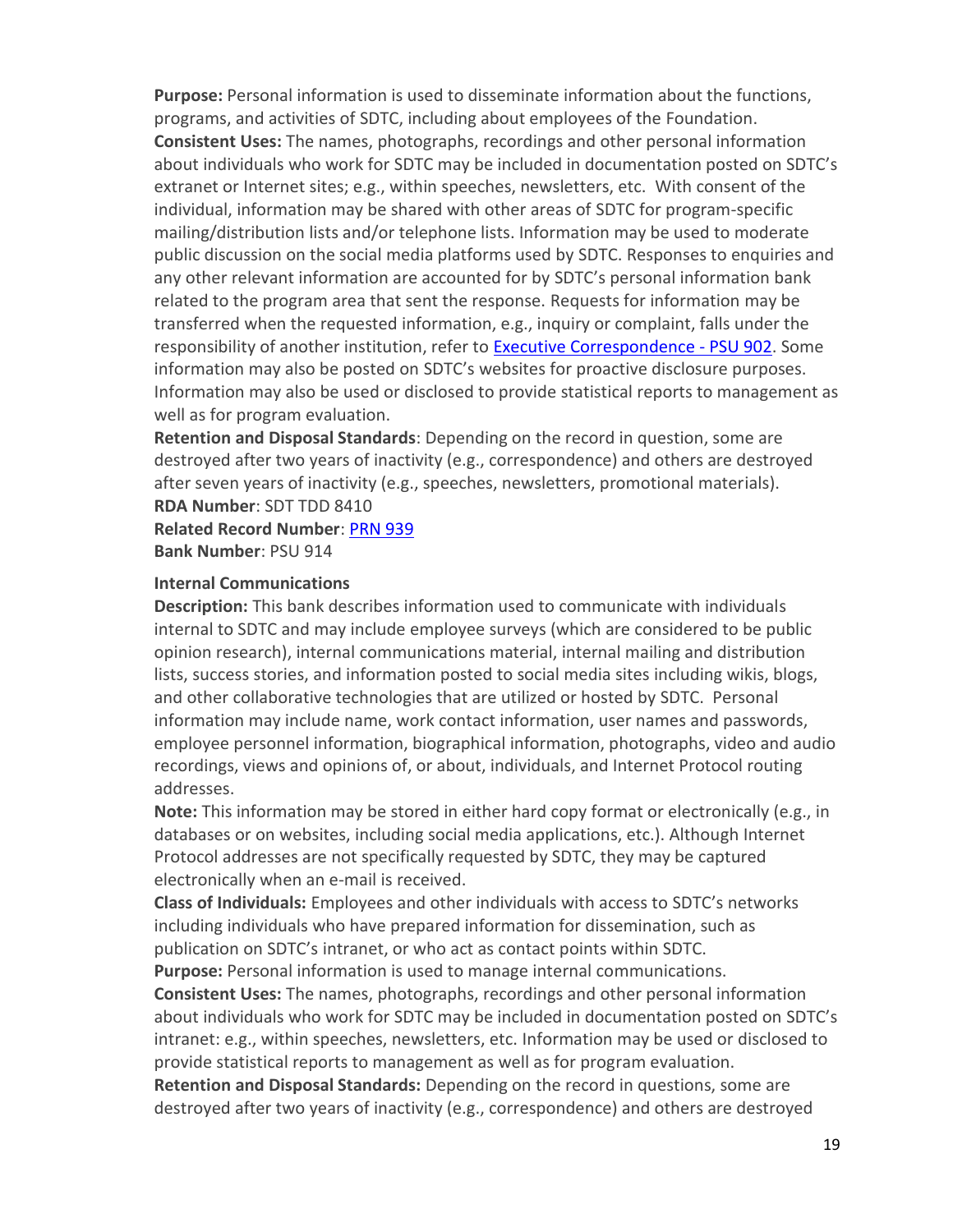after seven years of inactivity (e.g., employee surveys, internal communiqués), Human Resource information (e.g., biographical information, personnel information, etc.) is destroyed after 10 years of inactivity. **RDA Number:** SDT TDD 8420 **Related Record Number:** [PRN 939](#page-16-3) **Bank Number:** PSU 915

#### <span id="page-19-0"></span>**CORPORATE SUPPORT**

Corporate Support provides and administers support services to SDTC as a whole and involves activities related to: hospitality; travel; charitable initiatives; printing services; translation services; employee technical support; and, employee questions and feedback regarding SDTC policies, practices and plans.

#### <span id="page-19-1"></span>**Administrative Services**

**Description:** Includes records related to the management of internally-provided administrative services undertaken at SDTC, which help to manage and deliver SDTC's programs and services. Records may include information related to office accommodation, construction and modification of workstations, photocopy services, printing services, parking, telephone services, mail and messenger services, translation and locksmith services. **Document Types:** Telephone lists; photocopier usage counts; print job ordering forms; copies of translation services guidelines and procedures; stationery supply reports; parking permit applications and correspondence; telephone equipment catalogues and manuals; mail logbooks; mail/courier slips; shipment permits; copies of internal procedures and policies; product information and price lists; and stationary request forms.

#### **Record Number:** PRN 901

#### **Parking**

**Description:** This bank describes personal information related to parking permit applications and parking space permit holders of spaces on SDTC leased property. Personal information may include name, work and home contact information, employee personnel information, medical information (for those individuals who apply for parking for disability requirements), vehicle identification information, and signature. **Class of Individuals:** Employees of SDTC, passengers, contractors or other individuals, property owners or representatives.

**Purpose:** Personal information is used for the administration of parking privileges. **Consistent Uses:** Where SDTC or other property is damaged, the accident may be reported policing authorities, or to the person(s) in charge or in control of the property. Information may also be used or disclosed for evaluation or reporting purposes. **Retention and Disposal Standards:** Records related to Parking form a part of the individual's Human Resources file and are destroyed after 10 years of inactivity. **RDA Number:** 98/001

**Related Record Number:** [PRN 901](#page-19-1) **Bank Number:** PSE 914

#### <span id="page-19-2"></span>**Hospitality**

**Description:** Includes records related to hospitality. Hospitality is the provision of a reception, meal or entertainment to guests of SDTC, including social events or ceremonies in accordance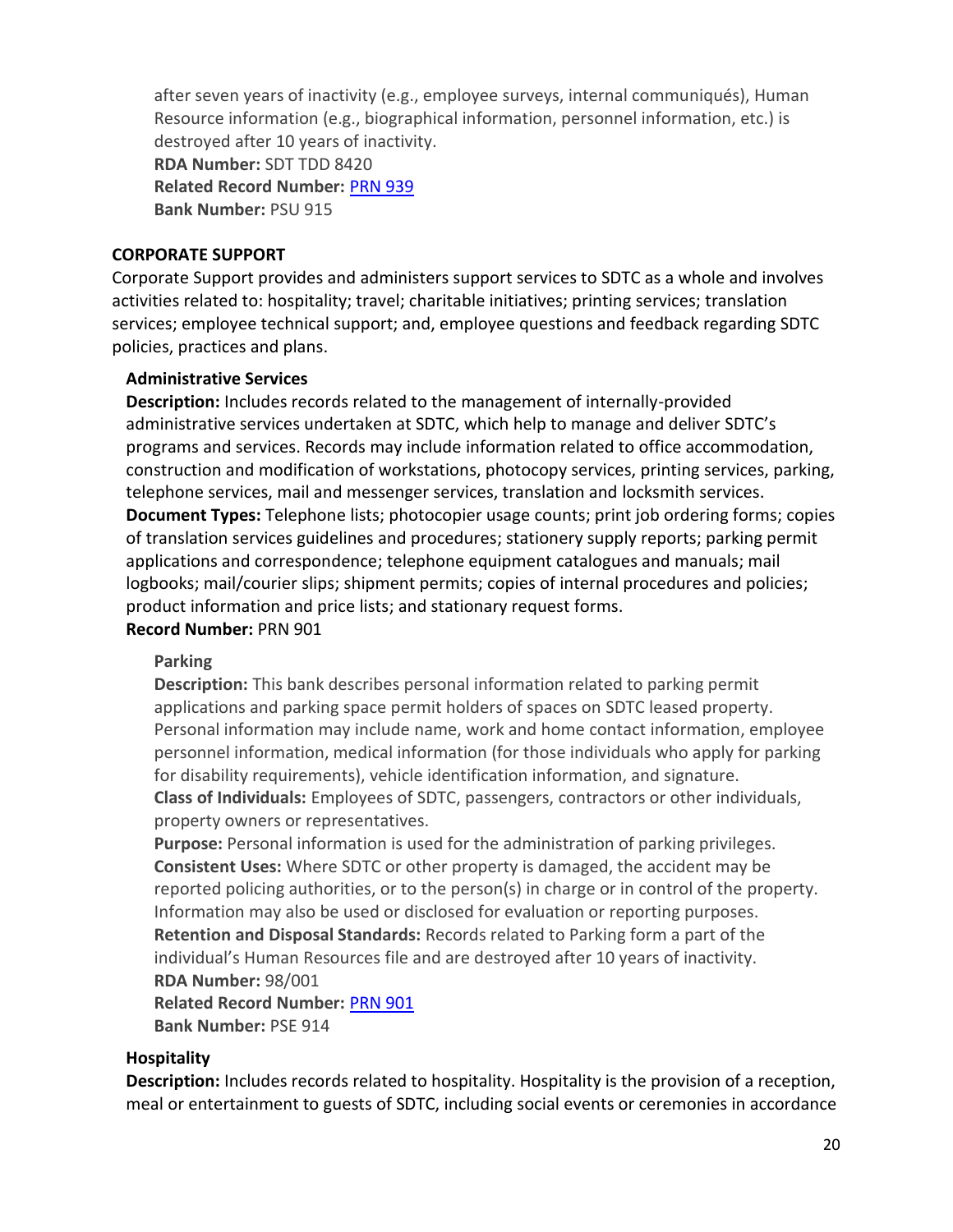with established policies and guidelines. Records may include information about the nature, scope, location, costs and type of function, including any event requiring special authority and approval by the appropriate delegated officials.

**Document Types:** Lists of attendees; locations; dates and expenses; event protocols; hospitality policies and guidelines; financial signing authorities.

## **Record Number:** PRN 933

## **Hospitality**

**Description***:* This bank describes information related to the provision of beverages, meals, tours or other entertainment reimbursed by SDTC. Personal information may include name, contact information, employee personnel information, employee identification number, and financial information.

**Class of Individuals***:* Employees of SDTC who incur hospitality expenses, their spouses, other attendees, private sector hospitality providers and/or other individuals (i.e. who receive a stipend or honorarium).

**Purpose***:* Personal information is used to administer the hospitality expenses and reimbursements of SDTC.

**Consistent Uses***:* Where applicable, hospitality expenses incurred by SDTC's Executives may be proactively disclosed on SDTC's websites. Information may be shared with/described in Standard Personal Information Bank [Accounts Payable -](#page-23-0) PSU 931. Information may also be used or disclosed for program evaluation and reporting purposes.

**Retention and Disposal Standards***:* Records related to hospitality expenses are destroyed after seven years of inactivity.

**RDA Number***:* 99/004

**Related Record Number***:* [PRN 933](#page-19-2) and/or [PRN 935](#page-16-2) **Bank Number***:* PSU 908

## <span id="page-20-0"></span>**Travel**

**Description:** Includes records related to the authorized travel of individuals in support of SDTC's mandate. Records may include information related to employee entitlements and obligations, employer obligations, and travel allowances. The records may also include information related to the proactive disclosure of relevant travel expenses.

**Document Types:** Travel advance claims; expense claims and receipts; itineraries and correspondence; reporting templates; hotel and airline directories; and, where applicable, documents related to the mandatory online publication of travel expenses. **Record Number:** PRN 934

## **Travel**

**Description:** This bank describes information about employees who travel on official SDTC business. Personal information may include name, contact information, biographical information, employee identification number, employee personnel information, financial information and passport/visa information, travel history, travel claims, accommodations, meals, or preferences. Travellers may also be requested to provide date of birth and gender when booking travel arrangements.

**Class of Individuals:** Employees of SDTC and other individuals (may include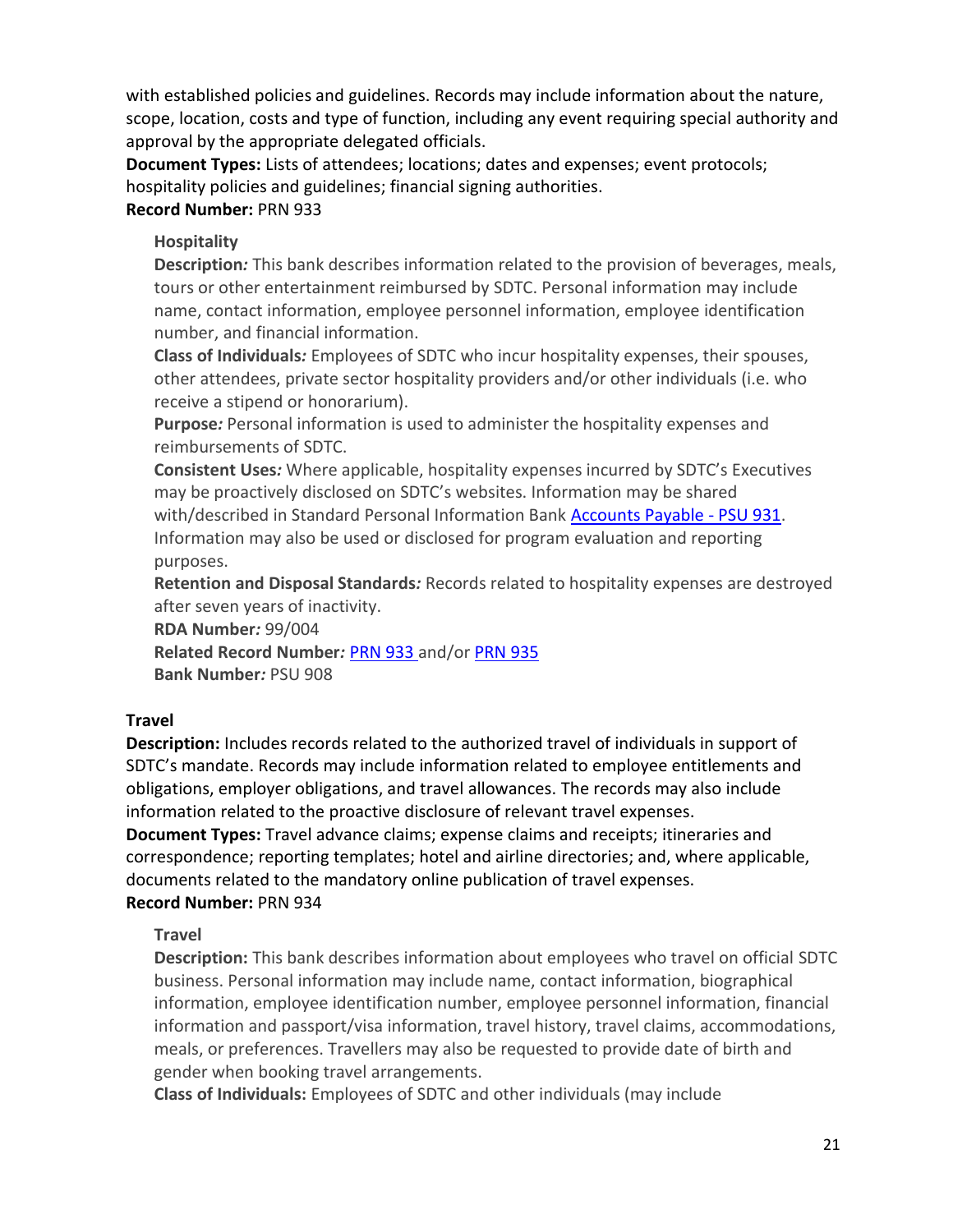temporary staff, volunteers, students, consultants and contractors, or witnesses) who travel on official SDTC business, their spouses or common-law partners and dependants. **Purpose:** Personal information is used to process travel requirements for individuals who travel on behalf of SDTC.

**Consistent Uses:** Travel expenses incurred by SDTC Executives may be proactively disclosed on SDTC's websites. In some instances, information may also be shared with the Department of Foreign Affairs and International Trade Canada (e.g., official delegations to events in foreign countries). Information may also be shared with/described in Standard Personal Information Banks [Accounts Payable -](#page-23-0) PSU 931 and [Accounts Receivable](#page-23-1) – PSU [932.](#page-23-1) Information may be used or disclosed for program evaluation and reporting purposes.

**Retention and Disposal Standards:** Records related to travel expenses are destroyed after seven years of inactivity.

**RDA Number:** 98/001 and 99/004 **Related Record Number:** [PRN 934](#page-20-0) and/or [PRN 935](#page-16-2) **Bank Number:** PSU 909

## <span id="page-21-0"></span>**Executive Services**

**Description:** Includes records related to the provision of various administrative services for SDTC's Executives. Records may include the control and tracking of correspondence, the selection and/or implementation of technological systems to support the provision of services, management of senior executive committees including secretariat support services, preparation of executive briefing notes, issues management, and the collection of information on current executive issues.

**Document Types:** Questions and Answers; correspondence; briefings and briefing notes; speaking engagement invitations; and Executive Team meeting minutes, agendas and records of decision.

## <span id="page-21-1"></span>**Record Number:** PRN 943

## **Executive Correspondence**

**Description:** The records containing the information described in this bank include general correspondence to the Chair of the Board, the President & CEO, their staff and other Executives within SDTC. Records used in preparation of responses to incoming correspondence may also contain personal information about individuals that is sometimes provided by SDTC to address issues and concerns raised in the incoming correspondence. Personal information may include the name of the correspondent, contact information and other personal information that may be included by the originator and/or respondent within the content of the correspondence.

**Class of Individuals:** General public, Members of Parliament, and officials representing other levels of government or international governments and agencies, external organizations and/or businesses.

**Purpose:** To manage, in a consistent and time-efficient manner, the receipt of, and responses to, correspondence or inquiries received from outside SDTC that require replies from the Executives of SDTC.

**Consistent Uses:** Incoming correspondence may be forwarded to federal or provincial institutions for a full or partial response if it is determined by SDTC that the issue(s)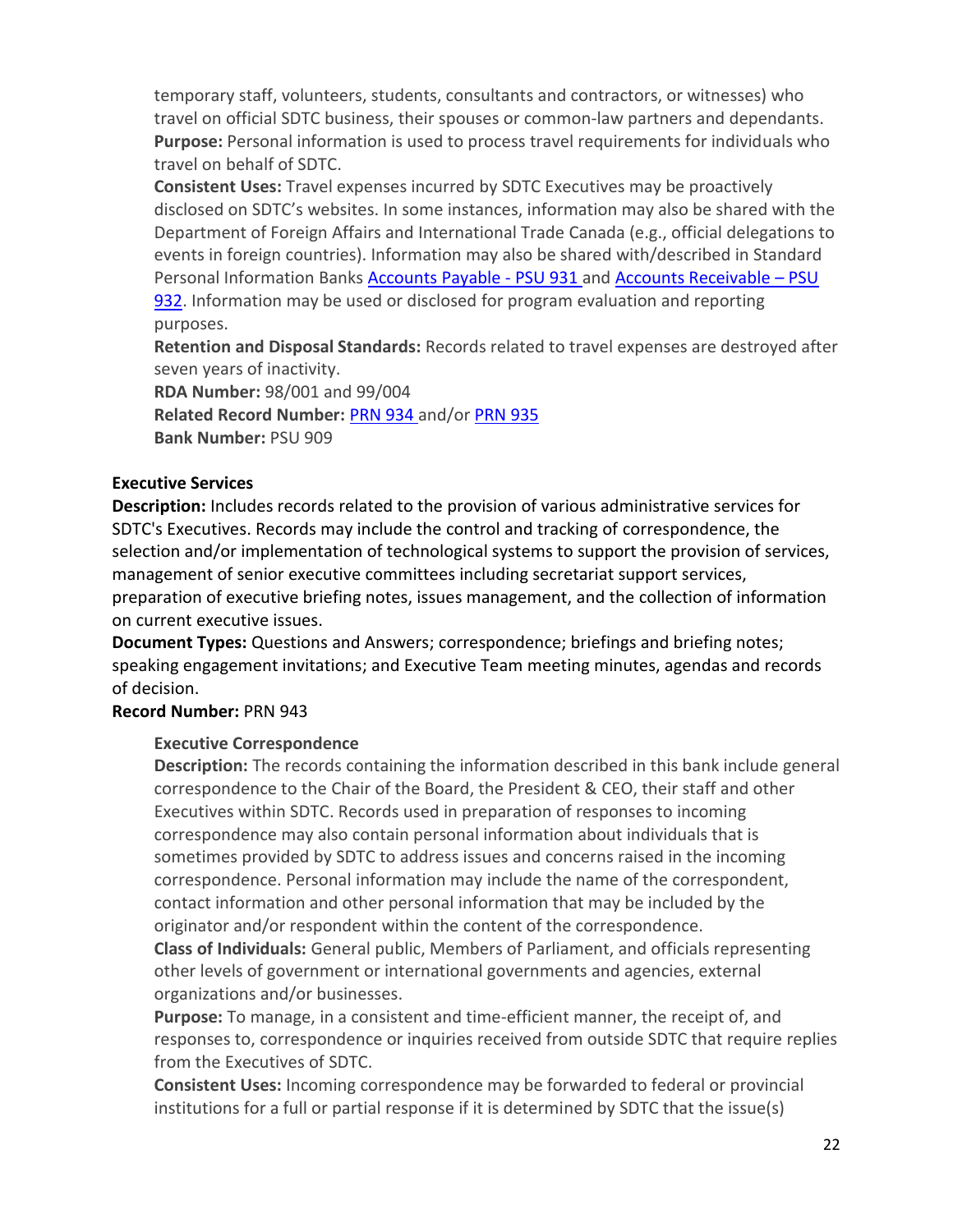contained within the correspondence fall under the jurisdiction of, and should be addressed by, the other institution(s). In some cases, incoming correspondence and the response may be copied to federal or provincial institution where the correspondence impacts on their roles and responsibilities. The information may be used in an aggregate format to report on system use, growth of the information collection, etc.

**Retention and Disposal Standards:** Records related to Executive Correspondence are destroyed after two years of inactivity.

**RDA Number:** 98/001 **Related Record Number:** [PRN 943](#page-21-0) **Bank Number:** PSU 902

## <span id="page-22-0"></span>**FACILITIES MANAGEMENT**

Facilities Management Services involves activities related to providing a safe and comfortable working environment for SDTC employees including: location management; alterations to facilities under lease to SDTC; the formal management of the contents of facilities leased to SDTC; and, the administration and oversight of provisions of all services required under the terms of storage contracts.

## <span id="page-22-1"></span>**Location Management**

**Description:** Includes records related to the administration and oversight of all services required under the terms of leases for all SDTC locations, as well as direct response to requests not covered by the relevant lease.

**Document Types:** Architectural drawings; building maintenance requests; facilities requests and correspondence; parking permit applications and correspondence; and, inventory control logs.

**Record Number:** SDT TDD 1240

## <span id="page-22-2"></span>**FINANCIAL MANAGEMENT**

Financial Management involves activities relating to the accounting and control of incoming and outgoing funds including: ledger entry; forecasting; controlling incoming and outgoing funds; providing for sufficient funds to meet obligations and to capitalize on opportunities reconciling transactions; measuring and producing statements and interim reports of financial control; and, responding to special analytical requests, in regard to SDTC's operations.

## <span id="page-22-3"></span>**Financial Management**

**Description:** Includes records related to the receipt, control, and expenditure of public funds within SDTC including establishing, operating, and maintaining accounting systems, financial oversight, control and planning, budget submissions and budget reporting, managing funds, managing revenue from trading and investments, financial risk (credit, liquidity, market, operational and legal risks) management. May include records relating to accounts payable (expenditures), accounts receivable (revenues), banking, budgeting, cash accounting, cost recoveries, goods and services tax, duties and tariffs, petty cash, grants, contributions and transfer payments, taxes, resource allocations, liability and revenue control, allotments and transfers, allowances, and accounting standards and methods. May also include documentation related to SDTC's automated financial management systems.

**Document Types:** Invoices; vouchers; financial statements; summaries; financial management reports and statistics; cheques; accounting codes; cash receipt journals; audit and compliance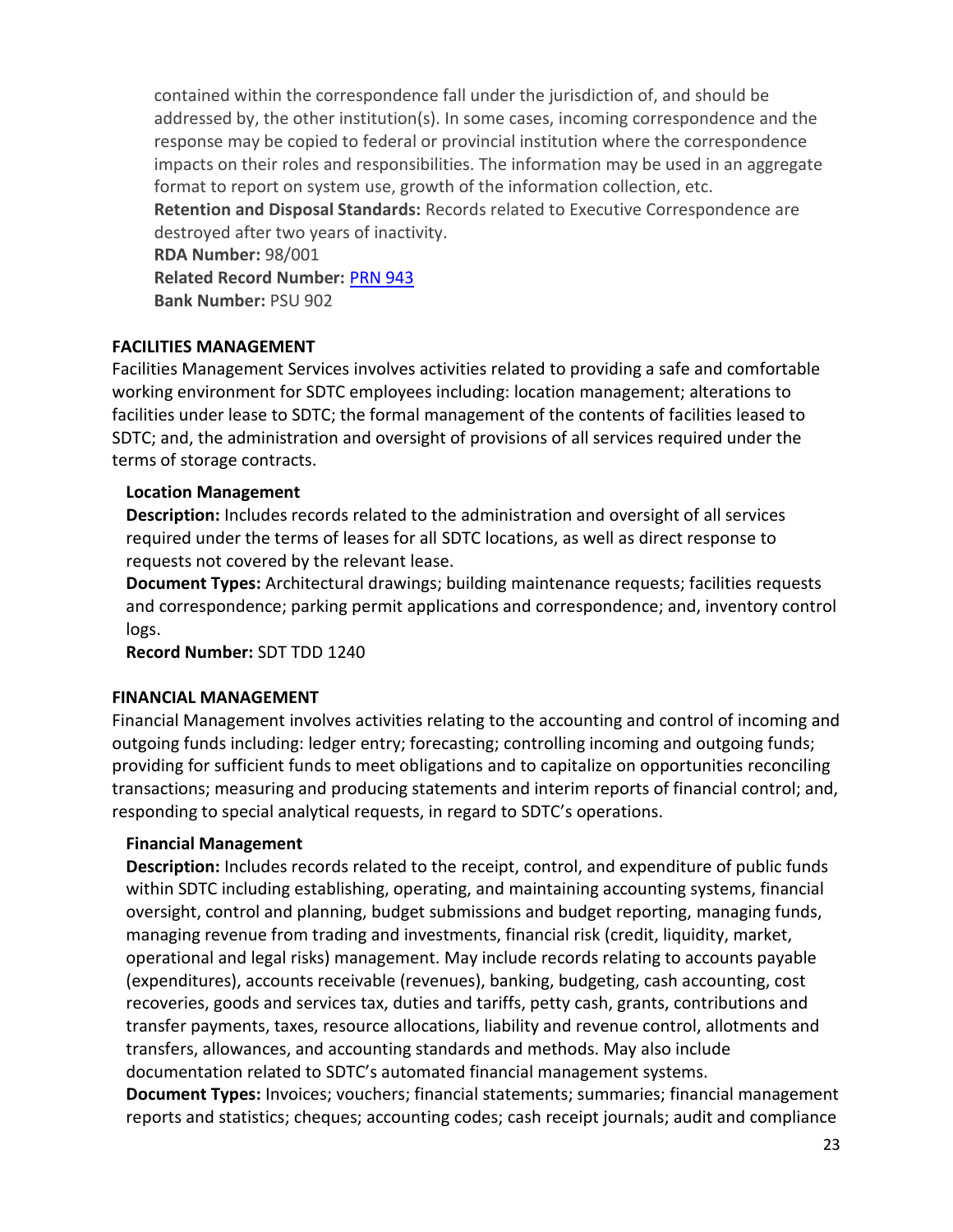reviews (internal and/or those undertaken by Agents of Parliament and other central agencies); estimates and working papers; budget forecasts; fiscal year reports; postage accounts; receipts; signing authority documentation (including Financial Delegation Authorities); packing slips; direct deposit applications; statements of account; taxation bulletins; purchase orders; insurance claims; commitment reports; fee information and schedules; encumbrance notices; grant management files; contribution case files; foreign exchange rates; acquisition cards and financial risk management policies; procedures; controls and contingency plans.

#### <span id="page-23-0"></span>**Record Number:** PRN 914

#### **Accounts Payable**

**Description:** This bank describes information related to individuals who are issued payments by SDTC. Payments maybe in respect of: travel and hospitality claims, education course fees, program payments, isolation allowances, awards, ex gratia, and other sundry payments. Personal information may include: name, contact information, financial information, nature of expenses/claim, employee identification number, other identifying numbers, signature, and Social Insurance Number (SIN).

**Note:** Individuals seeking access to this bank should specify whether they are an employee, claimant from the general public, contractor or representative of a company, corporation or association, and provide details of the payment such as amount, type, date(s), payment number, and type of program or service and name of institution. Personal information may be found in SDTC's Financial Management Systems.

**Class of Individuals:** Current and former employees of SDTC; claimants from the general public, contractors, and representatives of companies, corporations, and associations. **Purpose:** Personal information is used to support the payment of financial benefits and entitlements in relation to expenses, fees, claims and other non-payroll payments. The SIN is collected pursuant to the *Income Tax Act* and may be used to issue various income reporting slips.

**Consistent Uses:** In some cases, the SIN and other information is shared with the Canada Revenue Agency and the Province of Quebec, and is used for data matching purposes, including income verification, refer to [Individual Returns and Payment Processing](http://www.cra-arc.gc.ca/gncy/tp/nfsrc/pbapdx-eng.html#PPU005) – CRA [PPU 005](http://www.cra-arc.gc.ca/gncy/tp/nfsrc/pbapdx-eng.html#PPU005) and [Business Returns and Payment Processing](http://www.cra-arc.gc.ca/gncy/tp/nfsrc/pbapdx-eng.html#PPU047) – CRA PPU 047. Information may be used or disclosed for financial reporting and program evaluation.

**Retention and Disposal Standards:** Records related to Accounts Payable are destroyed after seven years of inactivity.

**RDA Number:** 99/004

**Related Record Number:** [PRN 914](#page-22-3) **Bank Number:** PSU 931

#### <span id="page-23-1"></span>**Accounts Receivable**

**Description:** This bank describes information related to individuals who remit monies payable to SDTC. Types of remittances include reimbursement of overpayments. Personal information may include: name, contact information, credit information, financial information, nature of remittance, employee identification number, other identification numbers, signature, and Social Insurance Number (SIN).

**Note:** Individuals seeking access to this bank should specify whether they are an employee, member of the general public, contractor, representative of a company,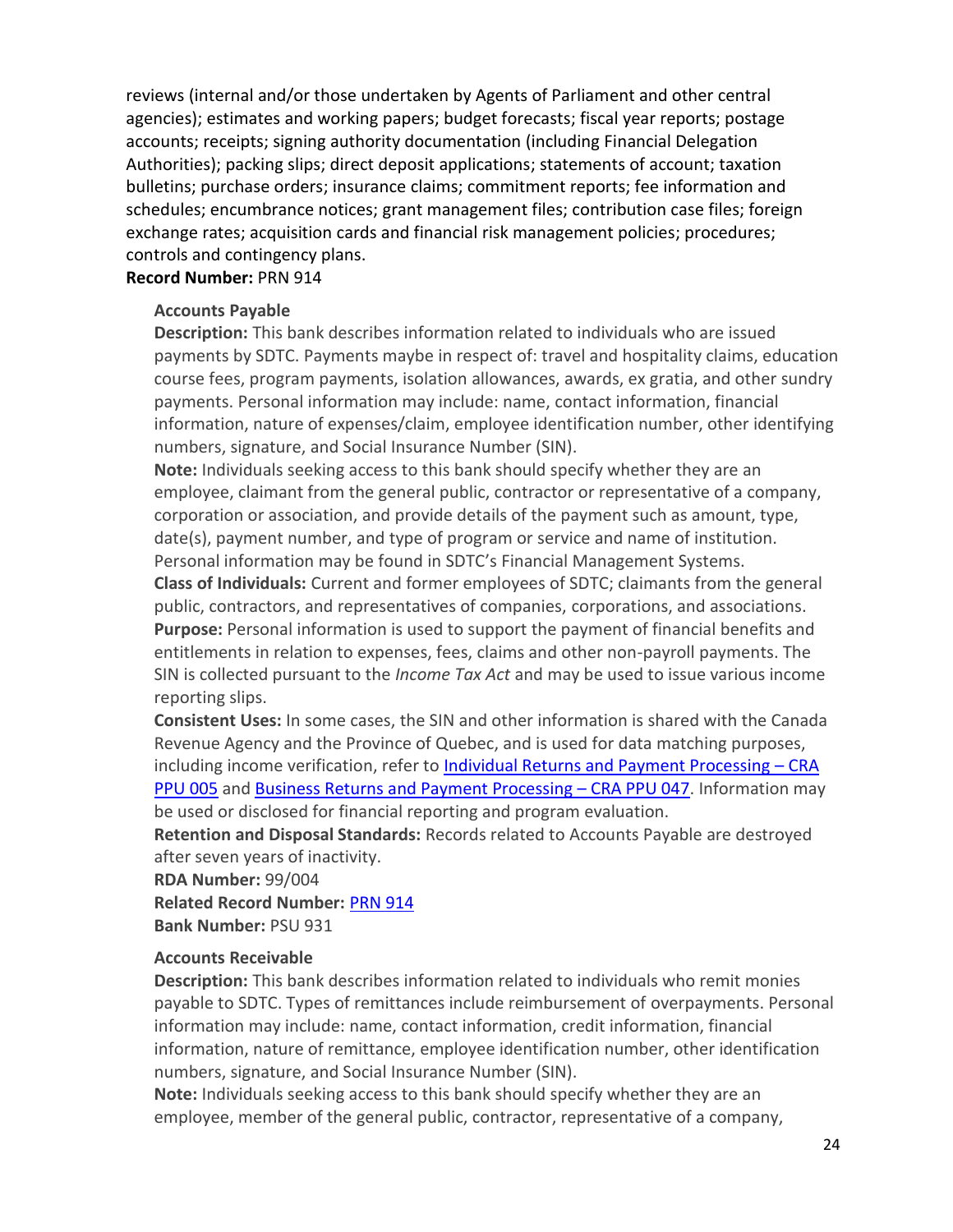corporation, or association, and provide details of the monies remitted such as amount, type, date(s), relevant account number, and type of program or service and name of institution. Personal information may be found in SDTC's Financial Management Systems. **Class of Individuals:** Individuals who remit monies to SDTC, including representatives of companies, corporations, and associations; current and former employees of SDTC. **Purpose:** Personal information is used to support the collection of monies owing to SDTC. Personal information is collected pursuant to various federal laws and regulations. For the specific legal authority for the collection, consult SDTC's Access to Information and Privacy Coordinator. The SIN is collected pursuant to the *Income Tax Act* and may be used to issue income reporting documentation.

**Consistent Uses:** Information may be shared with SDTC's own financial institution. Information may be shared with financial institutions of foreign countries for transactions purposes. Information may also be shared with collection agencies for debt recovery purposes. In some cases, the SIN and other information is shared with the Canada Revenue Agency and the Province of Quebec, and is used for data matching purposes, including income verification, refer to [Individual Returns and Payment Processing](http://www.cra-arc.gc.ca/gncy/tp/nfsrc/pbapdx-eng.html#PPU005) – CRA [PPU 005](http://www.cra-arc.gc.ca/gncy/tp/nfsrc/pbapdx-eng.html#PPU005) and [Business Returns and Payment Processing](http://www.cra-arc.gc.ca/gncy/tp/nfsrc/pbapdx-eng.html#PPU047) – CRA PPU 047. Information may be used or disclosed for financial reporting and program evaluation.

**Retention and Disposal Standards:** Records related to Accounts Receivable are destroyed after seven years of inactivity.

**RDA Number:** 99/004 **Related Record Number:** [PRN 914](#page-22-3) **Bank Number:** PSU 932

#### **Acquisition Cards**

**Description:** This bank describes information that is used in support of SDTC's acquisition card program. Acquisition cards are used for the procurement and payment of goods and services. The personal information may include: the card holder's name, contact information, language, employee identification number, card number, expiration date, credit limit, and information related to any audits or compliance processes and investigations.

**Class of Individuals:** Individuals who apply for an acquisition card and those who are issued such cards.

**Purpose:** Personal information is used to administer an acquisition card program and may be used to issue, cancel, and renew cards, and to monitor transactions to ensure compliance.

**Consistent Uses:** Information may be shared with the private sector card issuer, namely, financial institutions. The information may be also be used or disclosed for program evaluation, enforcement (refer to [Security Incidents and Privacy Breaches -](#page-39-0) PSU

[939](#page-39-0) and [Discipline -](#page-31-1) PSE 911), and for reporting to Senior Management.

**Retention and Disposal Standards:** Records related to Acquisition Cards are destroyed after seven years of inactivity.

**RDA Number:** 98/001

**Related Record Number:** [PRN 914](#page-22-3)

**Bank Number:** PSU 940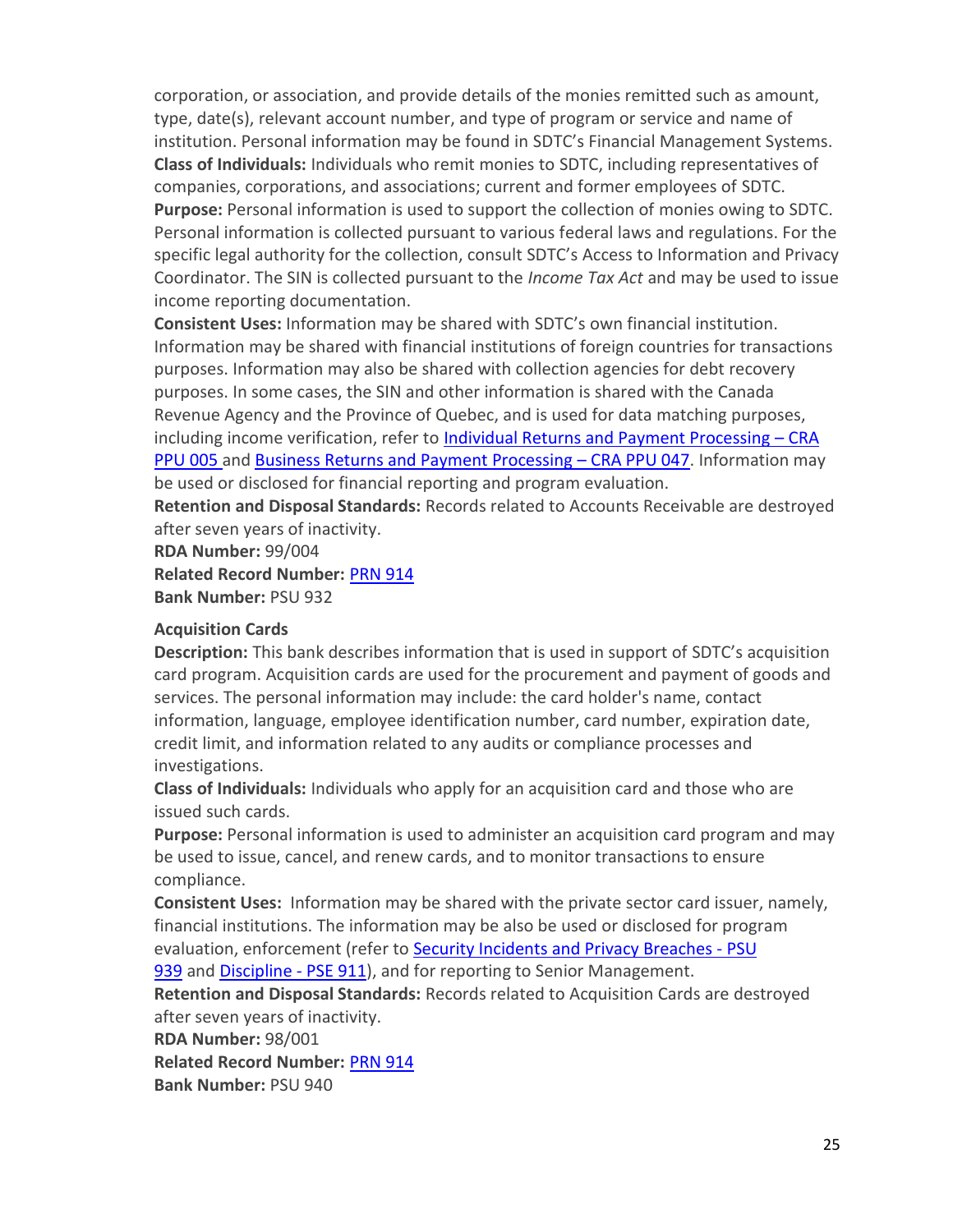#### <span id="page-25-0"></span>**HUMAN RESOURCE MANAGEMENT**

Human Resource Management involve activities related to: employee management, recruiting and staffing; supporting departments in regard to all human resource needs; improving organizational effectiveness through learning and development; employee compensation; pensions; and managing HR programs.

#### <span id="page-25-1"></span>**Employee Management**

**Description:** Includes records related to the overall planning, management of SDTC workforce across Canada, management of and career planning for individual employees. **Document Types:** Job classifications; guides related to compensation; incentive pay and payroll earnings and deductions; performance plan templates and tools; Competency Guide. **Record Number:** SDT TDD 5100

#### <span id="page-25-2"></span>**Classification of Positions**

**Description:** Includes records related to the criteria used to establish the relative value of work for an occupational group. Classification provides a means of grouping similar types of work together so that it can be ranked by levels of difficulty and differentiated from other, dissimilar work. It also provides a basis for employee compensation within SDTC. **Document Types:** Employee lists and inventories; position classifications and reclassifications; organization charts; copies of internal policies; directives and guidelines; identification of functions or positions; competency requirements and/or profiles; statistical data; generic work descriptions.

#### <span id="page-25-3"></span>**Record Number:** PRN 919

#### **Recruitment and Staffing**

**Description:** Includes records related to the recruitment and staffing of people to fill full-time or part-time positions within SDTC. Records may include information related to screening, examining, testing, interviewing, assessing, selecting, hiring and promoting candidates for employment. May also include information related to terms and conditions of employment, deployments, assignments, and secondments, student, professional, and occupational recruitment, and area of selection, as well as information received from or shared with other employment agencies.

**Document Types:** Unsolicited resumes and curricula vitae; model interview questions; job posters and announcements; checklists and letters; inventories of qualified candidates; candidate inquiries and responses; copies of letters of offer.

## **Record Number:** PRN 920

## <span id="page-25-4"></span>**Employee Personnel Record**

**Description:** This bank describes information about an individual's employment with SDTC. Personal information may include name, contact information, biographical information (including any military service, professional certifications or designations), citizenship status, date and place of birth, educational information, employee identification number, alternative work arrangements (e.g., telework, compressed work week), information related to benefits, training and development, any other employmentrelated requirements, financial information (for pay administration), medical information (including any special needs identified under duty to accommodate, or in the event of an emergency), other identification numbers, signature and Social Insurance Number (SIN).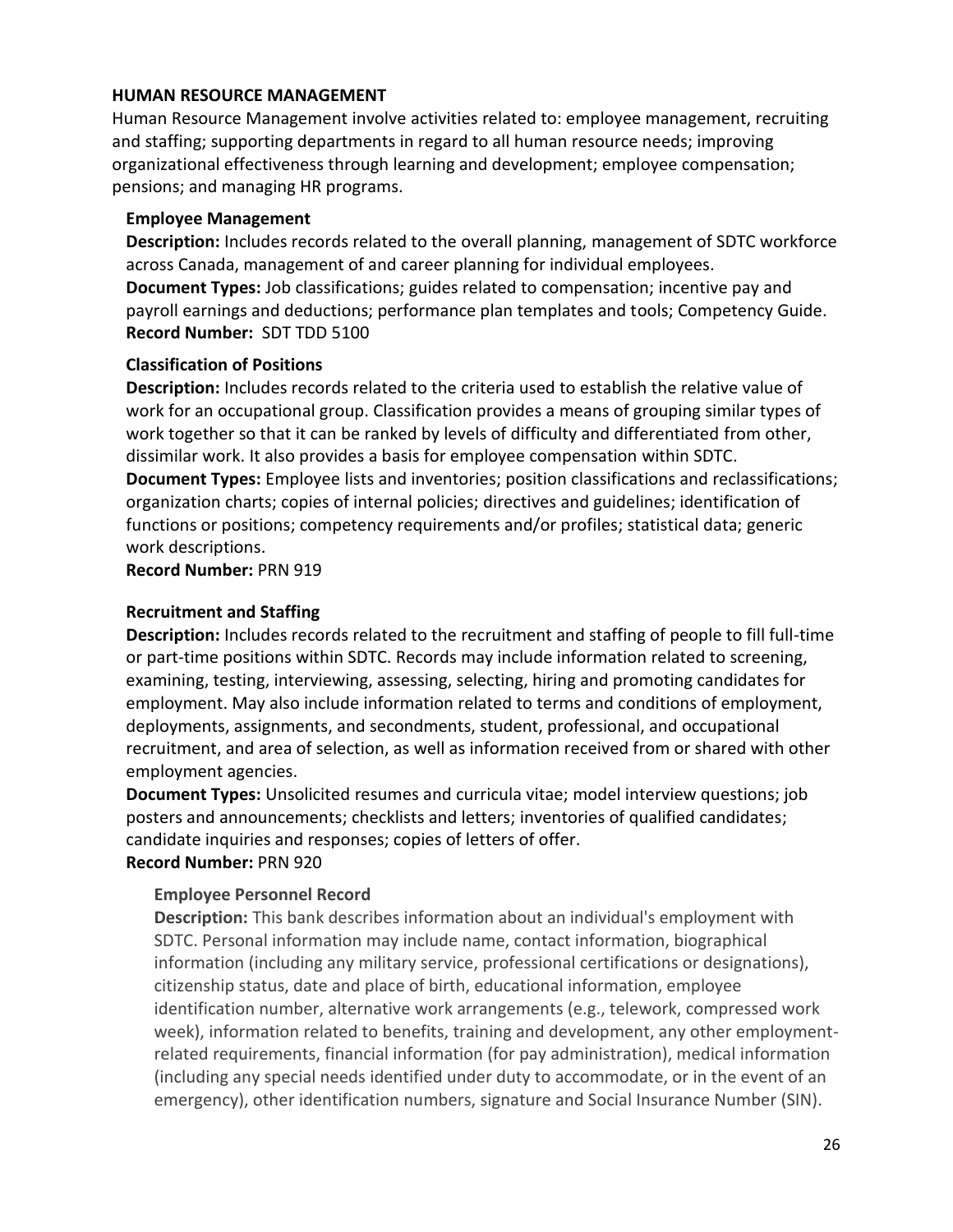**Class of Individuals:** Current and former employees of SDTC, emergency contacts of employees, and may also include spouses, dependents, and beneficiaries.

**Purpose:** Personal information is used to facilitate personnel administration in SDTC and to ensure continuity and accuracy. The Social Insurance Number is collected pursuant to the *Income Tax Act*.

**Consistent Uses:** Information is disclosed to Canada Revenue Agency and to the Province of Quebec (where applicable) for income tax purposes. Information is also disclosed to Employment and Social Development Canada (ESDC) for employment insurance and pension purposes. Where applicable, information may also be disclosed to various provincial health insurance plans or third-party group insurance companies. Information may be used to confirm the identity of employees for access to SDTC's information technology infrastructure. Information may also be used or disclosed for program evaluation purposes.

**Retention and Disposal Standards:** Records related to Employee Personnel Files are destroyed after 10 years of inactivity.

**RDA Number:** 98/005 and 98/018

**Related Record Number:** [PRN 920](#page-25-3)

**Bank Number:** PSE 901

## <span id="page-26-0"></span>**Staffing**

**Description:** This bank describes information about recruitment and staffing activities, which includes solicited and unsolicited applications for employment, position reclassifications, secondments, deployments, and other work assignments or arrangements within SDTC. Personal information may include name, contact information, assessment/test results, biographical information, citizenship status, date and place of birth, educational information, employee identification number, employment equity information, employee personnel information, financial information, medical information, opinions and views of, or about, individuals, and signatures.

**Class of Individuals:** Employees of SDTC and other individuals who apply for employment with SDTC including through recruitment initiatives, as well as individuals who provide references or are supervisors of applicants.

**Purpose:** Personal information is used to administer recruitment and staffing activities in SDTC, which includes maintaining an inventory of potential candidates for future staffing actions

**Consistent Uses:** None.

**Retention and Disposal Standards:** Records related to staffing are destroyed after 10 years of inactivity.

**RDA Number:** 98/005

**Related Record Number:** [PRN 919](#page-25-2) and [PRN 920](#page-25-3) **Bank Number:** PSE 902

**Applications for Employment**

**Description:** This bank describes personal information related to individuals who have submitted applications for employment or provided curricula vitae (solicited or unsolicited) and related correspondence. The personal information provided by individuals on application forms, curricula vitae, and correspondence may include: name, contact information, employment status and history, educational background, marital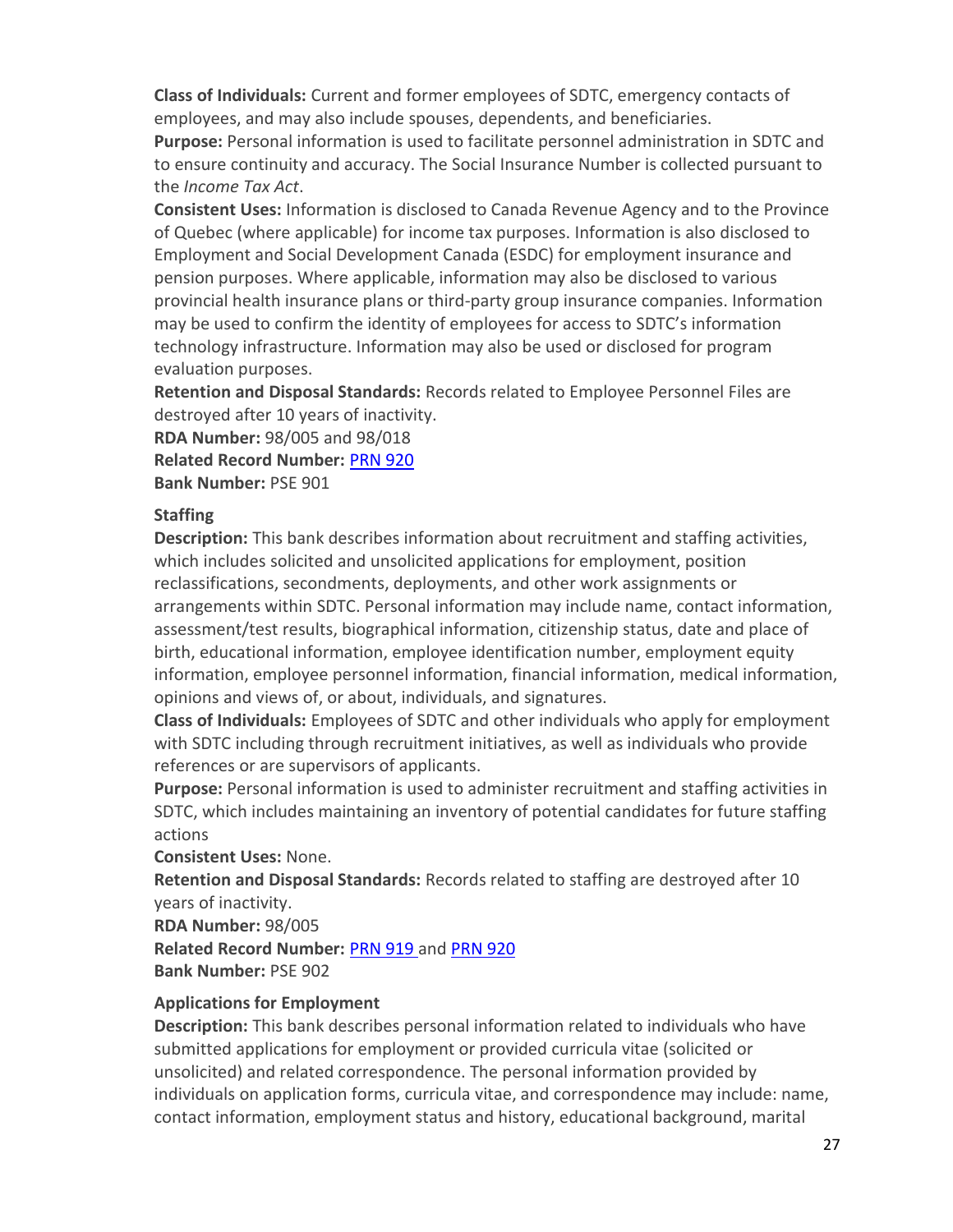status, date of birth, gender, physical disability considerations, citizenship, transcripts, letters of recommendation, and other personal information.

**Class of Individuals:** Internal and external individuals seeking employment with SDTC; individuals whose names have been provided as employment references, personal references, or both; and individuals referring another individual for a position. **Purpose:** To maintain an inventory of potential candidates that may be used for consideration in a staffing process when vacancies arise within SDTC.

**Consistent Uses:** Relevant information would be transferred to an employee personnel record (refer to Standard Personal Information Bank [Employee Personnel Record -](#page-25-4) PSE [901\)](#page-25-4) if the individual accepts an offer of employment. This information may also be used for planning and evaluation purposes. The data collected and maintained may be used for statistical purposes, training requirements, and other development opportunities. The personal information about individuals self-identified in employment equity groups may be used for statistical purposes by SDTC.

**Retention and Disposal Standards:** Records related to Applications for Employment are destroyed after 10 years of inactivity if the applicant is successful in obtaining a position, where applicants are not successful the records are destroyed after two years of inactivity.

<span id="page-27-0"></span>**RDA Number:** 98/005 **Related Record Number:** [PRN 920](#page-25-3) **Bank Number:** PSU 911

#### **Occupational Health and Safety**

**Description:** Includes records related to the provision of a safe and healthy working environment for all employees. Records may include information related to occupational health and safety training, and emergency medical services, first aid training, facilities, services and supplies, the selection and use of personal protective equipment and clothing, the rehabilitation and retaining of employees disabled by work injuries or illnesses, employee assistance services, the development and monitoring of occupational and environmental standards, procedures and other directives for the prevention of occupational illness and injury, the Employment Standards Act, and Occupational Health and Safety Committees. **Document Types:** Accident/injury reports; safety guides; copies of ergonomic assessments; first aid needs assessments and treatment manuals; first aid reports; medical examination reports; occupational injury or illness investigation reports; first aid training programs; policies; standards; guidelines and procedures; and copies of relevant legislation and regulations.

## <span id="page-27-1"></span>**Record Number:** PRN 922

## **Occupational Health and Safety**

**Description:** This bank describes information that is used in support of SDTC's occupational health and safety activity, including the prevention of accidents and injuries or illnesses related to occupations, authorization of leave and benefits associated with work-related injury or illness, employee assistance services, fitness to return to work assessments, duty to accommodate, health and ergonomic assessments, health and safety complaints, injury compensation, and rehabilitation and retraining. Personal information may include name, contact information, employee identification number,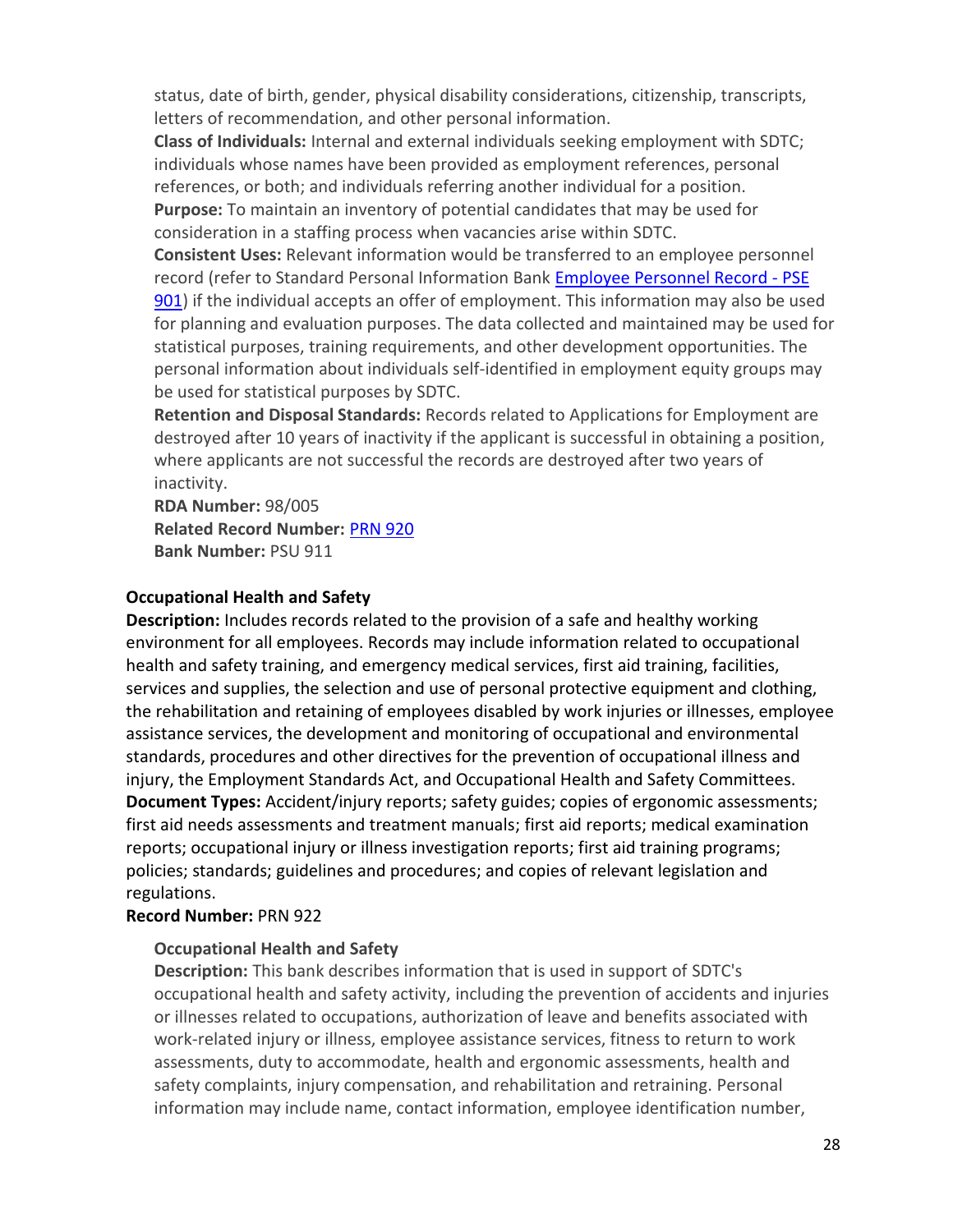employee personnel information, financial information, nature of complaint, medical information, opinions and views of, or about, individuals, and signature.

**Class of Individuals:** Current and former employees of SDTC, including casual and contract employees; private sector health practitioners; health and safety professionals; attendants for persons requiring assistance; and individuals designated as emergency contacts of employees.

**Purpose:** Personal information is used to administer occupational safety and health activities within SDTC, which includes the promotion of a safe and healthy workplace for employees and others, the prevention of accidents, occupational injuries and illnesses and, where applicable, the investigation of occurrences of such injuries and illnesses. **Consistent Uses:** Information may be used or disclosed for the following reasons: to support decisions related to worker's compensation and injury-on-duty leave; as a means of preventing injuries and illnesses and subsequent disabilities arising out of, or aggravated by, conditions of work; to establish that individuals subject to certain identified occupational risks are able to continue working without detriment to their health or safety or to that of others; and to establish the conditions under which certain individuals with identified illnesses or disabilities are able to continue to work under controlled conditions. Information may be shared with private sector health care providers. Information may be used to communicate with contacts of employees in emergency situations. Information with respect to safety and health complaints and causes of accidents/injuries for accident prevention and health protection purposes is used to support the effective administration of SDTC's safety and health activity. Information is also used to process payments and charge-backs with respect to injury compensation claims. Information may also be used or disclosed for planning and program evaluation purposes.

**Retention and Disposal Standards:** Records related to Occupational Health and Safety are destroyed after 10 years of inactivity.

**RDA Number:** 98/005 **Related Record Number:** [PRN 922](#page-27-0)

**Bank Number:** PSE 907

#### **Harassment**

**Description:** This bank describes personal information related to complaints of harassment. In addition to the formal process, this bank also describes personal information related to any informal conflict management process. Personal information may include name(s) of complainant(s) and respondent(s), contact information, employee personnel information, employee identification number, biographical information, medical information, physical attributes, opinions and views of, or about, individuals, and date and nature of the alleged harassment.

**Class of Individuals:** Employees and other persons working for SDTC.

**Purpose:** Information is used to investigate and resolve harassment complaints (including through early resolution processes and mediation) and to determine any appropriate action resulting from the complaint, including discipline.

**Consistent Uses:** With consent, information may be disclosed to third party mediation services and with legal counsel if the complaint is pursued at a tribunal or in the courts. Where applicable, information may be disclosed to law enforcement agencies where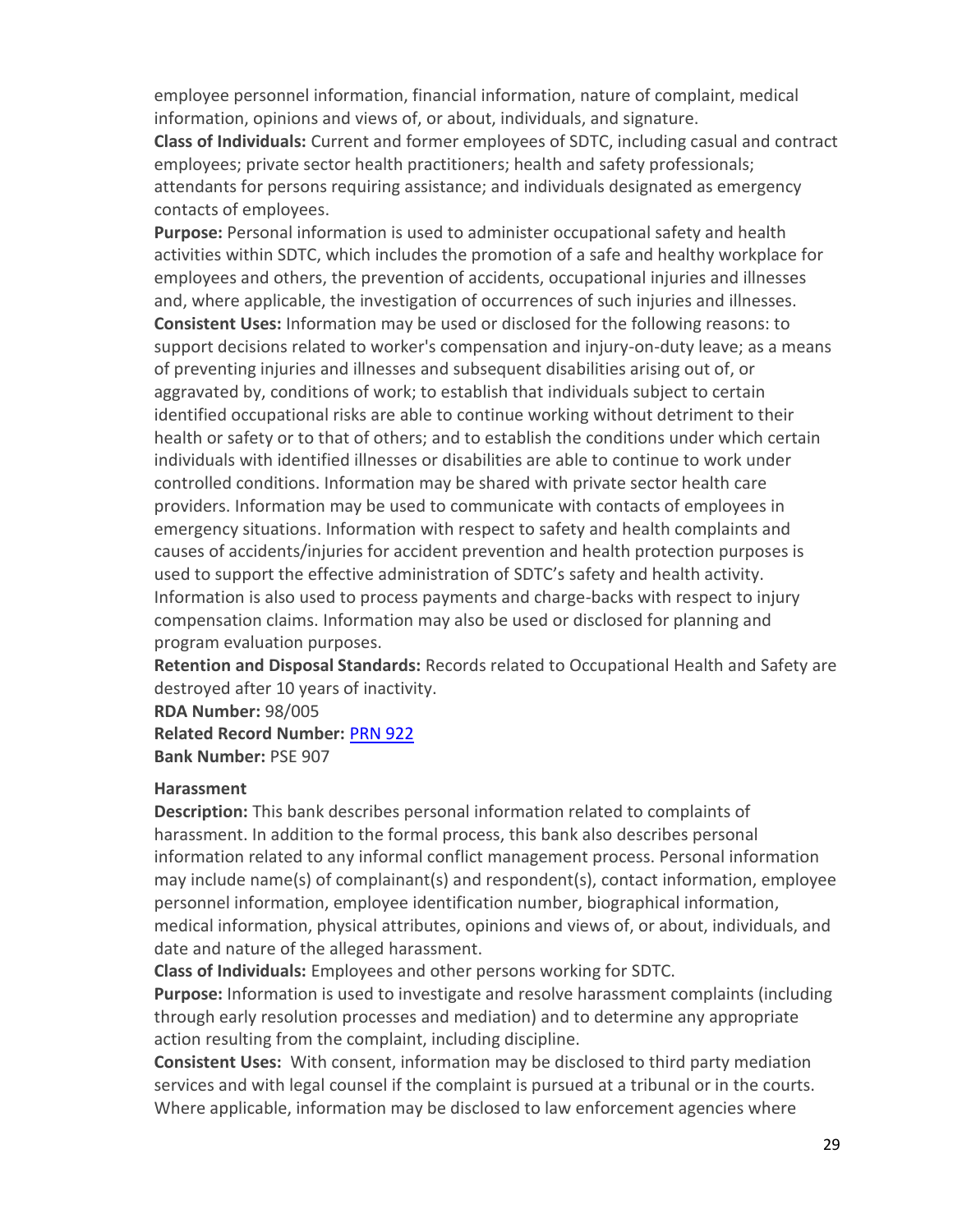alleged violations of the Criminal Code of Canada may have occurred, such as in cases of assault. Information may be also be used or disclosed for program evaluation. **Retention and Disposal Standards:** Records related to Harassment are destroyed after 10 years of inactivity. **RDA Number:** 98/005 **Related Record Number:** [PRN 922](#page-27-0) and PRN 926 **Bank Number:** PSE 919

#### <span id="page-29-0"></span>**Training and Development**

**Description:** Includes records related to the implementation or programs ensuring competency development and continuous improvement of employees with regard to their performance in a position.

**Document Types:** Training and skills needs analysis documents; performance level descriptions; criteria; course schedules; presentations; course attendee lists; and, posttraining surveys/evaluations.

#### <span id="page-29-2"></span>**Record Number:** PRN 927

#### **Training and Development**

**Description:** This bank describes personal information collected to support SDTC's training and development programs (e.g., career orientation, developmental work assignments or arrangements, etc.). Personal information may include name, contact information, educational information, employee identification number, employment equity information, employee personnel information, financial information, biographical information, and assessment and training results.

**Class of Individuals:** Individuals who are employed by SDTC who register for training or development courses or programs.

**Purpose:** Personal information is used to register and pay for approved training and development activities. Where applicable, SDTC may receive information from course providers about registration costs and training results.

**Consistent Uses:** Some information may also be shared with/described in the Standard Personal Information Banks [Employee Performance Management Program](#page-32-1) – PSE

[912](#page-32-1) and [Employee Personnel Record -](#page-25-4) PSE 901. Information may also be used or disclosed for program evaluation.

**Retention and Disposal Standards:** Records related to Training and Development are destroyed after 10 years of inactivity.

**RDA Number:** 98/005

**Related Record Number:** [PRN 927](#page-29-0)

**Bank Number:** PSE 905

## <span id="page-29-1"></span>**Compensation and Benefits**

**Description:** Includes records related to the programs and activities that establish and administer pay, and other benefit standards and practices to ensure that employees receive fair compensation/remuneration/payment for work performed. May include records related to continuous service, garnishment, maternity and parental benefits, attendance and leave, rates of absenteeism, overtime, pay authorities, performance pay, rates of pay, severance pay, part-time, casual and seasonal employees, pay administration, emergency salary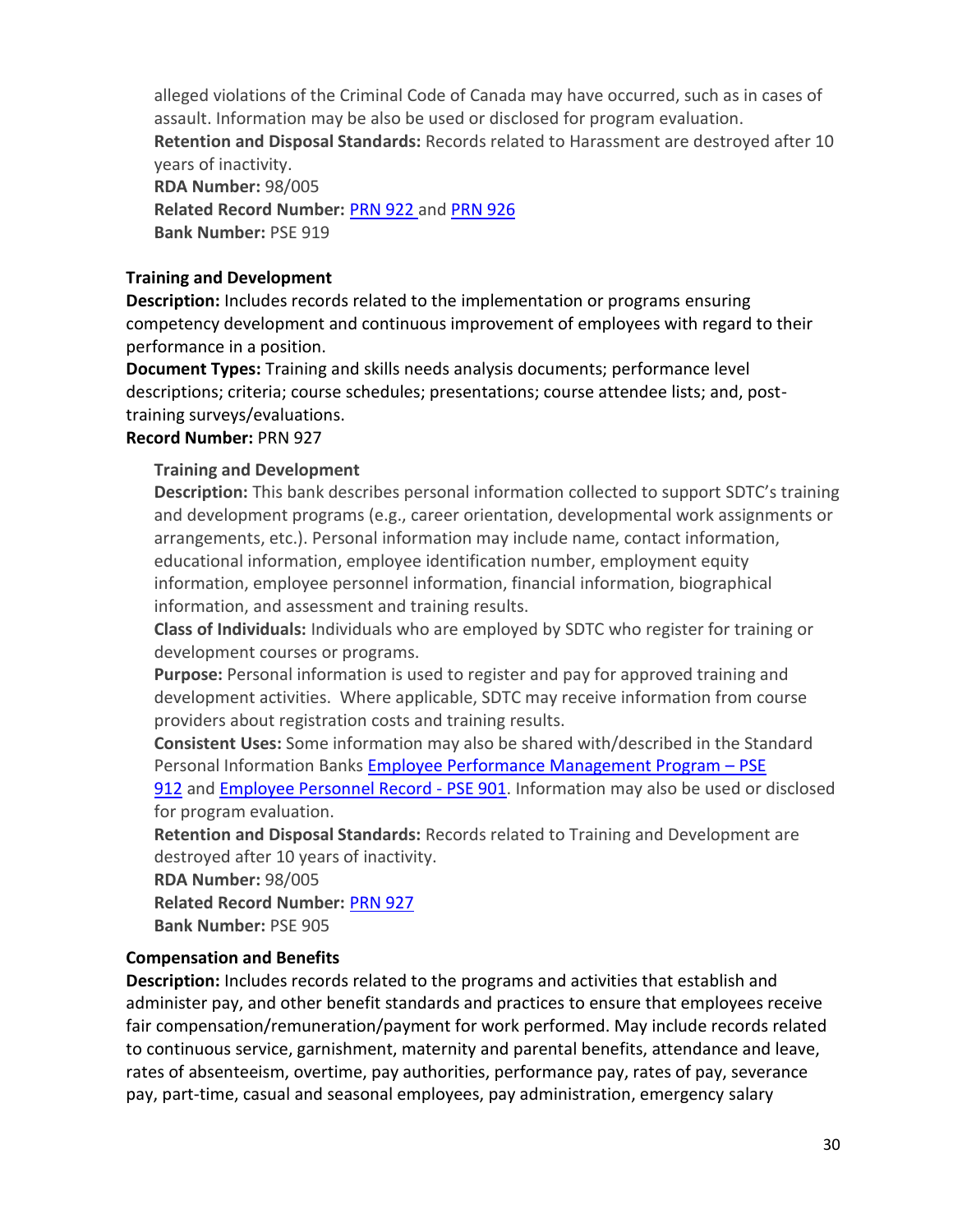advance, life, disability, health and dental insurance plans, Canada Pension Plan, and RBC RRSP Program.

**Document Types:** Benefits chart, correspondence, compensation surveys, insurance plan directives and rules, copies of internal audit reports, terms and conditions relating to insurance eligibility, premiums, contributions, and benefits, memoranda of clarification, copies of agreements and terms and conditions of employment, part-time work agreements, and copies of relevant policies, procedures and guidelines.

#### **Record Number:** PRN 941

#### **Attendance and Leave**

**Description:** The records containing the information described in this bank may include absence reports and leave applications, as well as physicians' certificates associated with sick leave, all of which include the individual's employee identification number and correspondence about attendance and leave. The annual record of attendance and leave may be attached to the Employee Personnel Record. Some attendance and leave information exists in automated form in SDTC's personnel databases, especially in time/attendance, leave control and absenteeism systems.

**Class of Individuals:** Employees of SDTC.

**Purpose:** The purpose of these records is to support administration of employee attendance and leave.

**Consistent Uses:** To record attendance and authorize leave. To support decisions on pay and benefits, such as those concerning leave and termination of employment, and to evaluate use of leave and rates of absenteeism.

**Retention and Disposal Standards:** Records related to Attendance and Leave are destroyed after 10 years of inactivity.

**RDA Number:** 98/005 **Related Record Number:** [PRN 941](#page-29-1) **Bank Number:** PSE 903

## <span id="page-30-0"></span>**Pay and Benefits**

**Description***:* This bank describes information related to the administration of pay and benefits within SDTC. Personal information may include name, contact information, biographical information, date of birth, date of death, employee identification number, employee personnel information, financial information, and Social Insurance Number (SIN).

**Class of Individuals:** Current and former employees of SDTC.

**Purpose:** Personal information is shared with SDTC's Finance Department and is used to disburse salaries and allowances and to process deductions and orders for garnishment and diversion of funds.

**Consistent Uses:** Information, including the SIN, is disclosed to the Canada Revenue Agency and the Province of Quebec (if applicable) for taxation and pension purposes. Information may also be shared with the Department of Justice Canada to administer the *Family Orders and Agreements Enforcement Assistance Act* and the *Garnishment, Attachment and Pension Diversion Act.* Information may be shared with third party service providers. Some information on pay and benefits may also be shared with/described in the Standard Personal Information Banks [Employee Personnel File](#page-25-4) - PSE 901, Grievances -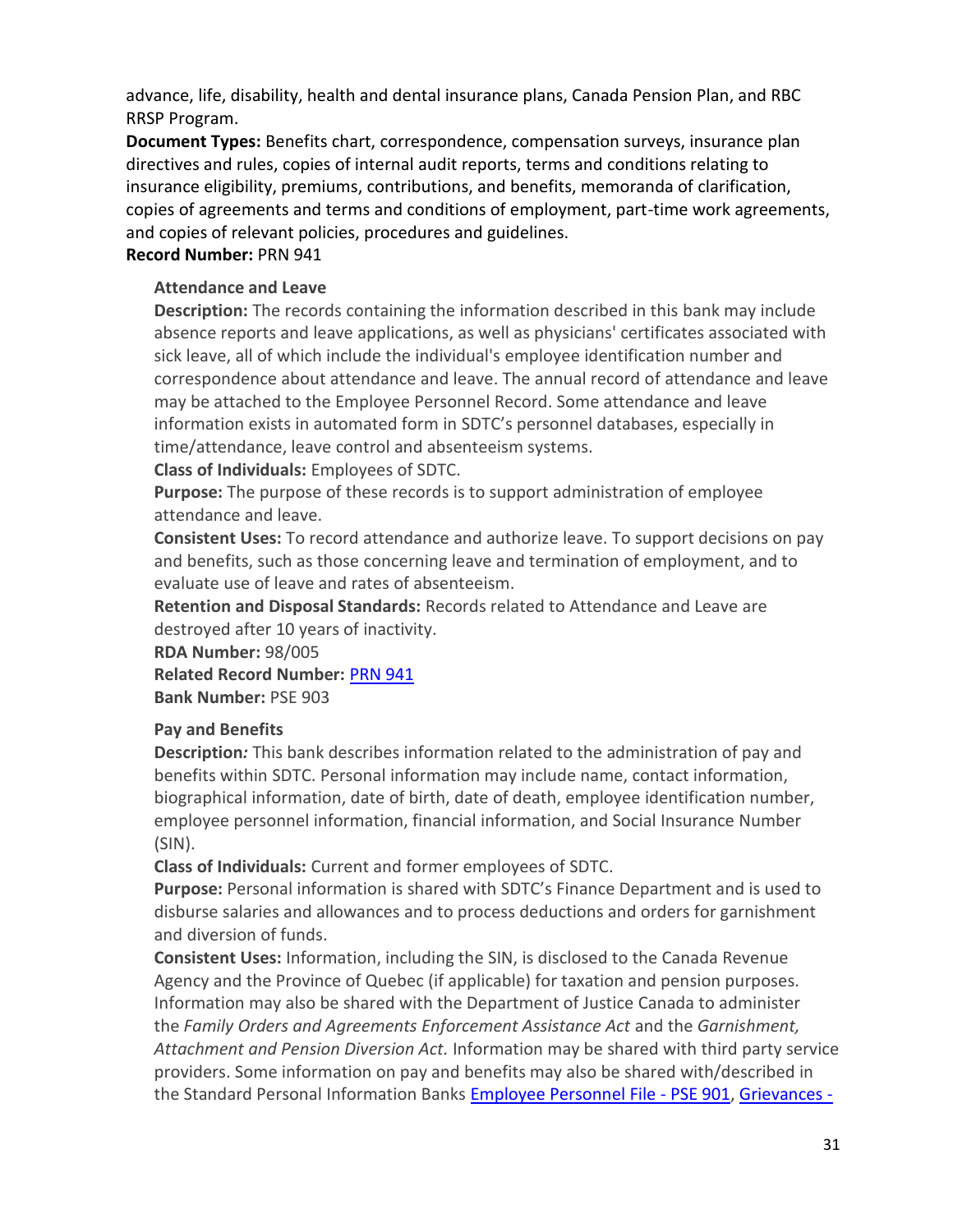PSE 910, and [Discipline -](#page-31-1) PSE 911. Information may also be used or disclosed for program evaluation.

**Retention and Disposal Standards:** Records related to Pay and Benefits are destroyed after 10 years of inactivity. **RDA Number:** 98/005 **Related Record Number:** [PRN 941](#page-29-1) **Bank Number:** PSE 904

#### <span id="page-31-0"></span>**Performance Management Reviews**

**Description:** Includes records related to the evaluation of the performance of employees based upon regularly established objectives. May include information related to training requirements, employee/employer objectives and expectations, competencies, employee misconduct, performance compensation, annual increments, probation, and discipline. **Document Types:** Performance assessments; performance agreements; learning and development plan; talent management plan; investigation reports; action plan reports. **Record Number:** PRN 946

#### <span id="page-31-1"></span>**Discipline**

**Description:** This bank describes personal information related to the application of discipline standards within SDTC and related penalties, including termination of employment, suspension, demotion to a position at a lower maximum rate of pay and financial penalties that may be applied for breaches of discipline or misconduct within SDTC. Personal information may include: name, contact information, biographical information, date of birth, employee identification number, employee personnel information, financial information, legal advice, medical information, nature of the misconduct and the disciplinary measure, opinions and views of, or about, individuals, and signature.

**Class of Individuals:** Employees and former employees of SDTC who are/were the subject of the alleged misconduct, interviewees, medical practitioners, representatives or bargaining agents, and witnesses.

**Purpose:** Personal information is used to investigate alleged misconduct within SDTC and to determine the need for, and nature of, disciplinary actions. Information is also collected to support decisions on pay and benefits, attendance and leave, transfer, demotion and termination of employment.

**Consistent Uses:** Some discipline measures may also be described in Standard Personal Information Bank [Employee Personnel](#page-25-4) Record - PSE 901. Where applicable, information may be shared with the following entities: 1) professional regulatory bodies, as required; and 2) law enforcement agencies in the event of an alleged criminal offence. Information may also be used or disclosed for program evaluation.

**Retention and Disposal Standards:** 1) Records related to Discipline are destroyed after 10 years of inactivity. 2) In cases where a disciplinary action has been rescinded, the onus is on SDTC to ensure that the documentation of the action concerned is immediately destroyed.

**RDA Number:** 98/005 **Related Record Number:** PRN 926 and [PRN 946](#page-31-0) **Bank Number:** PSE 911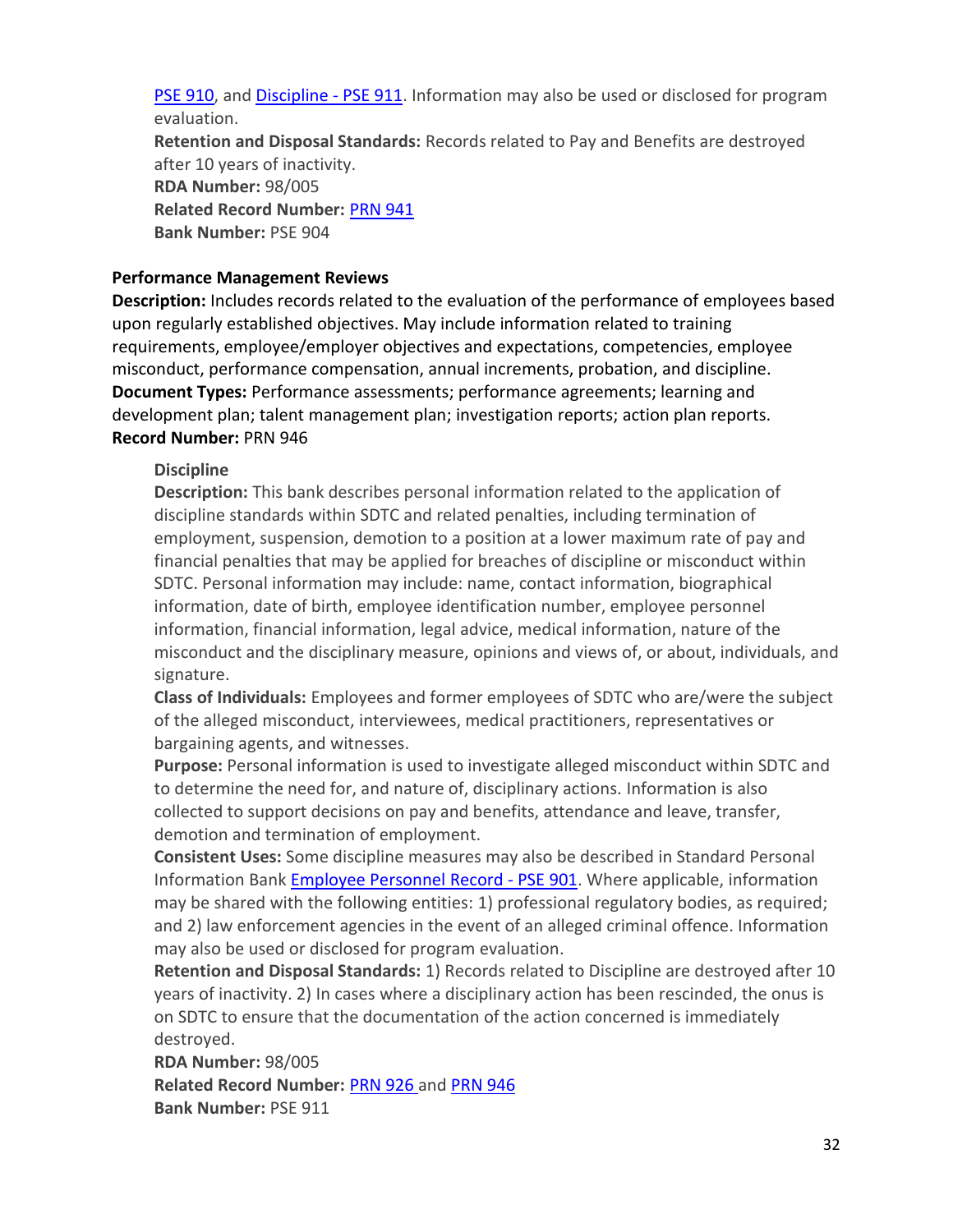#### <span id="page-32-1"></span>**Employee Performance Management Program**

**Description:** This bank describes information that is used in support of performance management of employees of SDTC. The personal information may include: name, biographical information, educational information, employee personnel information, medical information, employee identification number, other identification numbers, signature, views and opinions of, and about an individual.

**Note:** Bank formerly called Performance Management Reviews.

#### **Class of Individuals:** Employees of SDTC.

**Purpose:** The personal information is used to assess and rate employee performance against established expectations (work competencies and objectives) and rating scale. The personal information is also used to support decisions in respect of assigning recognition, undertaking remedial action plans, identification of training and development needs, approval of performance compensation and annual increments, promotions, transfers, retention, demotion of employees, termination of employment, extension of probation and rejection of employees on probation, employee assistance and occupational health and safety.

**Consistent Uses:** The information may be used or disclosed for the following purposes: reporting to senior management, evaluation, audit, talent management and succession planning, policy analysis, research and statistics.

**Retention and Disposal Standards:** Records related to the Employee Performance Management Program are destroyed after 10 years of inactivity.

**RDA Number:** 98/005

**Related Record Number:** [PRN 946](#page-31-0)

**Bank Number:** PSE 912

#### <span id="page-32-0"></span>**Human Resources Planning**

**Description:** May include records related to the assessment of current human resources, the identification of future human resource requirements, and the development of plans to meet those requirements. Records may include information related to human resource planning and utilization, staff requisitions, pre-retirement, succession planning and knowledge transfer, vacancy and turnover rates, workforce adjustment, demographic analysis and forecasting, labour market surveying and analyses, environmental scanning, needs analysis, skills and competencies requirements and planning and performance monitoring activities. **Document Types:** Environmental scans and gap analyses, employee surveys, labour market studies and reports, drafts and final versions of SDTC's multi-year human resource plans, human resources audits, discussion papers, Human Resource Committee meeting minutes, research studies and reports, special thematic studies, demographic data, statistical reports, and copies of relevant legislation, regulations and policies.

# **Record Number:** PRN 949

## **Human Resources Planning**

**Description:** This bank describes information related to salary management and human resources planning, including reporting and forecasting functions. Personal information may include name, contact information, biographical information, educational information, employee identification number, employee personnel information, and opinions and views of, or about, individuals.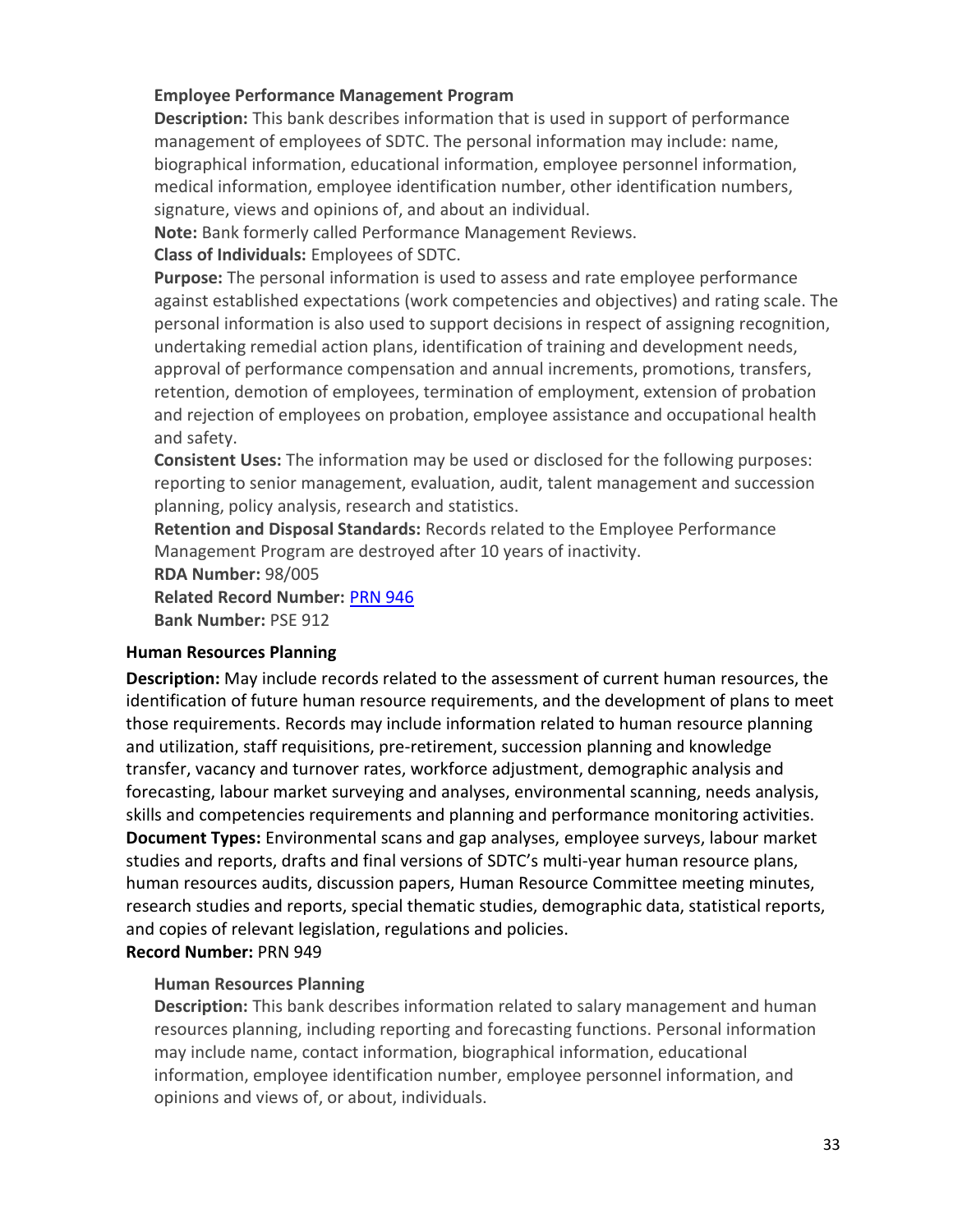**Class of Individuals:** Current and former employees of SDTC, job applicants, students, and contract employees.

**Purpose:** Personal information is collected to assess current and future human resources and salary requirements. Information may be used for a number of activities, including succession planning, facilities management, duty to accommodate persons with disabilities, determining vacancy and turnover rates, and workforce adjustment. Some information may be collected by means of employee exit interviews, which are used to identify issues, trends, and needs in the organization.

**Consistent Uses:** Some employee information may also be shared with/described in the Standard Personal Information Banks [Employee Personal Record -](#page-25-4) PSE 901, [Pay and](#page-30-0)  [Benefits -](#page-30-0) PSE 904, [Staffing -](#page-26-0) PSE 902, and [Training and Development -](#page-29-2) PSE 905. Information may be also be used or disclosed for program evaluation.

**Retention and Disposal Standards:** Records related to Human Resource Planning are destroyed after 10 years of inactivity.

**RDA Number:** SDT TDD 5610

**Related Record Number:** [PRN 949](#page-32-0)

<span id="page-33-1"></span>**Bank Number:** PSU 935

## <span id="page-33-0"></span>**INFORMATION MANAGEMENT SERVICES**

Information Management Services involve activities undertaken to manage efficiently and effectively information in support of program and service delivery and to respond to formal requests for information, according to legislation and policy.

#### **Cooperation and Liaison**

**Description:** Includes records related to the formal and informal cooperation and liaison activities with other federal, provincial/territorial, municipal and international governments/agencies, organizations and academic institutions (where applicable) to ensure the effective management of horizontal initiatives, communicate SDTC's activities, and promote integrated approaches to developing and coordinating programs to facilitate information exchanges in areas of common interest, sharing knowledge, expertise and best practices, developing joint service delivery initiative in partnership with the provinces and territories, reinforcing strategic partnerships with established partners and creating new networks of influence to expand and intensify ties with government and/or other organizations, and build more strategic relationships to advance SDTC's interests and priorities. May also include records related to outreach activities, the development of new strategic networks and partnerships, hosting and sharing information, and attending regional, national and international roundtables, symposia and conferences.

**Document Types:** Minutes, agendas and records of decisions of multilateral and bilateral meetings, proceedings of symposia, roundtables and conferences copies of bilateral and liaison agreements, drafts and final case studies reports, memoranda of cooperation, records of consultation activities and international activity reports.

## **Record Number:** PRN 904

## **Outreach Activities**

**Description:** This bank describes information related to individuals who participate in outreach activities sponsored by SDTC. Such activities may involve consultations through various means, including hard-copy correspondence, e-mail, contests and competitions,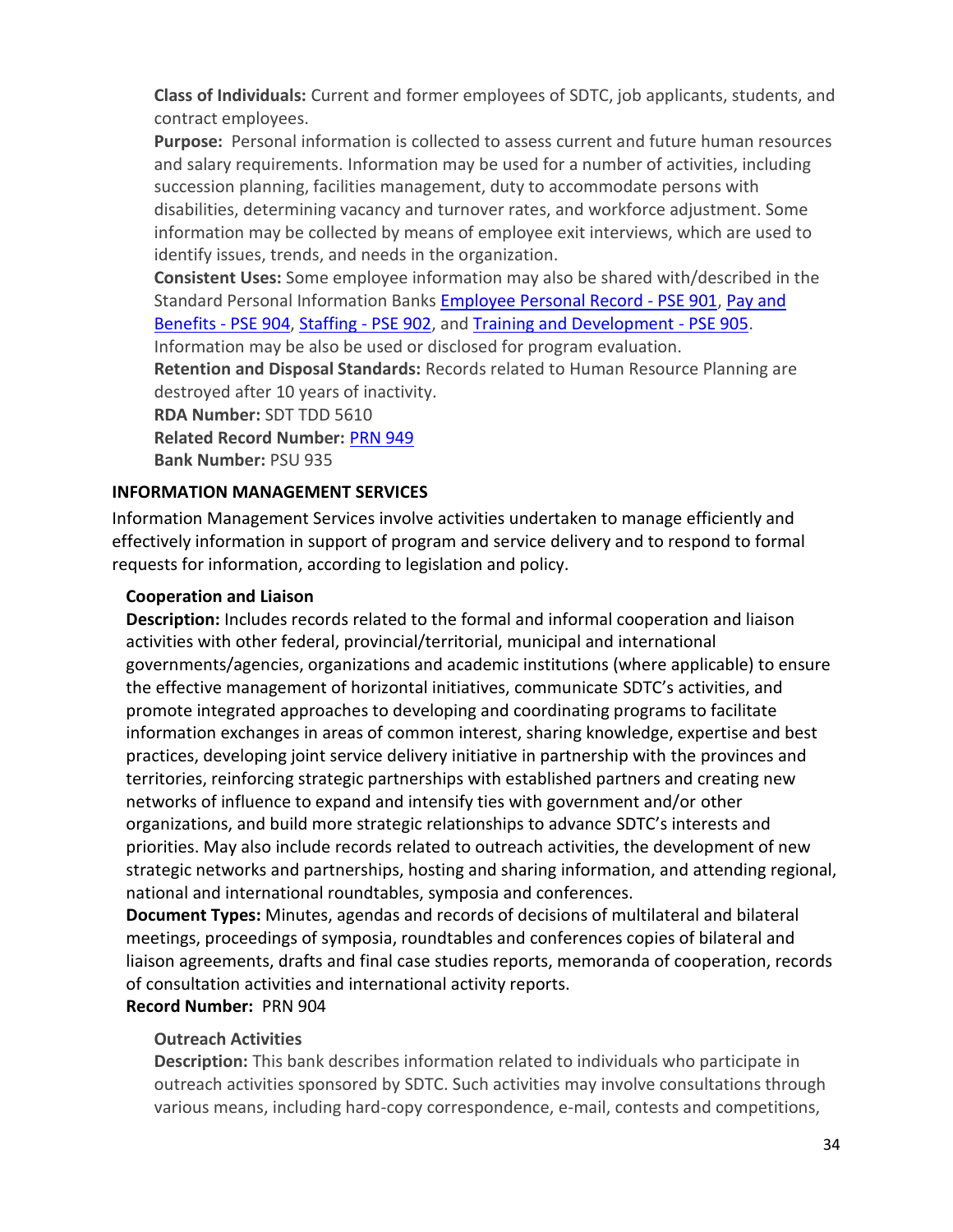success stories or the use of social media platforms including wikis, blogs, and other collaborative Internet technologies that are used or hosted by SDTC. In some cases, individuals will be given prior notice that consultations will be recorded (audio or video). Types of activities may include surveys, symposia, conferences, forums, roundtables, seminars, and workshops. Personal information may include: name, contact information, biographical information, credit information, dietary restrictions and preferences, employee identification number, employment equity information, financial information, Internet Protocol (IP) addresses, medical information, and opinions and views of, or about, individuals.

**Note:** Wherever possible, individuals seeking access to this bank should specify the title and date of the outreach activity*.*

**Class of Individuals***:* Current and former employees of SDTC, representatives of other levels of government, representatives of the academic and business communities, members of the general public (including parents and guardians where minors are concerned), and event speakers and facilitators.

**Purpose:** The information is used to enable individuals to participate in national and/or international outreach activities sponsored by SDTC. Such activities facilitate information exchanges in areas of common interest to SDTC and their stakeholders and allow for the sharing of knowledge, expertise, and best practices.

**Consistent Uses:** With notification, the proceedings of some outreach activities that are recorded may be made publicly available, including on the Internet. With consent, the information may be used to establish mailing lists to inform participants of future events or to contact individuals to seek views on issues of mutual interest. Information may be used to moderate public discussion on the social media platforms used by SDTC. Information may be also be used or disclosed for program evaluation.

**Retention and Disposal Standards:** Records related to Outreach Activities are destroyed after seven years of inactivity.

**RDA Number:** SDT TDD 8100

**Related Record Number:** [PRN 904](#page-33-1)

**Bank Number:** PSU 938

#### <span id="page-34-0"></span>**Access to Information and Privacy**

**Description:** Includes records related to the administering of the Access to Information and/or the Privacy Act including processing requests, preparing Annual Reports to Parliament, statistical reports and updates to the Info Source publications, providing advice, guidance and training to employees, responding to complaints from requestors, conducting privacy impact assessments and responding to investigations by the Offices of the Information and/or Privacy Commissioners. Records may include information related to all requests for information under the control of SDTC including correction of personal information and notification of correction of personal information, the identification, description and registration of personal information banks, informal requests, complaints, investigations and requests for judicial review, consultation with parties and information received from or sent to other institutions, legal advice and access to information concerns. Records may also include information related to requests leading to a change of policy or procedure and documentation pertaining to the software systems used within SDTC to manage the administration of access to information and privacy requests.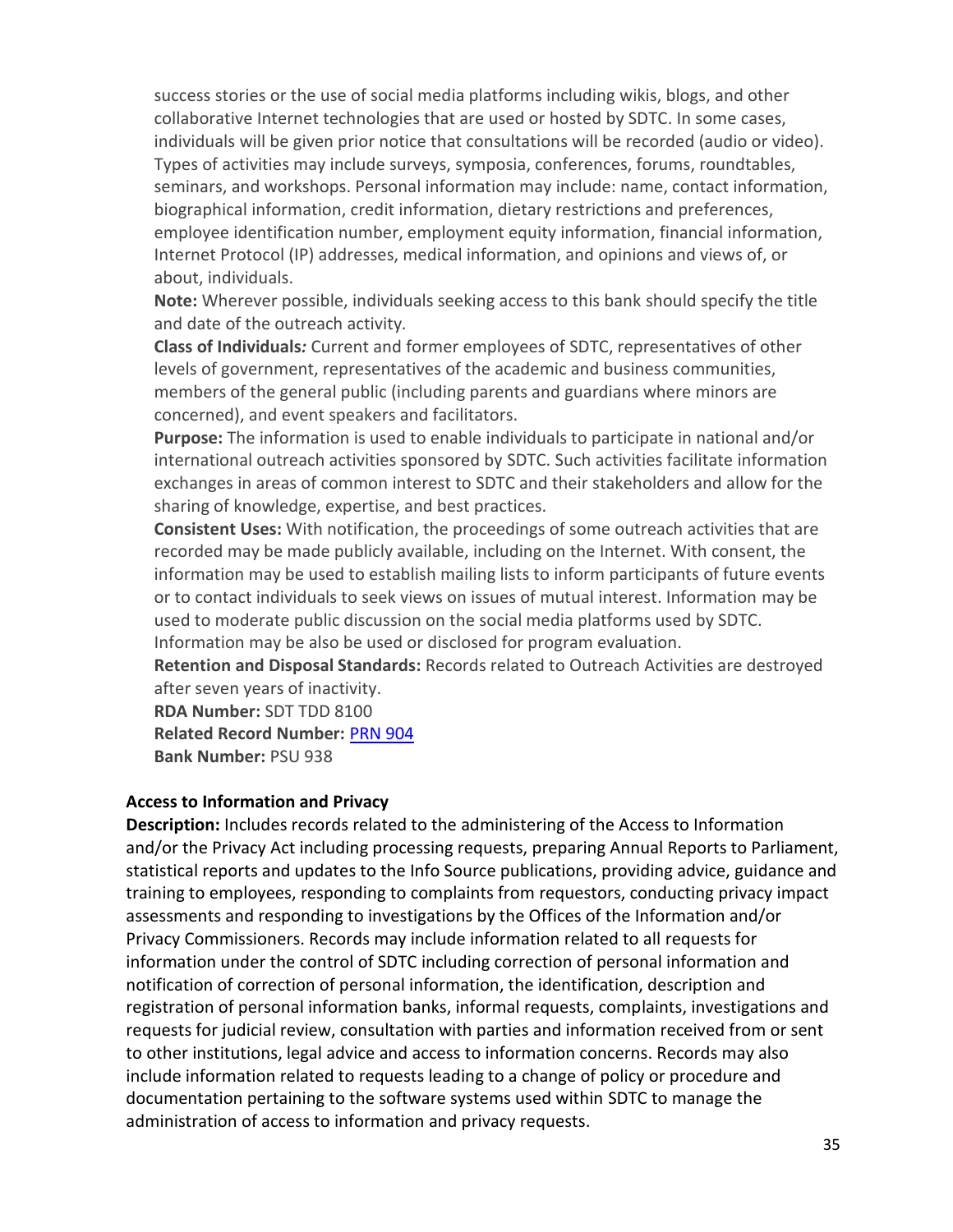**Document Types:** Request case files (may include written requests for information, request forms, letters of acknowledgement, fee estimates, working notes, news clippings, summaries of analyses, request response package including cover letter and copies of released documents, requests to correct personal information, and Commissioner and judicial recommendations and orders), Annual Reports to Parliament, statistical reports, copies of relevant legislation, regulations and related policy instruments, internal policies, guidelines, directives and procedures, legal opinions, copies of audits and/or investigations from the Office of the Privacy Commissioner and/or Office of the Information Commissioner, updates to the Info Source publications, delegation of authority, staff time logs, notices of transfer, fees or extension of time, file lists, indices or finding aids, reports, memoranda and correspondence files.

#### **Record Number:** PRN 930

#### *Access to Information Act* **and** *Privacy Act* **Requests**

**Description:** This bank describes information that is related to formal requests for access to information and, access to or correction of personal information made by individuals in accordance with the *Access to Information Act* and the *Privacy Act*. The personal information may include: name, contact information, credit information, identification numbers, Social Insurance Number (SIN) and other processing information related to the request, as well as personal information contained in SDTC records that are relevant to the request.

**Class of Individuals:** Individuals and their representatives who make formal requests to either obtain information or correct personal information under the control of SDTC. **Purpose:** The personal information is used to process and respond to formal requests made under the *Access to Information Act* and the *Privacy Act*, including subsequent complaints, investigations and judicial review when applicable. Personal information is collected pursuant to section 13 of the *Privacy Act*, sections 8 and 11 of the *Privacy Regulations*, sections 6 and 11 of the *Access to Information Act* and section 4 of the *Access to Information Regulations*. The SIN is collected when required to locate personal information held by a program authorized through legislation or policy approval to use the SIN.

**Consistent Uses:** Information may be shared with government institutions during consultations required to process and respond to formal requests made under the *Acts*. Information may be shared with the Office of the Privacy Commissioner during investigations, refer to [Privacy Complaints and Investigations](https://www.priv.gc.ca/au-ans/atip-aiprp/infosource_e.asp) – OPC PPU 005 and [Privacy](https://www.priv.gc.ca/au-ans/atip-aiprp/infosource_e.asp)  Commissioner Ad Hoc – [Complaints and Investigations](https://www.priv.gc.ca/au-ans/atip-aiprp/infosource_e.asp) – OPC PPU 008. Information may be shared with the Office of the Information Commissioner during investigations, refer to [Complaint Investigations](http://www.oic-ci.gc.ca/eng/info-source.aspx) – OIC PPU 3100 and [Ad Hoc Information Commissioner Complaint](http://www.oic-ci.gc.ca/eng/info-source.aspx)  [Investigations](http://www.oic-ci.gc.ca/eng/info-source.aspx) – OIC PPU 123.

**Retention and Disposal Standards:** Records related to *Access to Information Act* and *Privacy Act* Requests are evergreen and permanently archived. **RDA Number:** 98/001 **Related Record Number:** [PRN 930](#page-34-0) **Bank Number:** PSU 901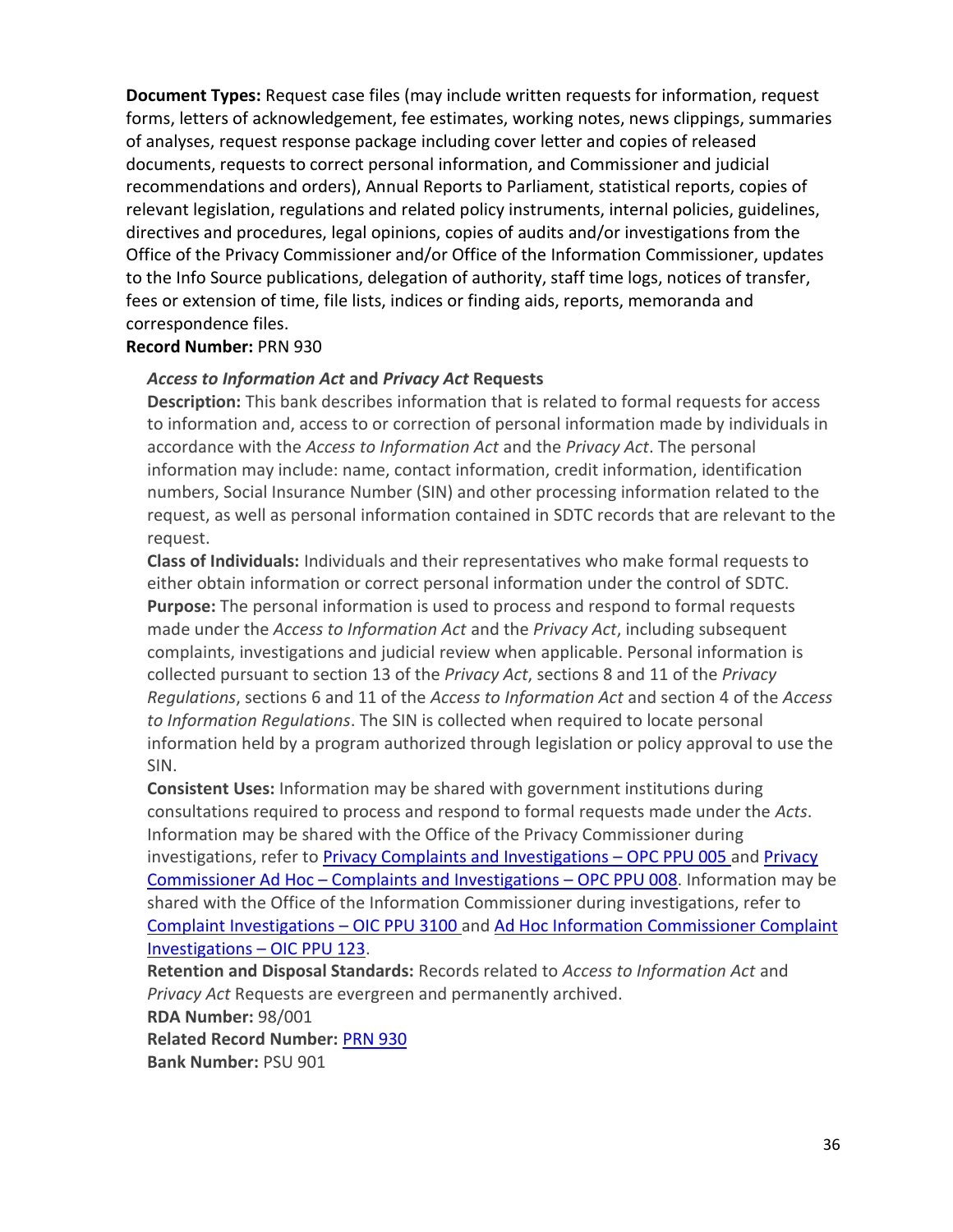#### <span id="page-36-0"></span>**Information Management**

**Description:** Includes records related to the cost-effective and efficient management of information under the control of SDTC throughout its lifecycle and regardless of format. Also includes the acquisition, control and disposal of other information products, items kept for reference purposes, and the provision of information management services to employees. **Document Types:** Forms, acquisition materials, records inventories, retention schedules and disposition authorities, essential records policies, records classification systems, subscription renewals, library collection development policies, location lists, vital records plans, policies, guidelines and procedures related to the management of information, copies of relevant legislation and regulations, and documents related to liaison with Library and Archives Canada and/or other relevant information management organizations. **Record Number:** PRN 944

#### <span id="page-36-1"></span>**PROCESS AND TECHNOLOGY MANAGEMENT SERVICES**

Process and Technology Management Services enable effective and operational work through analyses and process engineering, and through the design, configuration, integration, maintenance and support of tools that automate and facilitate administration and operations.

#### <span id="page-36-2"></span>**Information Technology**

**Description:** Includes records related to the cost-effective and efficient management of computer equipment and associated software for both SDTC's computer networks and employees' workstations, (including peripheral equipment such as printers, Personal Digital Assistants, Wireless Handholds, etc.), electronic systems development and maintenance, and technical assistance and support for networks, office systems and databases. May also include records related to SDTC's technology architecture, standards and infrastructure, electronic mail systems and platforms, software and hardware acquisition, the annual planning process for the development of computer systems, and the business case process for application development and system acquisitions.

**Document Types:** Network systems specifications, information system security policies and procedures, information technology strategic management plans, hardware and/or software research and history files, threat risk assessment reports, application specific data dictionaries, installation, configuration and relocation documentation, feasibility studies, pilot project documentation, system user manuals and/or guides, change management processes, computer activity reports, systems and programming standards, user specifications, IT training courses materials, personal computer or desktop support procedures and guidelines, computer performance and maintenance reports, system logs, testing strategies, results and reports, database management documentation and policies, guidelines and procedures related to the management and use of technology.

#### **Document Number:** PRN 932

## **Electronic Network Monitoring Logs**

**Description:** The records containing the information described in this bank relate to the use by individuals of SDTC's electronic networks. Logs containing details of network use by individuals are compiled and are reviewed by appropriate officials of SDTC when there is suspected misuse or potential compromise of SDTC's electronic network, as defined by SDTC's policies. Examples of information that may be in the records include network logs that may link an employee's workstation to an Internet Protocol address, listings of sites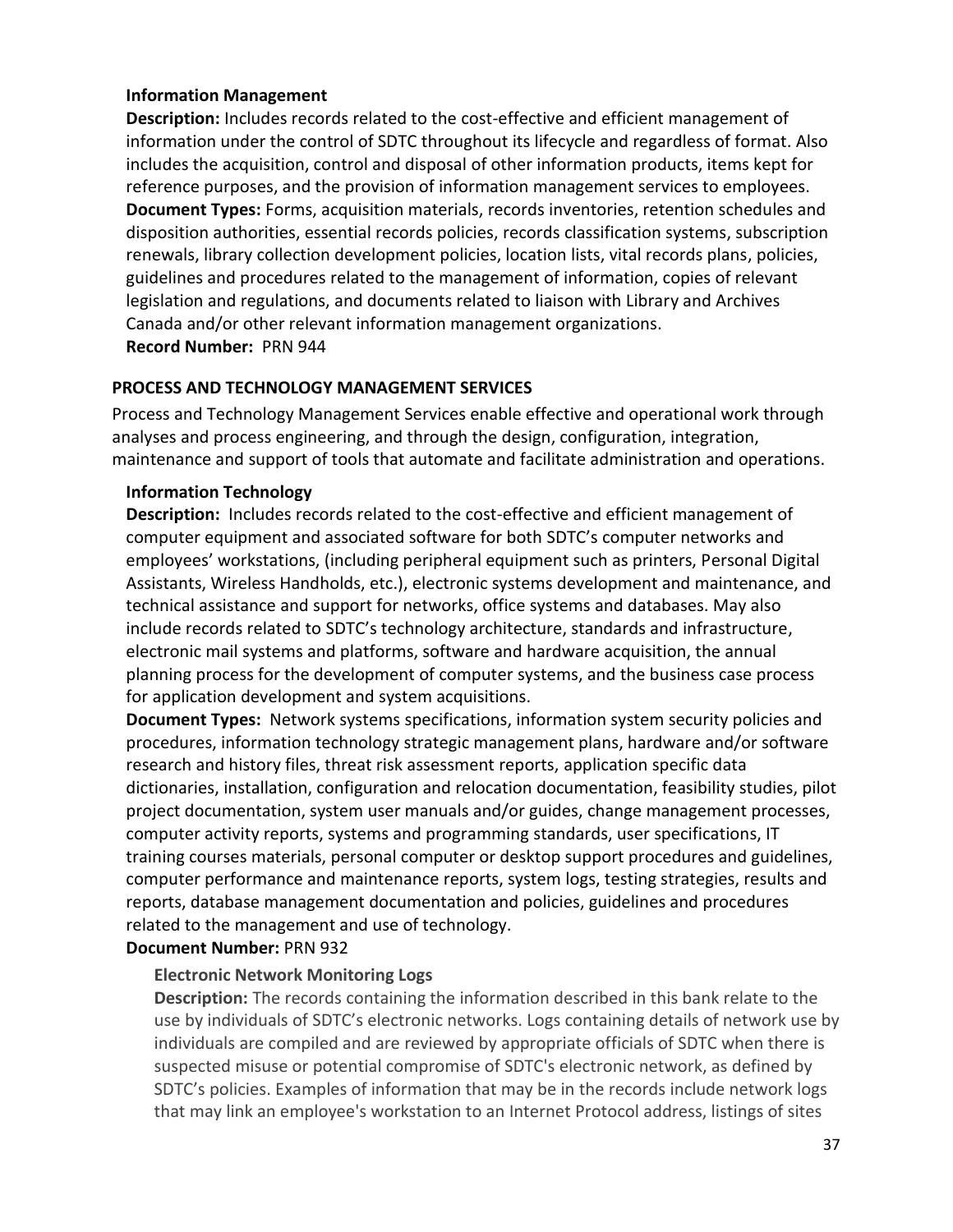visited and information on any transactions conducted, including date, time, duration and nature of the visit or transaction. The records may also include information on the use of authorization codes assigned to particular individuals, including successful or unsuccessful use of the codes, date, time and frequency.

**Class of Individuals:** Employees of SDTC and other individuals using SDTC's electronic networks, including: student employees; contract staff and agency personnel; members of the public; Ministerial staff; or Members of Parliament that send e-mail to SDTC or specific individuals within SDTC.

**Purpose:** The information contained in the records may be compiled to support the investigation of suspected or alleged misuse, or deliberate or inadvertent impairment or compromise of SDTC's electronic networks by persons employed by SDTC or by other individuals from outside SDTC.

**Consistent Uses:** The information may be used to substantiate any disciplinary action taken where violation of SDTC's policies is determined. If an internal investigation determines that criminal actions may have taken place, the information may be shared with appropriate police authorities. This information may be used to provide reports to management. The information may also be used for research, planning, audit and evaluation purposes.

**Retention and Disposal Standards:** Records related to Electronic Network Monitoring Logs are destroyed after seven years of inactivity.

**RDA Number:** 98/001 **Related Record Number:** [PRN 932](#page-36-2) **Bank Number:** PSU 905

#### <span id="page-37-0"></span>**SECURITY MANAGEMENT SERVICES**

Security Management Services is responsible for providing a secure working environment for SDTC employees, operations, information and assets without fear of disruption, harm, disturbance or injury. Security Management Services involves activities such as: disaster recovery; investigations of potential or actual breaches of security policy or laws; investigation into emergencies, such as acute employee health crises; physical security; intrusion detection systems; security of information; Temporary Visitor Access Control Logs and Access Badges; and, administration of personnel security screening.

#### <span id="page-37-1"></span>**Incidents – Emergency Response**

**Description:** Includes records related to the investigation and documentation of emergencies, such as acute employee health crises and fires. **Document Types:** Incident Reports **Document Number:** SDT TDD 4510

#### <span id="page-37-2"></span>**Security**

**Description:** Includes records related to the application of safeguards to protect employees, preserve the confidentiality, integrity, availability and value of assets, and assure the continued delivery of services from accidental or international damage or from unauthorized access. Records may include information related to facilities' design, physical safeguards, monitoring devices, access to restricted zones, storage, transportation and transmittal of information and goods, work-related violence, protected and classified information, entry and exit points, emergency services, signage, access badges, personnel security screening,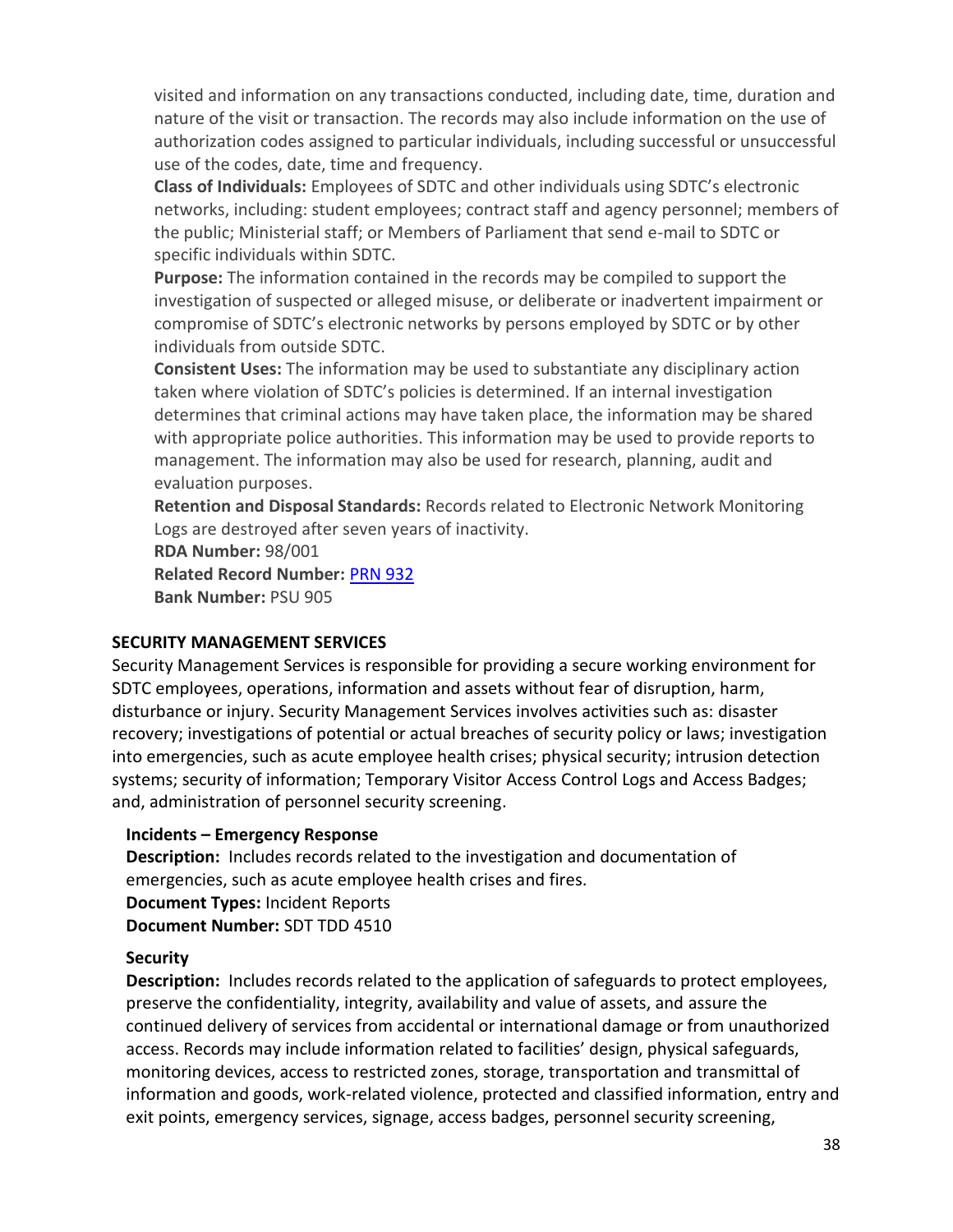continuous security risk management, building and fire codes, and destruction of information and goods. May also include records related to liaison with federal institutions that have security-related responsibilities (for example, the Canadian Security Intelligence Service, Public Safety Canada, etc.)

**Document Types:** Security access procedures and tools (access pass), security incidents investigation reports, security training, copies of Threat and Risk Assessments, awareness and briefings documentation, incident response procedures, security program audit reports, baseline security requirements, evacuation plans, operational standards and technical documentation, business impact analyses, and copies of relevant labour, fire, building and electrical regulation and codes.

#### **Record Number:** PRN 931

#### **Temporary Visitor Access Control Logs and Access Badges**

**Description:** This bank describes information related employee and visitor access control, the records related to these subjects contain the actual access logs/registers used to issue temporary employee passes and temporary visitor passes. Personal information may include: name, signature, images. Personal information collected may include data logs, signatures, surnames, given names, telephone numbers, temporary pass control numbers and visitor company/organization information related to the issuance of temporary visitor passes.

**Class of Individuals:** Employees, and those on assignment or contract and visitors who require access to SDTC's office.

**Purpose:** The personal information is used to enhance the security of SDTC's facilities and of individuals and assets present in such facilities. Access logs/registers, temporary passes and any other records related to employee and visitor access control may also be used to monitor or investigate current or past security incidents.

**Consistent Uses:** The information may be used or disclosed to assist in the issuance of temporary access passes. Additionally, records may indicate entry times from facilities and may be used in the event of security-related incidents such as thefts or emergency situations. In such cases, this information may be shared with appropriate law enforcement agencies and emergency workers.

**Retention and Disposal Standards:** Records related to Temporary Access Control Logs are destroyed after two years of inactivity; records related to Access Badges are destroyed after 10 years of inactivity.

**RDA Number:** 98/001

**Related Record Number:** [PRN 931](#page-37-2)

**Bank Number:** PSU 907

#### <span id="page-38-0"></span>**Personnel Security Screening**

**Description:** This bank describes information that is related to security screening assessments of individuals working or applying for work with SDTC. Personal information may include: name(s), contact information, biographical information, biometric information (e.g., fingerprints, digital photographs, etc.), character assessments (e.g., loyalty, trustworthiness, etc.) citizenship status, credit information, criminal checks/history, date of birth, educational information, employee identification number, employee personnel information, financial information, other identification numbers, opinions and views of, or about, individuals, physical attributes, place of birth, signature,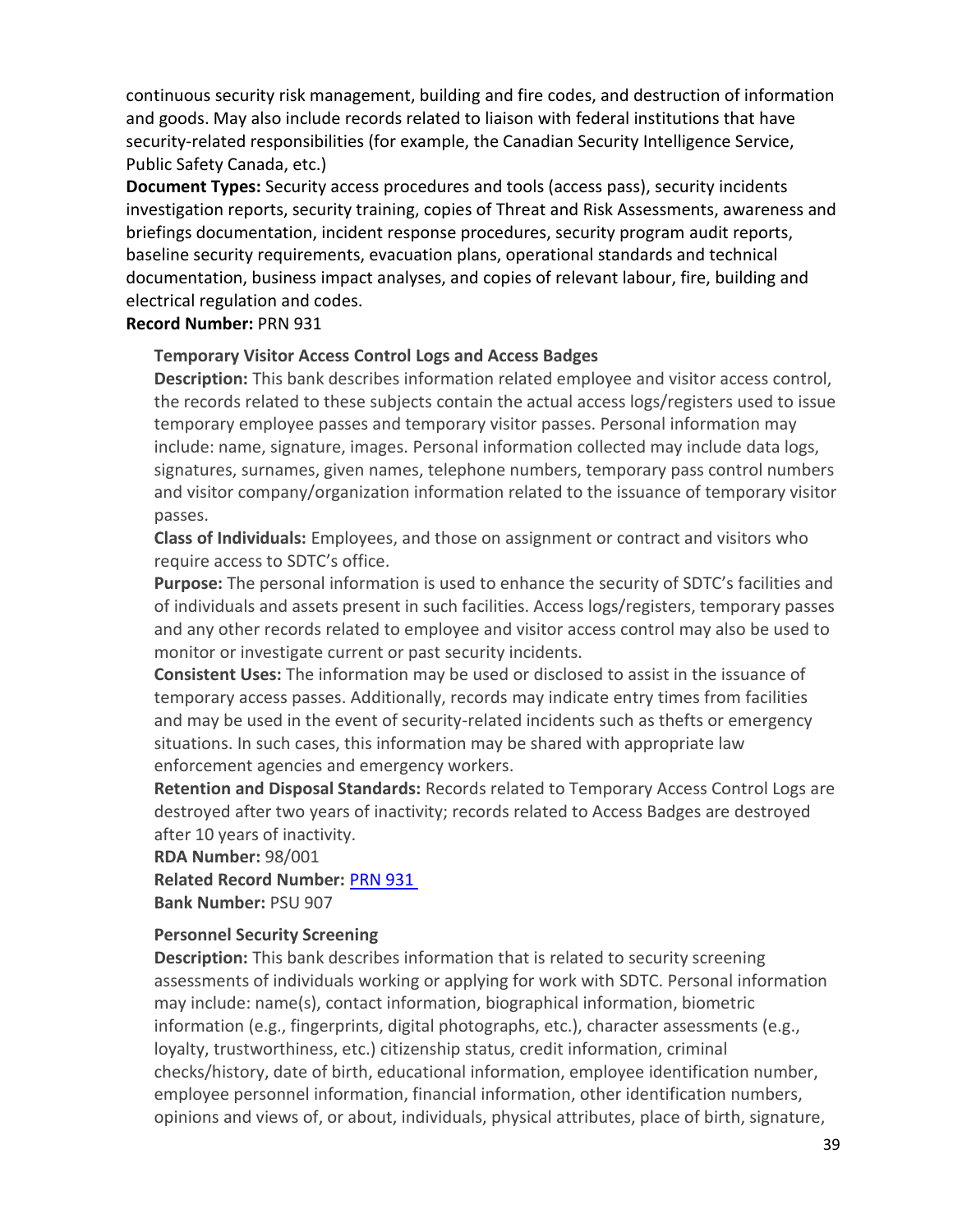and military service information. The bank may also describe personal information about any immediate relatives, including name, contact information, date of birth and death, and relationship to applicant.

**Class of Individuals:** General public, including volunteers, all current and former employees, contractors, immediate relatives, current and former spouse/common law partner, agency, casual employees, and students, individuals who give character references (including neighbours), current/former employers.

**Purpose:** Personal information is used to support decisions for granting or reviewing for cause the reliability status, security clearance or site access of individuals working or applying to work through appointment, assignment or contract.

**Consistent Uses:** Where applicable, information, including fingerprints, may be shared with the Royal Canadian Mounted Police and the Canadian Security Intelligence Service to conduct the requisite checks and/or investigation. The security screening status may be shared with Human Resources officials to update the individual's personnel file (refer to Standard Personal Information Bank Employee [Personnel Record -](#page-25-4) PSE 901). Information may be shared with entities outside SDTC, including credit bureaus. Some information may be used or disclosed for program evaluation.

**Retention and Disposal Standards:** Records related to Personnel Security Screening are destroyed after 10 years of inactivity.

**RDA Number:** 98/001

**Related Class of Record Number:** [PRN 920](#page-25-3) and/or [PRN 931](#page-37-2) **Bank Number:** PSU 917

## **Access Badges**

**Description:** This bank describes information used in support of physical security measures in the form of access badges. The personal information may include: signatures, name and card numbers of holders.

**Class of Individuals:** Employees and those individuals on assignment or contract who require access to SDTC's facilities.

**Purpose:** The personal information is used to maintain information relating to the issuance, use and cancellation of access badges, and to assist in ensuring the security of SDTC's facilities and the safety and security of individuals and assets present in such facilities.

**Consistent Uses:** The information may be used or disclosed for the following purposes: the access badges database may record entry times from facilities and may be used in the event of security-related incidents such as thefts or emergency situations. In such cases, the information may be shared with emergency workers, Human Resources, law enforcement or investigative bodies for further investigations, charges or disciplinary actions refer to [Security Incidents and Privacy Breaches](#page-39-0) - PSU 939 and [Discipline](#page-31-1) - PSE [911.](#page-31-1)

## **Retention and Disposal Standards:** Records related to Identification Cards and Access Badges are destroyed after 10 years of inactivity.

**RDA Number:** 98/001

<span id="page-39-0"></span>**Related Record Number:** [PRN 931](#page-37-2) **Bank Number:** PSE 917

**Security Incidents and Privacy Breaches**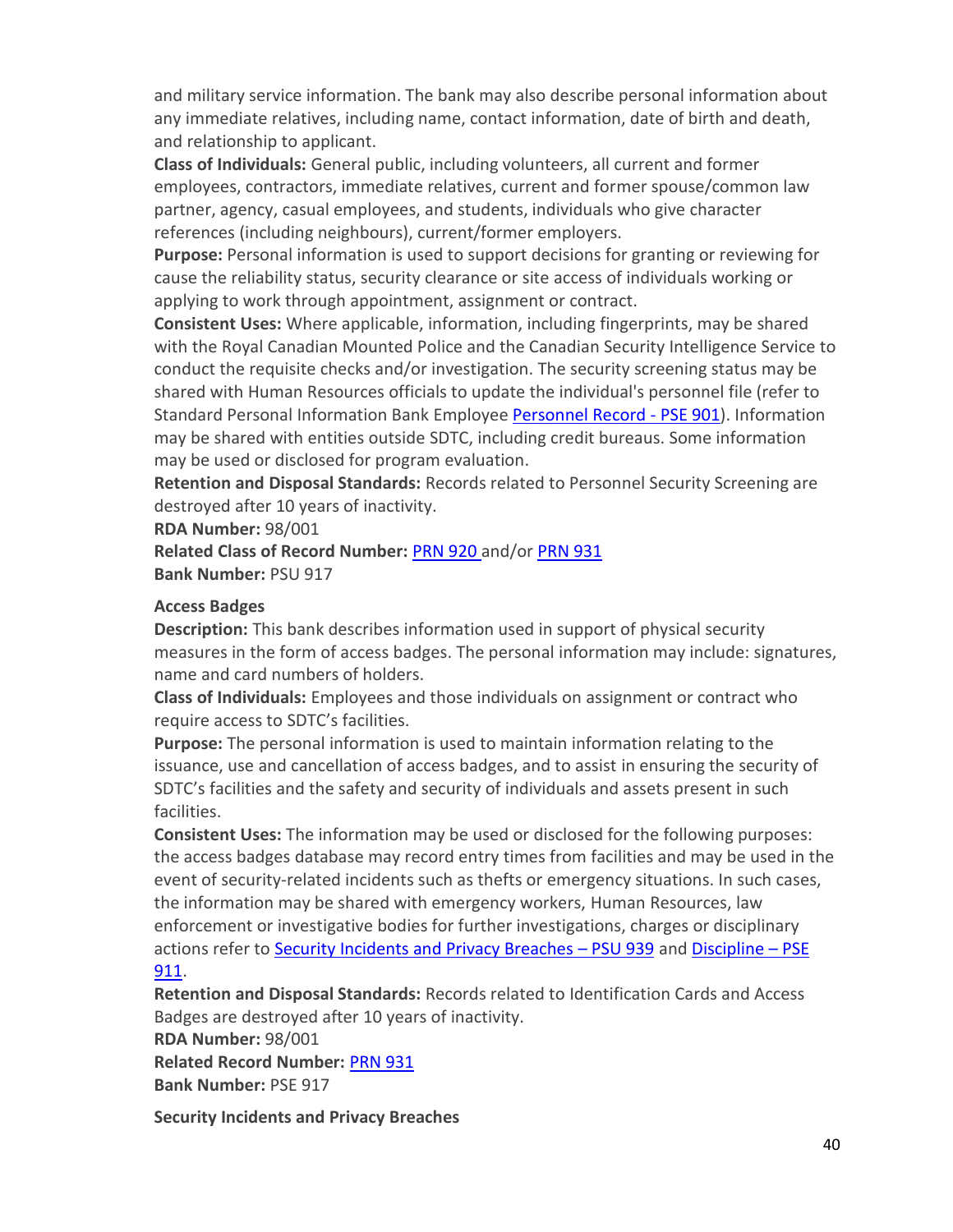**Description:** This bank describes information related to physical, administrative, and technical security, which may include: security complaints and breaches, privacy breaches, threat and risk assessments, workplace violence, theft, fraud, vandalism, accidental damages, emergency and increased threat situations, or threats to the national interest of Canada. Personal information may include: name: contact information, physical attributes, employee identification number, employee personnel information, criminal charges/investigation information, financial information, opinions and views of, or about, individuals, and signature.

**Note:** Individuals seeking access to this bank should provide the type of incident, the location, and approximate date of the incident.

**Class of Individuals:** Employees of SDTC and other individuals involved in security incidents.

**Purpose:** Personal information is collected to report and investigate security incidents and to ensure that vulnerabilities are identified and the risk of future occurrences reduced. **Consistent Uses:** Information may be disclosed to entities such as: SDTC information technology office, SDTC ATIP administrator, SDTC's contracted legal services, and the appropriate lead security agency which may include: the appropriate law enforcement authority for incidents suspected to be criminal offences; the Privy Council Office for incidents involving the compromise of Cabinet confidences; the Canadian Security Intelligence Service for incidents involving threats to the national interest; and the Office of Critical Infrastructure Protection and Emergency Preparedness for incidents and threats affecting the availability of critical assets and services. In the case of privacy breaches, information may also be disclosed to the Office of the Privacy Commissioner of Canada. Information may also be shared with human resources officials and managers, as required, to determine appropriate action and to support decisions regarding discipline or investigations. In this case, information may also be described in the following employee-related Standard Personal Information Banks: [Discipline -](#page-31-1) PSE 911, Employee Personnel Record – [PSE 901,](#page-25-4) and [Personnel Security Screening -](#page-38-0) PSU 917. The information may also be used or disclosed for program evaluation.

**Retention and Disposal Standards:** Records related to Security Incidents and Privacy Breaches are evergreen and permanently archived by SDTC.

**RDA Number:** 98/001

**Related Record Number:** [PRN 931](#page-37-2) **Bank Number:** PSU 939

# <span id="page-40-0"></span>*Classes of Personal Information*

In the course of conducting the programs and activities of Sustainable Development Technology Canada, categories of personal information not used for administrative purposes may be accumulated. Such personal information includes, among other things, general biographies of individuals in relation to SDTC's program services and employee profile information posted on SDTC's intranet. This form of personal information is retrievable if specifics are provided concerning transactions filed e.g., names of portfolio projects, rather than by name of individual or other personal identifier.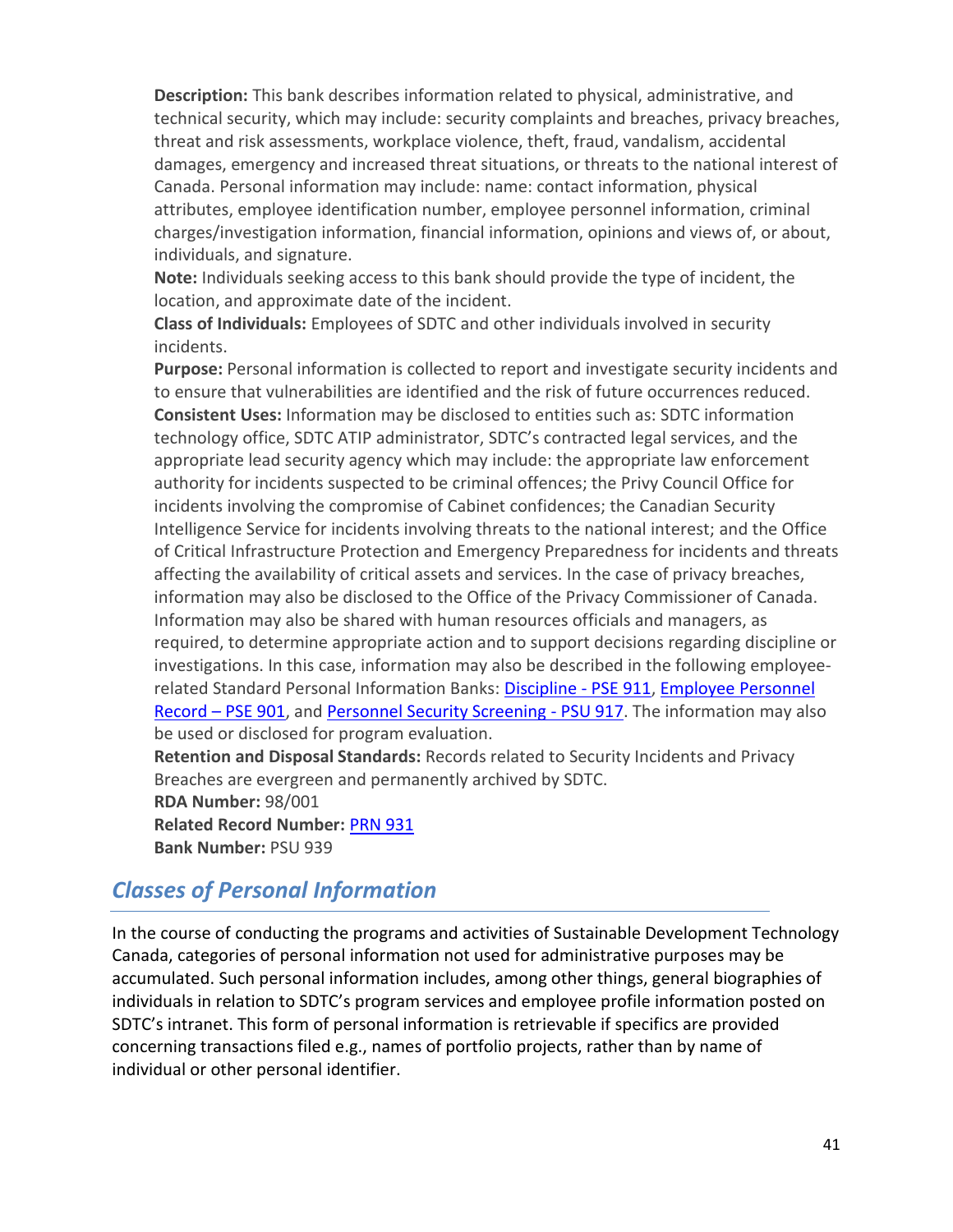Other information provided by or about individuals may also be found in corporate record holdings such as information services and accounts payable. This class of personal information is retrievable only if the requester identifies, in sufficient detail, the subject of the information that they wish to access. The retention periods are controlled by the record schedules of the general subject files in which they are stored.

# <span id="page-41-0"></span>*Manuals*

Applications Orientation Manual E-Grant User Manual Governance Process Manual – Board of Directors, Member Council, Board Committees Governance Process Manual – Investment Committee Human Resource Policy and Procedure Manual Lifecycle Purchase Process Manual Operations Manual RDD Manual Records Database Manual Records Management User Manual Screening & Evaluation Manual SDTC Website User Manual SharePoint Manuals SOI Data Entry Manuals

# <span id="page-41-1"></span>*Additional Information*

Access to Information Act and Privacy Act request procedures are available on [SDTC's website](https://www.sdtc.ca/en/about-sdtc/transparency/access-information-act-and-privacy-act).

SDTC has always operated in an open and transparent manner while respecting the privacy and business interests of our applicant community. Under the Access to Information Act and the Privacy Act, SDTC will continue to operate in this manner by holding in confidence information submitted by applicants to the extent permitted under the law.

These Acts are intended to complement, not replace, established channels of communication. SDTC has always promoted open, informal communication with its applicant community and the public. We encourage you to contact SDTC informally should you be interested in SDTC information or activities.

Requests for information, either personal or non-personal, that are made pursuant to either the Access to Information Act or the Privacy Act should be directed in writing to:

Sustainable Development Technology Canada 1850-45 O'Connor Street Ottawa, Ontario K1P 1A4 Attn: Melissa Lyon, Corporate Records & Governance Administrator Telephone: (613) 234-6313 ext. 351 Fax: (613) 234-0303 E-mail: [m.lyon@sdtc.ca](mailto:m.lyon@sdtc.ca)